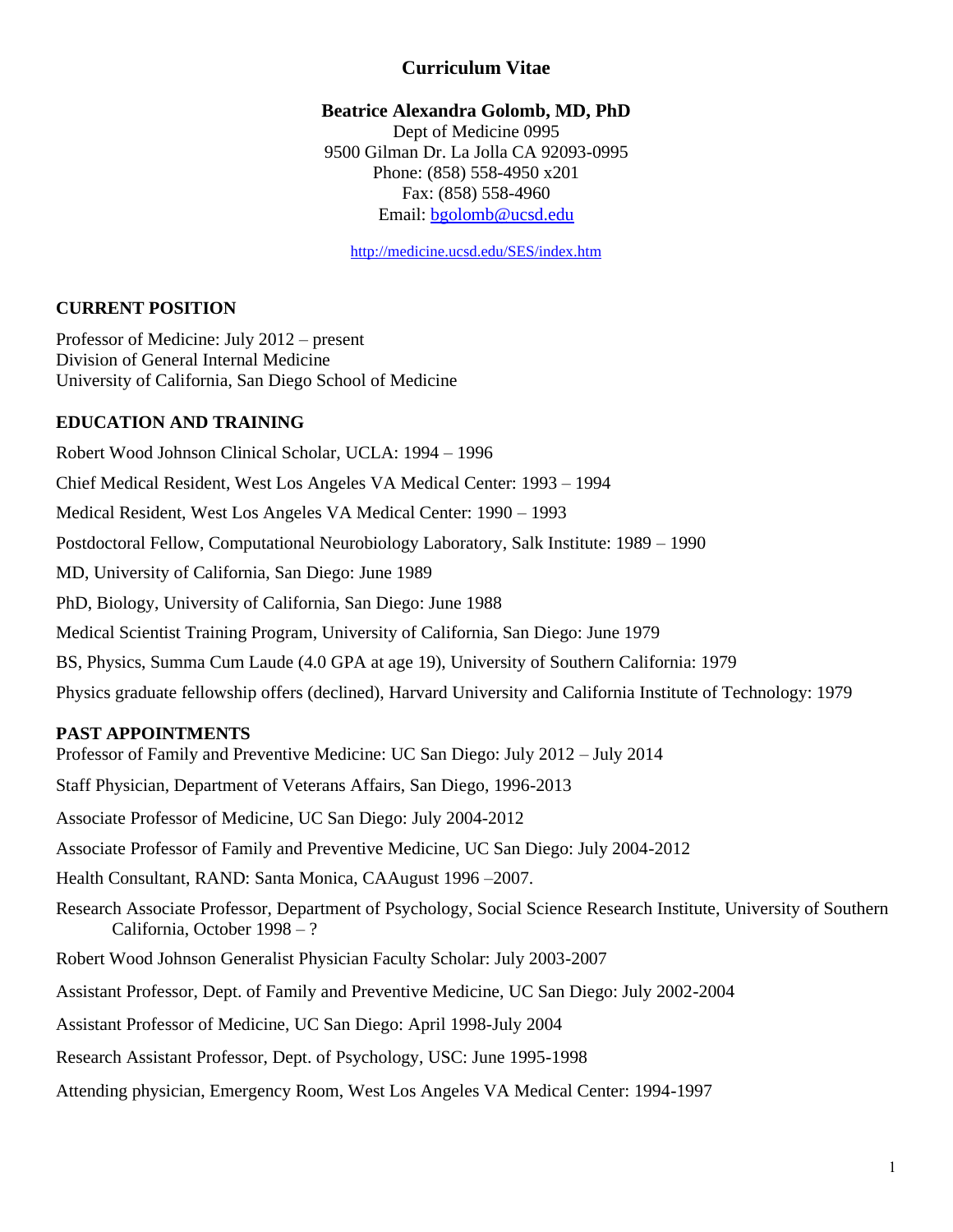Teaching Assistant, Cell Biology, UCSD Department of Biology: 1987; Physiology of Sensation and Perception, UCSD Department of Psychology: 1987; Endocrinology, UCSD Department of Biology: 1986; Neurobiology, UCSD Department of Biology: 1985; Genetics, UCSD Department of Biology: 1983, 1984

Jet Propulsion Laboratory, Engineer I: 1979

Jet Propulsion Laboratory, Technical Aide A: 1978

**LICENSURE** California, Issued October 8, 1991

**BOARD CERTIFICATION** American Board of Internal Medicine, September 1993

## **AWARDS, HONORS, FELLOWSHIPS**

Royal Society of Medicine, Overseas Fellow, May 2010

Robert Wood Johnson Generalist Physician Faculty Scholar Award: 2003 – 2007

Who's Who in America: 2000 – present

Fellow, AHA Council on Epidemiology and Prevention: 2000 – present

Fellow of the American Heart Association: July 2001

Invited Nominator, Edge of Computation Science Prize 2005 [http://www.edge.org/3rd\\_culture/prize05/prize05\\_index.html](http://www.edge.org/3rd_culture/prize05/prize05_index.html)

Associate Fellow, American Heart Association Council on Epidemiology and Prevention: elected March 25, 1999

Fellow, 23<sup>rd</sup> Annual American Heart Association 10-day Seminar on the Epidemiology and Prevention of Cardiovascular Diseases: 1997

Robert Wood Johnson Clinical Scholar: 1994-6 (listed also under Education and Training)

Solomon Scholar Research Award, UCLA: 1993

Solomon Scholar Research Award, UCLA: 1992

Emma Josephine Bradley Bovard Award (for graduating USC senior with best academic record): 1979

Summa cum laude graduate (4.0 GPA Physics, age 19)

Phi Kappa Phi: 1979

Phi Beta Kappa (Junior Inductee): 1978

# **PROFESSIONAL ACTIVITIES AND AFFILIATIONS (National/ International)**

Scientific Advisory board, We Are the Evidence, 2018-present

Scientific Advisory Board, Physicians for Safe Technology, 2018-present

Member, Cochrane Adverse Effects Methods Group, 2008 – present (International)

- International Group for Reducing Inappropriate Medication Use and Polypharmacy (IGRIMUP): Invited as the US member, Dec 2012-present
- Advisory Board, The Science Network (http://www.tsntv.org/about/advisors.php): 2004 present
- Department of Veterans Affairs Research Advisory Committee on Gulf War Veterans' Illnesses: Scientific Director Jan 2002 – Sep 2003; Chief Scientist: Sep 2003 – 2005; Member 2005-2015 (longest serving member)
- Accompanied high-level mission to the Middle East, with Dr. Bernard Rostker (Assistant Secretary of Defense for Personnel and Manpower; then Undersecretary of the Navy), and several other DoD and Congress officials. Purpose: to brief officials from other nations regarding illness in Gulf War veterans and exposures in Persian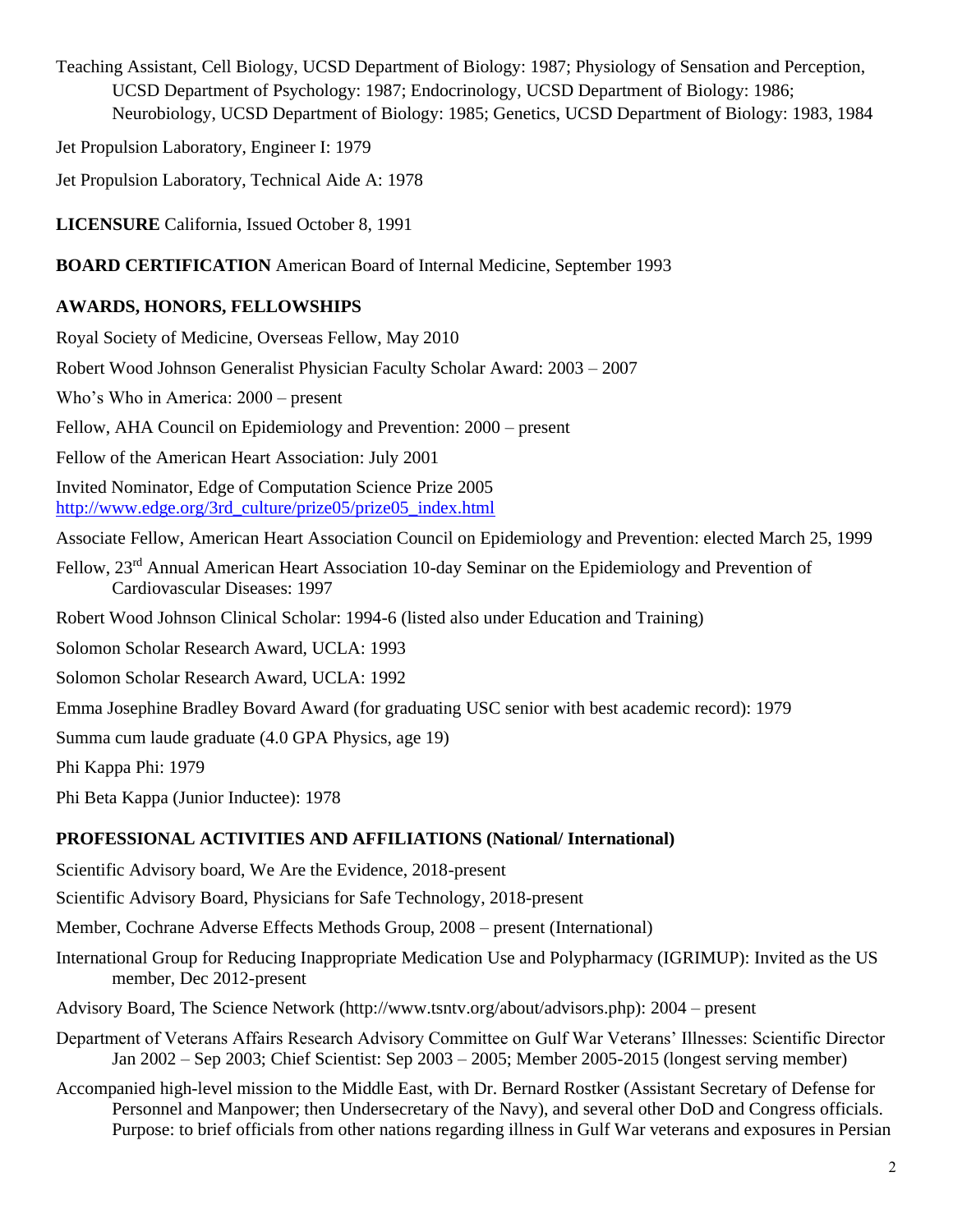Gulf War; and to perform fact collection; itinerary included Kuwait, Saudi Arabia, Egypt, and Israel: Oct 1997 – Nov 1997

## **PEER REVIEW**

Peer Reviews for journals include:

*Major General Medicine Journals: New Engl J Med (2001, 2003, 2006, 2010, 2017), JAMA (1999, 2008, 2013, 2014*), Lancet, Annals of Internal Med (2005 x 2, 2006, 2007, 2008, 2011, 2012, 2014, 2015, 2018), Arch Int *Med now JAMA Int Med (2011, 2012, 2013x2, 2017), BMJ (1999, 2011, 2012, 2013x2, 2014x5, 2015x2, 2016x2, 2017x2, 2018x3), BMJ Open (2012, 2013x3, 2014, 2015, 2017x2, 2019), Circulation, JACC (2007 x 2, 2008, 2009), PLoS Medicine (2014), PLoS-ONE (2008, 2011, 2013x2, 2014x2, 2015x3, 2017x2, 2018x3, 2019).*

*Other Journals: Adv Med Sci (2011), Afr J Agric Res (2011), Am J Cardiovascular Drugs (2017), Am J Clin Nutr (2002, 2003), Am J Epi, Am J Med (1999, 2000, 2019), Am J Kidney Disease (2010), Am J Preventive Med (2010), Am J Primatology, Ann Behav Med (1999), Ann Epi (2006), Ann Med (2011), Ann Surg (2007), Antibiotics (2019) Arch of Med and Health Sciences (2015), Arch Med Res (2014), Atherosclerosis, Biological Psychiatry (2004, 2013), BMC Cardiovascular Disorders (2017x3, 2018x2), BMJ Cases (2008 x 2), BJCP (2018) Br J Nutr (2015x2), Clin Cardiol (2012, 2013), Clinical Infectious Diseases (2017), Clin Lipidology (2015), Complex Systems, Contemp Clin Trials (2007x2, 2010), Current Drug Safety (2011), Drug Safety (2010, 2011), EBioMedicine (2015), EJON (2017), Eur J of Nutrition (2015), Eur J Pharmacol (2007), Evolutionary Anthropology, Expert Opinion on Drug Safety (2017), Expert Review of Cardiovascular Therapy (2016), Health Psychology (2009, 2011, 2012x3), Hypertension (2013), JAMA Ophthalmology (2013), J Affective Disorders (2003, 2005, 2013), J Applied Physiol (2015), J Clin Epi (1999, 2000x2, 2001, 2003, 2004), J Env Occup Sci (2018), J Gen Internal Med, J Health Psychol (2014), J Human Hypertension (2012, 2013), J of Int Med (2018), J Neurol Sci (2012), J Psychiatr Res (2015x2, 2019), J Psychosom Res (2013), J Toxicology Env Health (2009), J Women's Health (2007), Marshall J of Med (2017), Medical Care, Med J Australia (2012), Muscle and Nerve, NeuroImage: clinical (2015), Neuropsychopharmacology (2006), Neuroscience Letters, Neurotoxicology and Teratology (2016x2, 2017x2), Online Journal of Medicine and Medical Science Research (2012), Open Drug Safety (2010, 2011), Open Medicine (2010), Physiological Res (2011, 2015), Physiology & Behavior (2000), PLoS Comput Biol (2013), Psychiat Letter (2005),, Psychiatric Services (1999), Psychiatry Research (2005), Psychosomatic Med (1999, 2000, 2001x2, 2003), Psychological Reports (2000), QJM (2011, earlier), Social Science and Medicine (2015x2), SpringerPlus (2016), Ther Adv Drug Safety (2011), Tohoku J Exp Med (2006, 2007)*, *Webmed Central* (2011) others.

Peer Review quality: Received letters from *Annals of Internal Medicine* in three consecutive years stating they rate the quality of their reviews and that I was in the top 10% of reviewers by quality for the prior year (then the editor that provided these letters left). Received a letter again, **2016** after most recent review stating that my reviews were in the top "category" (unspecified) of review quality.

Peer Review participation, Books: Oxford University Press

Peer review, grants, national and international:

National Institute for Health Research, Research for Patient Benefit Programme (UK), (2011)

DoD, Gulf War, Consortium Review panel (2012)

**UCSD** Clinical Translational Research Institute (CTRI) grant review (**2017**)

## **EXPERT PANEL PARTICIPATION**

National Lipid Association, Statin Adverse Effects meeting for position paper, Atlanta Oct 5-6 2013 (participated remotely). (I removed myself from the document which did not meet my standards for rigor or impartiality.).

Panelist, NIH Contract Review, Use of Biological Samples from WHI, May 2008.

Department of Veterans Affairs, Research Advisory Committee on Gulf War Illnesses: Jan 2002 – present.

Panelist, NIH (NHLBI) Program Project Review. February 2007.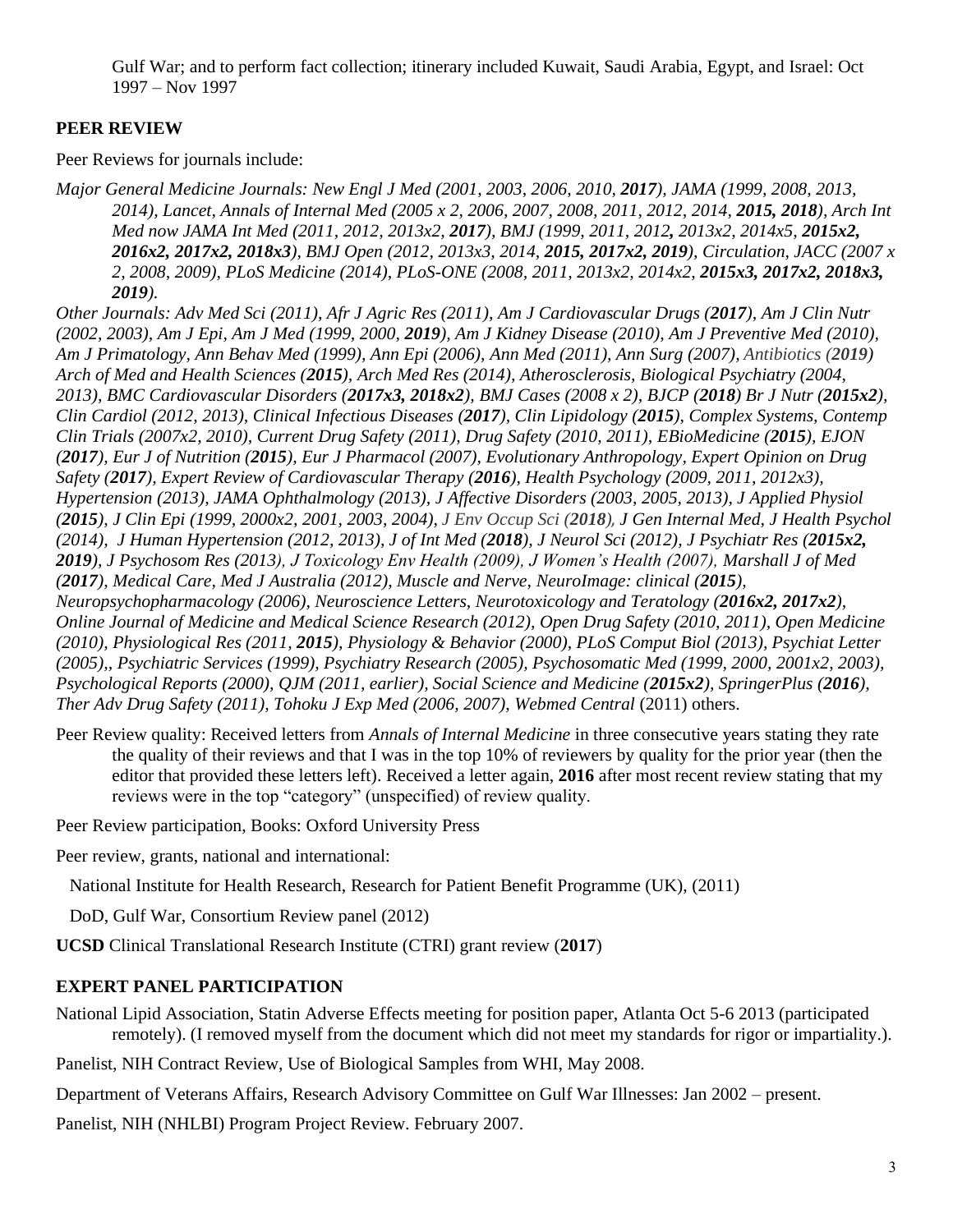Grant Review, International Coenzyme Q10 Association, 2007.

- Panelist, NIH (NHLBI) Review Panel on "Prevention of Cardiovascular Disease in Diabetes Mellitus: Clinical Center Network Proposals": June 1999.
- Expert "panelist" for the Department of Defense in the Army After Next AMEDD Technical Workshop to advise strategies for troop health protection in the year 2025. MacLean, Virginia: June 13 1999 – June 18 1999.
- Expert panelist for the Center for Health Policy Research/Health Care Financing Association "Normative Standards Project", pertaining to normative standards for home health care (requested; participation aborted due to date conflict with Department of Defense panel above): June 1999.
- Panelist and speaker, Violence Prevention Coalition of Greater Los Angeles meeting entitled "How might interdisciplinary models of research guide us to a better understanding of violence?" Los Angeles, CA: Nov 1998.

## **BRIEFINGS TO NATIONAL ACADEMIES GROUPS**

- "Gulf War illness," Briefing to IOM Committee on Gulf War & Health, National Academy of Science Building, Washington, D.C, Jan 27, 2014 (invited briefing #2, given remotely; pending)
- "Gulf War illness," Briefing to IOM Committee on Gulf War & Health, National Academy of Science Building, Washington, D.C, Dec 3, 2014 (invited talk, given remotely)
- Briefing to the Committee on Developing a Consensus Case Definition for Gulf War Illness, NAS Board Room, National Academy of Sciences Building, Washington, D.C. June 26, 2013 (phoned in to give the briefing)
- "Coenzyme Q10 in Gulf War Illness: A Randomized Controlled Trial" invited talk for Institute of Medicine Committee on Gulf War and Health: Treatment of Chronic Multisymptom Illness, National Academies Beckman Center, Irvine, CA April 12, 2012.
- "Pitfalls in the Application of Evidence." The National Academies seminar *What Can Be Learned from Public Health on the Role of Research for Policy Purposes?,* Invited lecture to Division of Behavioral and Social Sciences and Education Standing Committee on Social Science Evidence for Use, The National Academies, Irvine, CA: Oct 30, 2008.

## **BRIEFINGS TO GOVERNMENT AGENCIES**

- "Recruitment of Gulf War veterans for research studies," Research Advisory Committee on Gulf War Veterans Illnesses. Washington DC, Sept 23, 2014
- "Gulf War illness and mitochondrial dysfunction "Department of Veterans Affairs: Mitochondrial Disease meeting, June 12, 2014, Washington, D.C.
- "Treatment for Gulf War illness: Coenzyme Q10 Study Results", briefing to House of Representative members and Staffers, Cannon House Office Building, Washington, D.C., 3:30 PM (invitation by Rep Kucinich), Feb 1, 2012.
- "Treatment for Gulf War illness: Coenzyme Q10 Study Results", briefing to Senate staffers, 418 Russell Senate Office Building (invitation by Senator Bernie Sanders), 2:200 PM, Feb 1, 2012.
- "Treatment for Gulf War illness: Coenzyme Q10 Study Results", briefing to Senate members, 332 Dirksen Senate Office Building, Washington, D.C., 5PM, Jan 31, 2012 (invitation by Senator Bernie Sanders).
- "Coenzyme Q10 for Gulf War Veterans," Invited talk to Department of Veteran Affairs Research Advisory Committee on Gulf War Veterans' Illnesses, Washington, D.C., June 27, 2011.
- "Gulf War Illnesses, Research Update." Research Advisory Committee on Gulf War Veterans Illnesses. Washington DC: Sept 16, 2008.
- "Gulf War Illnesses, Research Update." Research Advisory Committee on Gulf War Veterans Illnesses. Washington DC: April 08, 2008.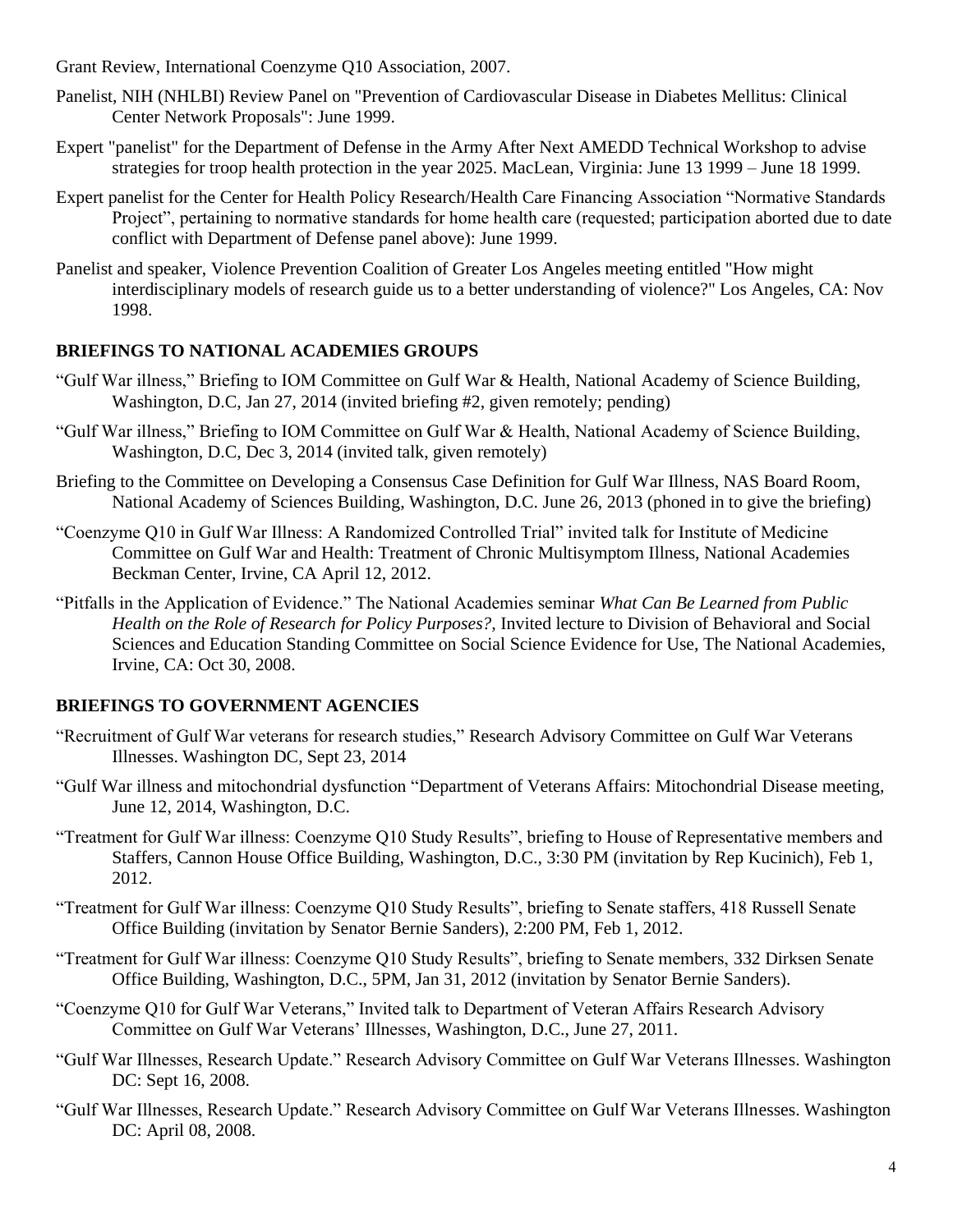- "Gulf War Illnesses, Research Update." Research Advisory Committee on Gulf War Veterans Illnesses. Washington DC: July 15, 2007.
- "Oxidative stress, mitochondria, and illness in Gulf War veterans: A hypothesis." Research Advisory Committee on Gulf War Veterans Illnesses. Washington DC: April 24, 2007.
- "Statin Side Effects." Invited discussion with Senate Finance Committee representatives. Dickson Building, Capitol Hill, Washington DC: June 9, 2006.
- "Gulf War Illnesses, Research Update." Research Advisory Committee on Gulf War Veterans Illnesses. Washington DC: May 16, 2006.
- "Gulf War Illnesses, Research Update." Research Advisory Committee on Gulf War Veterans Illnesses. Washington DC: April 8, 2005.
- "Gulf War Illnesses, Anthrax Vaccine." Research Advisory Committee on Gulf War Veterans Illnesses. Washington DC: April 7, 2005.
- "Gulf War Illnesses, Research Update." Research Advisory Committee on Gulf War Veterans Illnesses. Washington DC: June 29, 2004.
- "Gulf War Illnesses, Research Update." Research Advisory Committee on Gulf War Veterans Illnesses (Committee meeting open to the public). Washington DC: Feb 23, 2004.
- "Gulf War Illnesses, Research Update." Research Advisory Committee on Gulf War Veterans Illnesses (Committee meeting open to the public). Washington DC: June 2003.
- "Birth Defects in Gulf War Veterans, Gulf War Veterans Research Update." Research Advisory Committee on Gulf War Veterans Illnesses (Committee meeting open to the public). Washington DC: June 2003.
- "Candidate Research Recommendations," "Vaccines and illness in Gulf War Veterans", Research Advisory Committee on Gulf War Veterans Illnesses (Committee meeting open to the public). Washington DC: Feb 2003.
- "Gulf War Veterans Illnesses, Research Update focusing on Acetylcholinesterase inhibitors." Research Advisory Committee on Gulf War Veterans Illnesses (Committee meeting open to the public). Washington DC: Feb 2003.
- "Treatments for Gulf War Veterans: What has been tried, and what are candidate treatments?" "Vaccines and illness in Gulf War Veterans." Research Advisory Committee on Gulf War Veterans Illnesses (Committee meeting open to the public). Washington DC: Oct 2002.
- "Vaccines and illness in Gulf War Veterans." Research Advisory Committee on Gulf War Veterans Illnesses (Committee meeting open to the public). Washington DC: Oct 2002.
- "Acetylcholinesterase inhibitors and illness in Gulf War veterans." Research Advisory Committee on Gulf War Veterans Illnesses (Committee meeting open to the public). Washington DC: June 26, 2002.
- "Treatments for ill Gulf War veterans." Research Advisory Committee on Gulf War Veterans Illnesses (Committee meeting open to the public). Washington DC: Feb 2002.
- "Pyridostigmine Bromide: A Review of the Scientific Literature as it Pertain to Gulf War Illnesses." Testimony to Congress: House Veterans Affairs Committee, Health Subcommittee and Benefits Subcommittee. Washington DC: Nov 19, 1999. *http://www.rand.org/content/dam/rand/pubs/testimonies/2005/CT164.pdf*
- Briefings to members of Senate subcommittees (Foreign Affairs and Veterans Affairs). Washington DC: Oct 19, 1999.
- "Pyridostigmine Bromide: A Review of the Scientific Literature as it Pertain to Gulf War Illnesses." Briefing to representatives of multiple U.S. Veterans advocacy groups. Washington DC: Oct 19, 1999.
- "Pyridostigmine Bromide: A Review of the Scientific Literature as it Pertain to Gulf War Illnesses." Press Briefing from the Pentagon. Washington DC: Oct 19, 1999.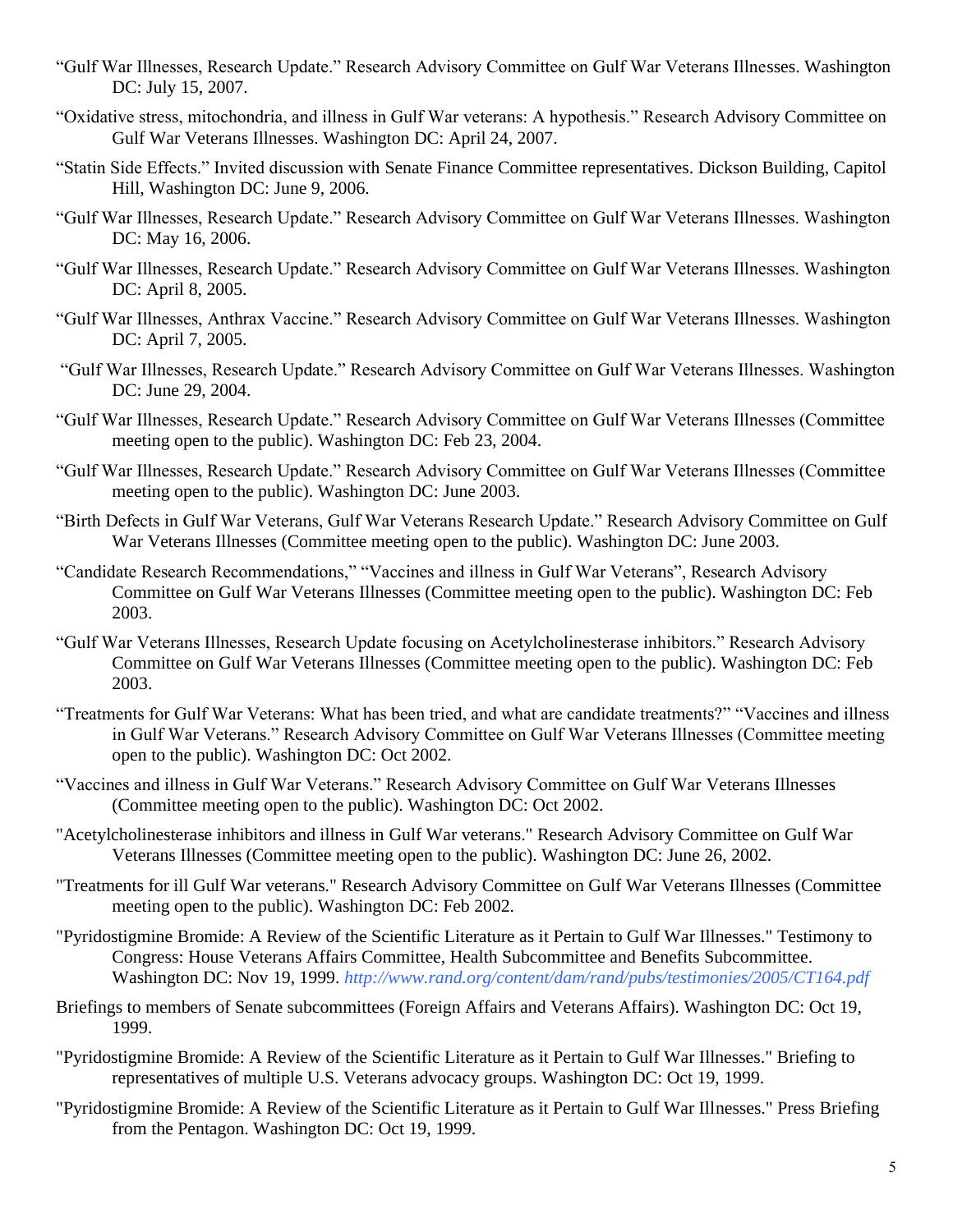- "Pyridostigmine bromide and illness in Persian Gulf War veterans." Briefing to group consisting of: the Undersecretary of Health, the Undersecretary of the Army, the Surgeon General of the Army, the Principal Deputy for Health Affairs, representatives from the Surgeons General of the Navy and Air Force, several other generals, and the Directors of the Health and Defense Programs at RAND (The group convened for the exclusive purpose of hearing my briefing). Washington DC: Feb 3, 1998.
- "RAND on PB and Immunizations." Presidential Special Oversight Board for Department of Defense Investigations of Gulf War Chemical and Biological Incidents. Arlington, VA: Oct 28, 1998.
- "RAND Center for Military Health Policy Research: Gulf War Illness." (with Dr. Ross Anthony) Briefing to Major General James B. Peake, Commanding General/Commandant/ Installation Commander, US Army Medical Department Center and School. RAND Arroyo Center, Army Research Division. Santa Monica, CA: Oct 22, 1998.
- "Health Effects of Service in the Gulf War." (with Dr. Ross Anthony) Briefing to DARPA and DSO (Defense Science Office. Arlington, VA: Sept 8, 1998.
- "Health Effects of Service in the Gulf War." (with Dr. Ross Anthony) Briefing to Advisory Board of the National Defense Research Institute. RAND. Santa Monica, CA: May 5, 1998.
- "Health Effects of Service in the Gulf War." (with Dr. Ross Anthony) Briefing to RAND Board of Trustees RAND's 50th birthday. Washington DC: April 9, 1998.
- "Pyridostigmine bromide and illness in Persian Gulf War veterans." Briefing to representatives from DoD, VA, FDA, PAC, and Congress. RAND Washington, Washington DC: Nov 4, 1997.
- "Pyridostigmine bromide." Briefing to Israeli Defense and Health personnel, as part of a mission to the Middle East with Dr. Bernard Rostker (Assistant Secretary of the Navy; now Undersecretary of the Army) and others from the DoD. Tel Aviv, Israel: Nov 1 1997 (Participated in other briefings in the Middle East - Kuwait, Saudi Arabia, and Egypt - during a  $\sim$  2 week trip).

Other Research Advisory Committee on Gulf War Veterans Illnesses Meetings Attended: Numerous.

### **ON-LINE TALKS/INTERVIEWS**

Conflict of Interest, Salk Institute talk, 2008:<http://www.youtube.com/watch?v=nFtt-W3LROY> Conflict of Interest, 2011 http://vaccinesafetyconference.com/videos.html Interview Conflict of Interest (I did not name this talk): <http://articles.mercola.com/sites/articles/archive/2010/06/12/beatrice-golomb-interview.aspx> Interview Chocolate: [http://www.foodconsumer.org/newsite/Nutrition/Food/chocolate\\_082620120847.html](http://www.foodconsumer.org/newsite/Nutrition/Food/chocolate_082620120847.html) Vaccine Safety Meeting:<http://www.youtube.com/watch?v=SZHyLODgUvs&feature=plcp> Jon Stewart Daily Show (lampooned on): <http://www.thedailyshow.com/watch/thu-october-21-1999/headlines---pills-bury-doughboys> http://thedailyshow.cc.com/videos/zgu22c/headlines---pills-bury-doughboys ABC (Australia Broadcasting Company) TV:<http://youtu.be/wAKaM330xzg> EHS, radio interview with *Boil the Frog Slowly* with Sebastian Sanzotta

### **LECTURES, PRESENTATIONS (Includes invited presentations to National Academies groups)**

### (**See also Briefings to Government Agencies; and Abstracts, many of which had accompanying presentations)**

- "5G: Are There Health Concerns?", University of Southern California Entertainment Technology Center's "5G: Planning and Piloting First M&E Services" Symposium, Los Angeles, CA, Dec 10, 2019
- "Meta-analysis: Considerations and Limitations," Graduate Biology Seminar, UC San Diego, course director Dr. Pamela Reinagel, La Jolla, CA May 28, 2019
- "Diplomats' Mystery Illness and Pulsed Radiofrequency/Microwave Radiation," American Society of Safety Professionals, Jacobs Center for Innovation, San Diego, CA Mar 12, 2019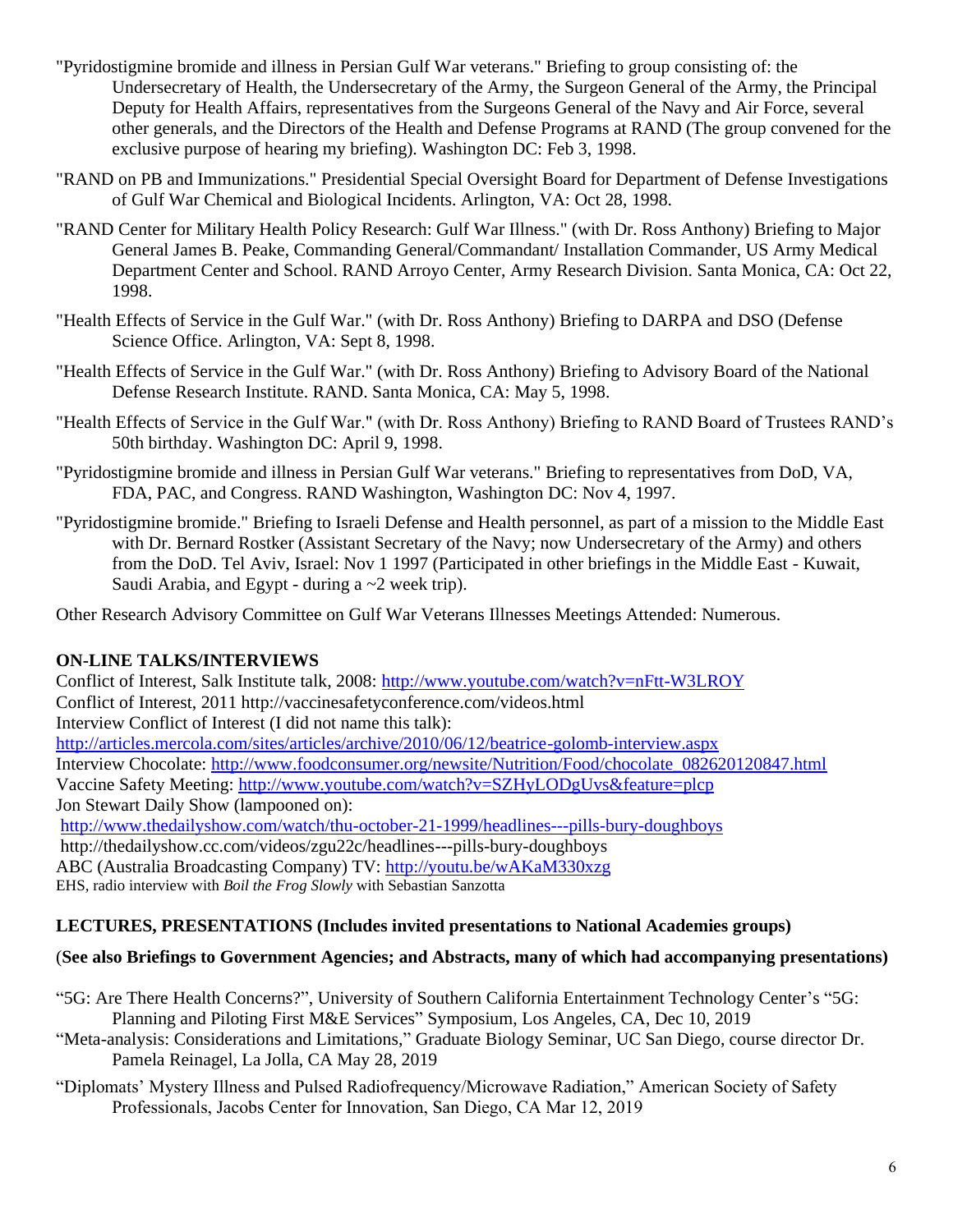- "Diplomats' Mystery Illness and Pulsed Radiofrequency/Microwave Radiation," UCSD Preventive Medicine fellows seminar, La Jolla, CA Mar 1, 2019
- "Evidence-based Diet," lecture for Med 410 *From Principles to Practice*, UC San Diego, course director Ian Jenkins, La Jolla, CA, Feb 12, 2019
- "Study Designs," General Internal Medicine faculty seminar, UC San Diego, lecture series director Gerry Boss, La Jolla, CA (Jan 9, 2019).
- "Evaluation of Evidence and Inference," UC San Diego General Internal Medicine faculty seminar, lecture series director Gerry Boss, La Jolla, CA Dec 8, 2018.
- "Diplomats' Mystery Illness and Pulsed Radiofrequency/Microwave Radiation," UC San Diego Marshall College Honors Seminar, Couse Director Leslie Carver, La Jolla, CA Nov 26, 2018
- "Gulf War illness why it matters for the rest of us." UCSD CTRI lecture series, Hillcrest, CA May 3, 2017,
- "Electrohypersensitivity: A 'current' and future problem". at meeting *Cell Phones and Wireless Technologies— Should Safety Guidelines Be Strengthened to Protect Adults, Children and Vulnerable Populations?* Commonwealth Club, San Francisco (R), June 22, 2015. (invited talk)
- "Taking down the enemy: The industry (et al) playbook." at *Royal Society* sponsored meeting *Science at the Crossroads: Scepticism vs Denial and Elitism vs Public Engagement.* Chicheley Hall, Milton Keynes, UK (R). June 15, 2015 (invited talk)
- "Gulf War illness," Briefing to IOM Committee on Gulf War & Health, National Academy of Science Building, Washington, D.C (R), Jan 27, 2015 (invited briefing #2)
- "Stacking the Deck: Treatment Benefits and Risks" La Jolla Country Club Men's Luncheon Club (retired executives and professionals), La Jolla, CA Jan 7, 2015. (invited talk)
- "Gulf War illness," Briefing to IOM Committee on Gulf War & Health, National Academy of Science Building, Washington, D.C (R), Dec 3, 2014 (invited talk)
- "Gulf War illness and mitochondrial dysfunction "Department of Veterans Affairs: *Mitochondrial Disease* meeting, Washington, D.C. (R), June 12, 2014
- "Chocolate: My Favorite Vegetable." Revelle College Honors Seminar, UC San Diego, La Jolla, CA, Feb 11. 2014.
- "Evidence Based Diet," lecture for Med 410 *From Principles to Practice*, UC San Diego, La Jolla, CA, Feb 3, 2014
- "When Good People Go Bad: Biological Risk Factors for Aggression". Naval Medical Center, Department of Psychiatry Grand Rounds, San Diego, CA Jan 31, 2014
- "The Angina Monologues: Statins in Women" (debate). American College of Cardiology California, Beverly Hills, Nov 21, 2013.
- "Statin Effects and Risk Benefit." Invited presentation, American College of Nutrition, San Diego, Nov 14, 2013
- "Distortions in Medical Information: Let me Count the Ways." Science Studies, UCSD, La Jolla, Oct 14, 2013
- "The Older the Better?" International Association of Gerontology & Geriatrics  $20<sup>th</sup>$  World Congress of Gerontology & Geriatrics in Seoul, South Korea. June 26, 2013 (with Marcella Evans)**.**
- "Stop Medicating Beyond the Evidence. Guidelines for Guidelines on Preventive Treatments." International Association of Gerontology & Geriatrics  $20<sup>th</sup>$  World Congress of Gerontology & Geriatrics in Seoul, South Korea. June 24, 2013 (with Marcella Evans).
- "Stacking the deck: How conflict of interest advantages identification of benefit over harm." Invited public lecture hosted by the Center for Values in Medicine, Science and Technology, fUT Dallas, Dallas, TX Apr 17, 2013.
- "Chocolate: My Favorite Vegetable." Revelle College Honors Seminar, UCSD, San Diego, Feb 14, 2013.
- "Evidence Based Diet" lecture for Med 410 *From Principles to Practice*, UC San Diego, La Jolla, CA, Feb 12, 2013.
- Statin Roundtable, with Dr. Stephen Sinatra and Dr. David Perlmutter Dec 17, 2012
- "Statins in the Elderly," Geriatric Pharmacology Seminar, UC San Diego, La Jolla, CA, Dec 05, 2012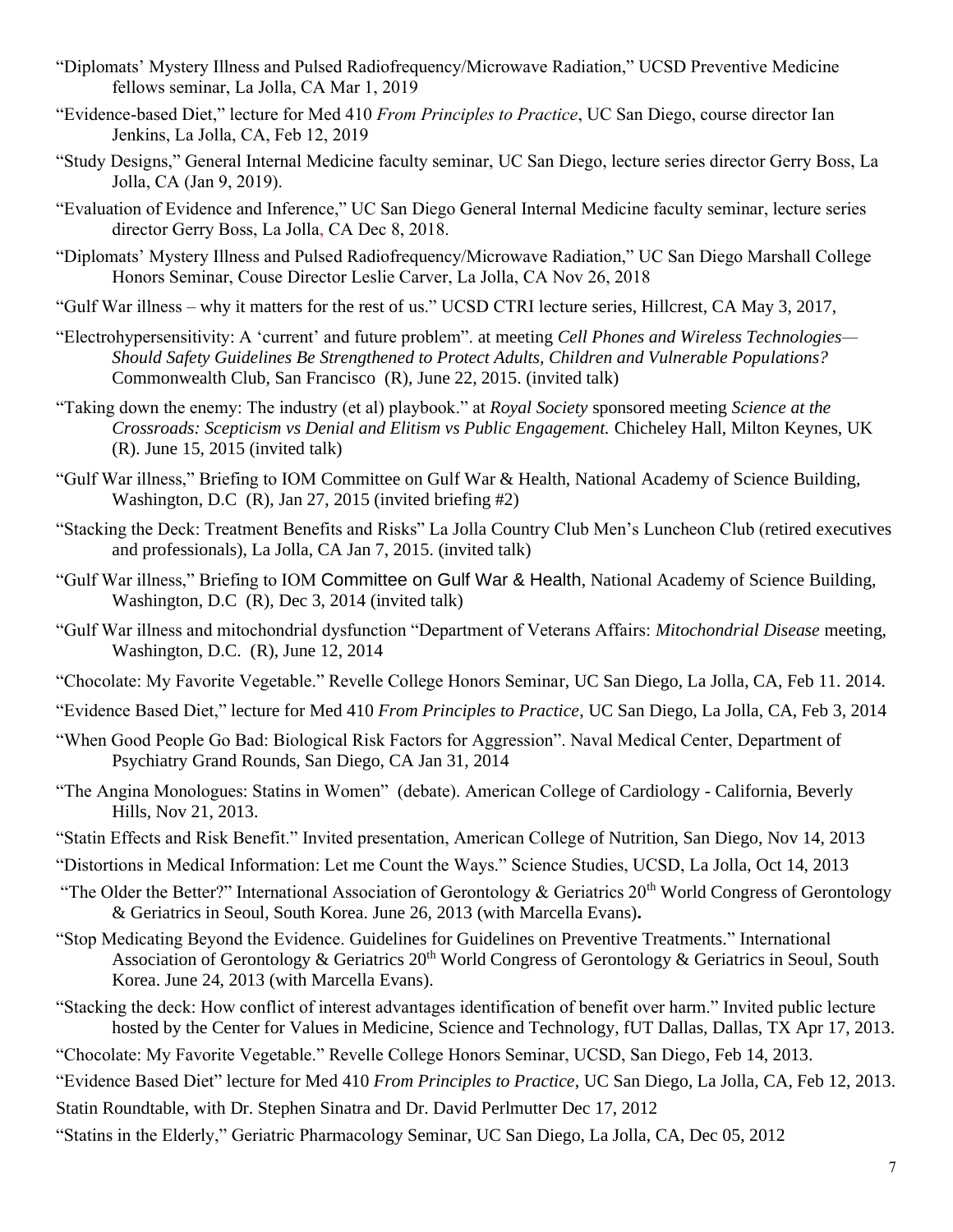- "Chocolate and Memory." American Heart Association, Los Angeles, Nov 6, 2012.
- *("Statins." Keynote talk, Bringing Evidence to Frontline Clinicians, Vancouver Nov 2, 2012 (I had to cancel))*
- "Stacking the Deck: Conflict of Interest in Medicine." Osher Lifelong Learning talk, UCSD, La Jolla, CA Oct 23, 2012.
- "Statins: The Good, the Bad, the Recommendations, the Evidence." Osher Lifelong Learning talk, UCSD, La Jolla, CA Oct 9, 2012.
- "Chocolate: My favorite vegetable." Biomedical library series, UCSD, La Jolla, Oct 4, 2012.
- General Internal Medicine Grand Rounds, UC San Diego, La Jolla, CA Sept 26, 2012
- "Gulf War illness." briefing to regional Gulf War veterans, La Jolla, CA Sept 5, 2012.
- "Placebos." Skyped talk to Placebo meeting, University of British Columbia, Canada, May 23, 2012.
- "Vaccines, Oxidative Stress, Autoimmunity, And Chronic Multisystem Health Outcomes "8<sup>th</sup> International Congress on Autoimmunity. [www.kenes.com/Autoimmunity,](http://www.kenes.com/Autoimmunity) Granada, Spain. May11, 2012. 8<sup>th</sup> International Congress on Autoimmunity. [www.kenes.com/Autoimmunity,](http://www.kenes.com/Autoimmunity) Granada, Spain. May11, 2012.
- "Coenzyme Q10 in Gulf War Illness: A Randomized Controlled Trial" invited talk for Institute of Medicine Committee on Gulf War and Health: Treatment of Chronic Multisymptom Illness, National Academies Beckman Center, Irvine, CA April 12, 2012.
- **"**Statins raise glucose preferentially among men who are older and at greater metabolic risk." AHA Joint Conference - Nutrition, Physical Activity and Metabolism and Cardiovascular Disease Epidemiology and Prevention Scientific Sessions (oral presentation) San Diego. *Co-listed in Abstracts.* Mar 16, 2012.
- "Evidence based diet." lecture for Med 410 *From Principles to Practice*, UC San Diego, La Jolla, CA, Feb 14, 2012.
- "Sound decisions about drugs. A call for improved drug safety science." 11-20-2011, Washington, D.C.
- "Q10 for Gulf War Veterans," Invited talk to Department of Veteran Affairs Research Advisory Committee on Gulf War Veterans' Illnesses, Washington, D.C., June 27, 2011. (Colisted under Briefings above).
- "Conflict of interest: Stacking the deck in drug risks vs benefits." Invited lecture, Dept of Medicine "B", Sheba Medical Center affiliated with Tel Aviv University, Tel-Hashomer, Israel. June 16, 2011.
- "Janus-faced predictors: And why randomized, double-blind, placebo-controlled trials are none of the above." Conference in Honor of Halbert L. White, Jr. - Causality, Prediction, and Specification Analysis: Recent Advances and Future Directions. San Diego, CA May 6-7, 2011.
- "Evidence Based Diet." lecture for Med 410 *From Principles to Practice*, UCSD, La Jolla CA, Mar 15, 2011.
- "Stacking the Deck: Drug Risks and Benefits." Phil 26 Science, Society and Values: Good Bad and Junk Science. Course Director Professor Craig Callendar. UCSD, La Jolla, CA Feb 24, 2011.
- "Research on drugs and vaccines, evidence vs truth: a call for formal study of drug harms." Vaccine Safety conference, Montego Bay, Jamaica, Jan 5, 2011.
- "Representation of drug benefits vs harms: the impact of conflict of interest." Vaccine Safety conference, Montego Bay, Jamaica, Jan 4, 2011.
- "Patient Reporting of Drug Adverse Effects." International Society of Pharmacovigilance, Accra, Ghana, Nov 3-6, 2010 (Golomb = invited presenter and talk author; delivered by Marcella Evans whom I funded to attend).
- "Conflict of Interest." CREST (Clinical Research Enhancement Through Supplemental Training, http://crest.ucsd.edu), La Jolla, CA, October 27 and 28, 2010.
- "Statins and Exercise." Invited lecture, American College of Sports Medicine, Southwest Chapter 2010 Annual Meeting, Mission Valley Marriott, San Diego, CA Oct 22, 2010.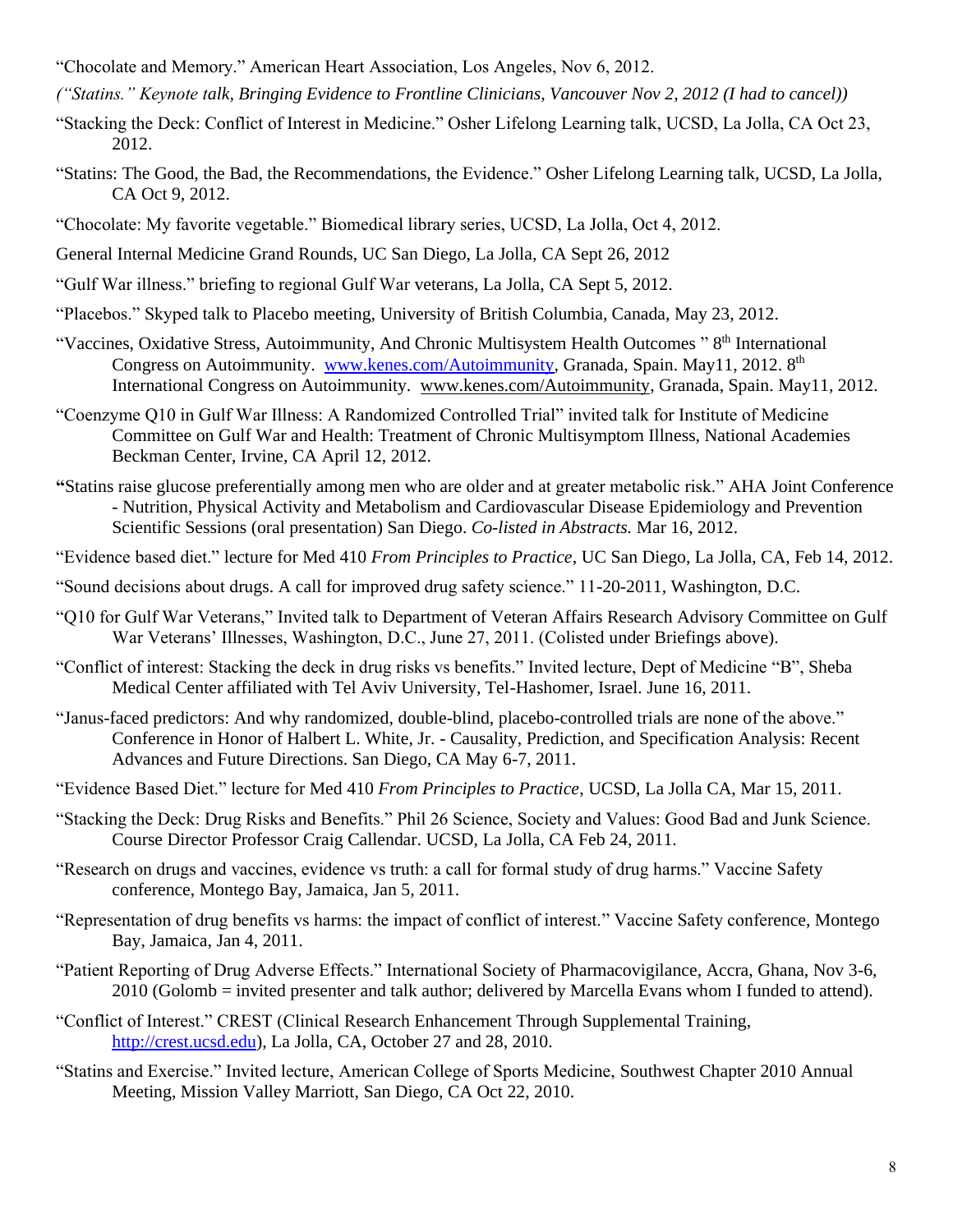- "Statins, Q10 and Mitochondrial Function." invited lecture, International Coenzyme Q10 Association Meeting, Brussels, Belgium May 29, 2010 (Golomb = invited presenter and talk author; delivered by Dr. Peter Langsjoen).
- "Statin Effects and Adverse Effects." Rockefeller University, New York, Mar 17, 2010.
- "Evidence Based Diet." UCSD School of Medicine SOM410, From Principles to Practice, La Jolla, CA, Feb 23, 2010.
- "Rectal (and Swallowed) Foreign Bodies." Invited talk, *Ig Nobel Winners in San Diego*, San Diego Marriott, Feb 19, 2010, [http://improbable.com/airchives/miniair/2010/mini2010-02.htm.](http://improbable.com/airchives/miniair/2010/mini2010-02.htm)
- "Stacking the Deck." Invited Talk, PRIME-LC group (medical students), UC Irvine, Feb 9, 2010.
- "Stacking the Deck: Drug Benefits and Harms." York University, Toronto, Canada, Jan 22, 2010.
- "Stacking the Deck." ICES/CEU Conjoint Evaluative Sciences Rounds, University of Toronto, Jan 22, 2010.
- "Q10 for Gulf War Veterans." Department of Defense research meeting, Hallmark Crowne Center, Kansas City, MO, Sep 2, 2009.
- "Stacking the Deck." Phil 12: Logic and Decision Making, Philosophy of Science, UC San Diego, Warren Lecture Hall, San Diego, CA, Aug 27, 2009.
- "Evidence Based Diet." Noon Conference, Veterans Affairs Medical Center, San Diego, CA, June 12, 2009.
- "Evidence Based Diet." Hebrew University School of Medicine, Jerusalem, Israel, June 3, 2009.
- "Stacking the Deck: Drug Benefits and Harms." The Technion School of Medicine, Haifa, Israel, June 2, 2009.
- "Statin Effects." The Technion School of Medicine, Haifa, Israel, June 1, 2009.
- "Cholesterol and Behavior: From Case Reports to Population Data." Invited presentation, seminar entitled *Modeling anti-social behavior: lessons from cholesterol biosynthesis*. Society for Biological Psychiatry 64th Annual Meeting, Vancouver: May 14-16, 2009.
- "Drug Risks and Benefits: Stacking the Deck." Invited/guest lecture in Soc 40, Sociology of Healthcare Issues, UCSD, Course Director Tom J. Waidzunas, PhD, La Jolla, CA May 18, 2009.
- "Statin Effects and Side Effects." Cardiology Grand Rounds, San Diego Cardiac Center, Sharp Memorial Hospital, La Jolla, CA: April 17, 2009.
- "Gulf War Syndrome." in Topics and Advances in Internal Medicine, University of California, San Diego School of Medicine, Hilton San Diego Resort, San Diego CA: March 9, 2009.
- "Evidence Based Diet." UCSD School of Medicine SOM410, From Principles to Practice, La Jolla, CA: Feb.17, 2009.
- "Statin Side Effects." Preventive Medicine seminar, UC San Diego, La Jolla, CA: Feb 10, 2009.
- "Aging." San Diego Forum, La Jolla: CA: Jan 27, 2009.
- "Pitfalls in the Application of Evidence." The National Academies seminar *What Can Be Learned from Public Health on the Role of Research for Policy Purposes?,* Invited lecture to Division of Behavioral and Social Sciences and Education Standing Committee on Social Science Evidence for Use, The National Academies, Irvine, CA: Oct 30, 2008.
- "Issues in the Identification and Communication of Drug Adverse Effects." American Public Health Association, Invited lecture, San Diego, CA: Oct 27, 2008.
- "Conflict of Interest in Medicine." *Beyond Belief: Candles in the Dark*, sponsored by *The Science Network*  (tsntv.org), session entitled "This is Your Brain on Politics" Salk Institute, La Jolla, CA: Oct 5, 2008; http://thesciencenetwork.org/programs/beyond-belief-candles-in-the-dark/beatrice-golomb.
- "Gulf War Syndrome." General Internal Medicine Rounds, UC San Diego, La Jolla, CA: Aug 13, 2008.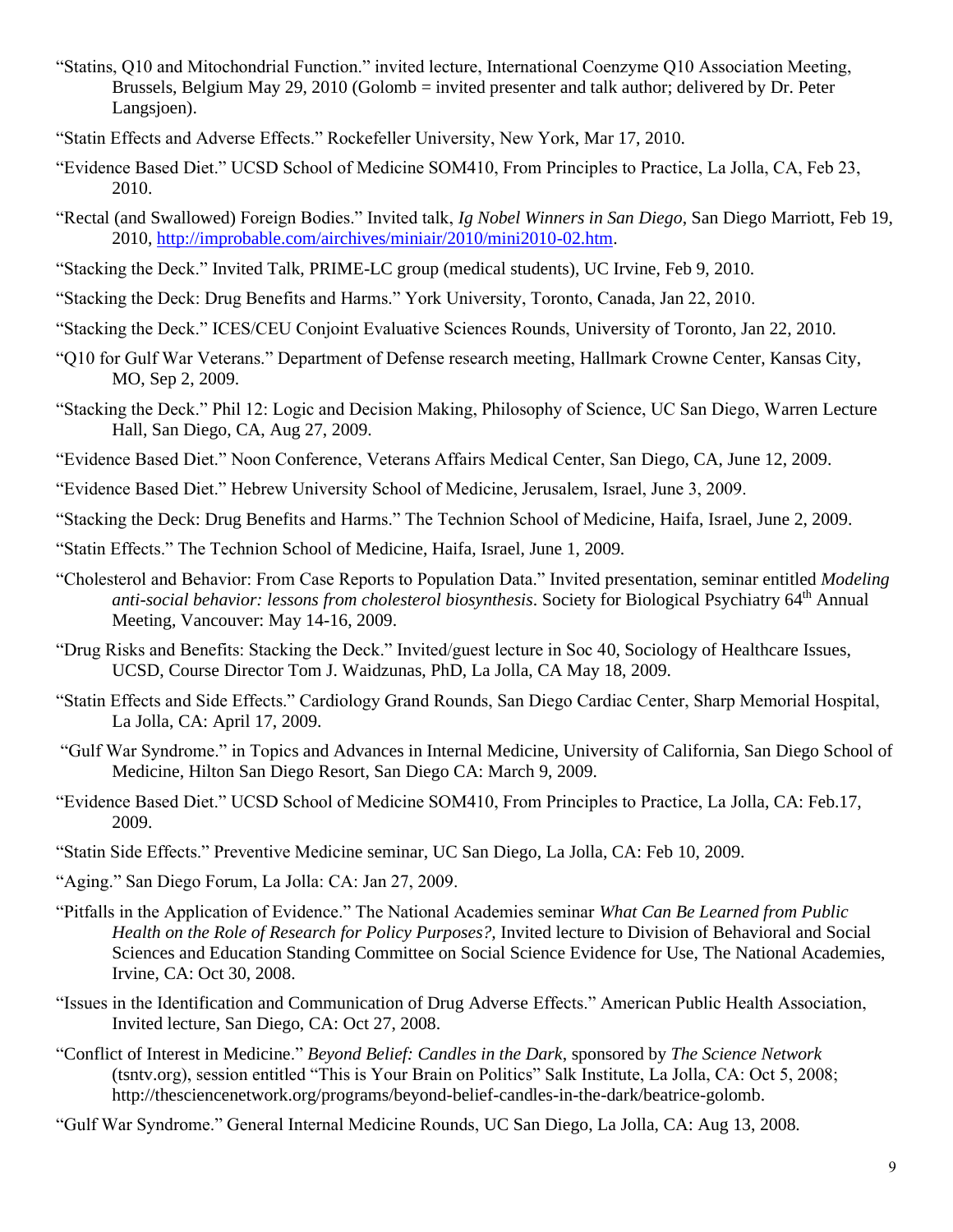- "Dissent in Medicine: Stacking the Deck." *London School of Economics/UCSD Science Studies Program Dissent in Science: Origins and Outcomes* Workshop, La Jolla, CA: Mar 3 2008. (Sponsored by AHRC (UK) as part of the Contingency and Dissent in Science project at the CPNSS, London School of Economics).
- "Stacking the Deck: Drug Risks and Benefits." Health Services Research & Development Scholarly Conference, Veterans Affairs San Diego Healthcare System, La Jolla CA: Feb 22, 2008.
- "Evidence Based Diet." UCSD School of Medicine SOM 410, From Principles to Practice, La Jolla, CA: Feb.19, 2008.
- "Stacking the Deck: Treatment Risks and Benefits." General Internal Medicine Grand Rounds, UCSD School of Medicine, La Jolla, CA: Jan. 30, 2008.
- "Simvastatin But Not Pravastatin Affects Sleep: Findings from the UCSD Statin Study." American Heart Association annual meeting, oral presentation, Orlando, FL: Nov. 7, 2007.
- "Statins: Risks and Benefits." Grand Rounds, Scripps Green Hospital. La Jolla, CA: June 27, 2007.
- "Statin side effects. A mitochondrial connection?" Invited talk, UC Irvine MitoMed group (mitochondrial medicine), Irvine, CA: June 18, 2007.
- "Cholesterol, Heart Disease, and You." UCSD Health and Wellness Series, Price Center, UCSD. La Jolla, CA: May 22, 2007.
- "Statin Side Effects." Invited Lecture, American College for Advancement in Medicine. Chicago, IL: May 13, 2007.
- "Mitochondrial Dysfunction and Illness in Gulf War Veterans." Research Advisory Committee on Gulf War Illness. Department of Veterans Affairs, Washington D.C.: April 24, 2007.
- "Enhancing Post-marketing Drug Surveillance: A Response to Expressed Needs of Patients." Robert Wood Johnson Foundation Generalist Physician Faculty Scholars Program Annual Meeting oral presentation, San Antonio, TX: Dec 1, 2006.
- "Do Low Dose Statins Affect Cognition? Results of the UCSD Statin Study." American Heart Association oral presentation, Chicago, IL: Nov. 15, 2006.
- "Ethical Reasoning in Medicine or the Contrary?" UCSD School of Medicine Biomedical Ethics Seminar: Sept 20, 2006.
- "Stacking the Deck." Health Services Research & Development, VA San Diego Healthcare Center. La Jolla, CA: July 20, 2006.
- "Treatment risks vs benefits: Stacking the Deck." International Relations course IRGN490, UCSD, April 19, 2006.
- "Gulf War Illness." VA San Diego Healthcare Center. La Jolla, CA: April 14, 2006.
- "Do statins cause long term adverse effects?" Invited talk followed by invited panelist discussion, Panel: Controversies in Lipid Lowering Therapy, American College of Cardiology meeting. Atlanta, Georgia: March 12, 2006.
- "Cholesterol and Violence." Invited talk, San Diego Superior Court. San Diego, CA: Feb 7, 2006.
- "Peer Review." Invited talk, VA San Diego Healthcare center. La Jolla, CA: Dec 9 2005.
- "Patient Targeted Adverse Event Surveillance: Use for Hypothesis Generation." Robert Wood Johnson Generalist Physician Faculty Scholar meeting. Ft. Lauderdale, FL: Nov 10, 2005.
- "Should statins be put in the water supply?" Distinguished Visitor Programme speaker, Biomedical Research Council, Agency for Science, Technology and Research (ASTAR). Singapore: Oct 25, 2005.
- "Bridging the basic science/clinical science gap". MSTP (Medical Scientist Training program MD/PhD program) retreat roundtable presentation. Aug 27, 2005.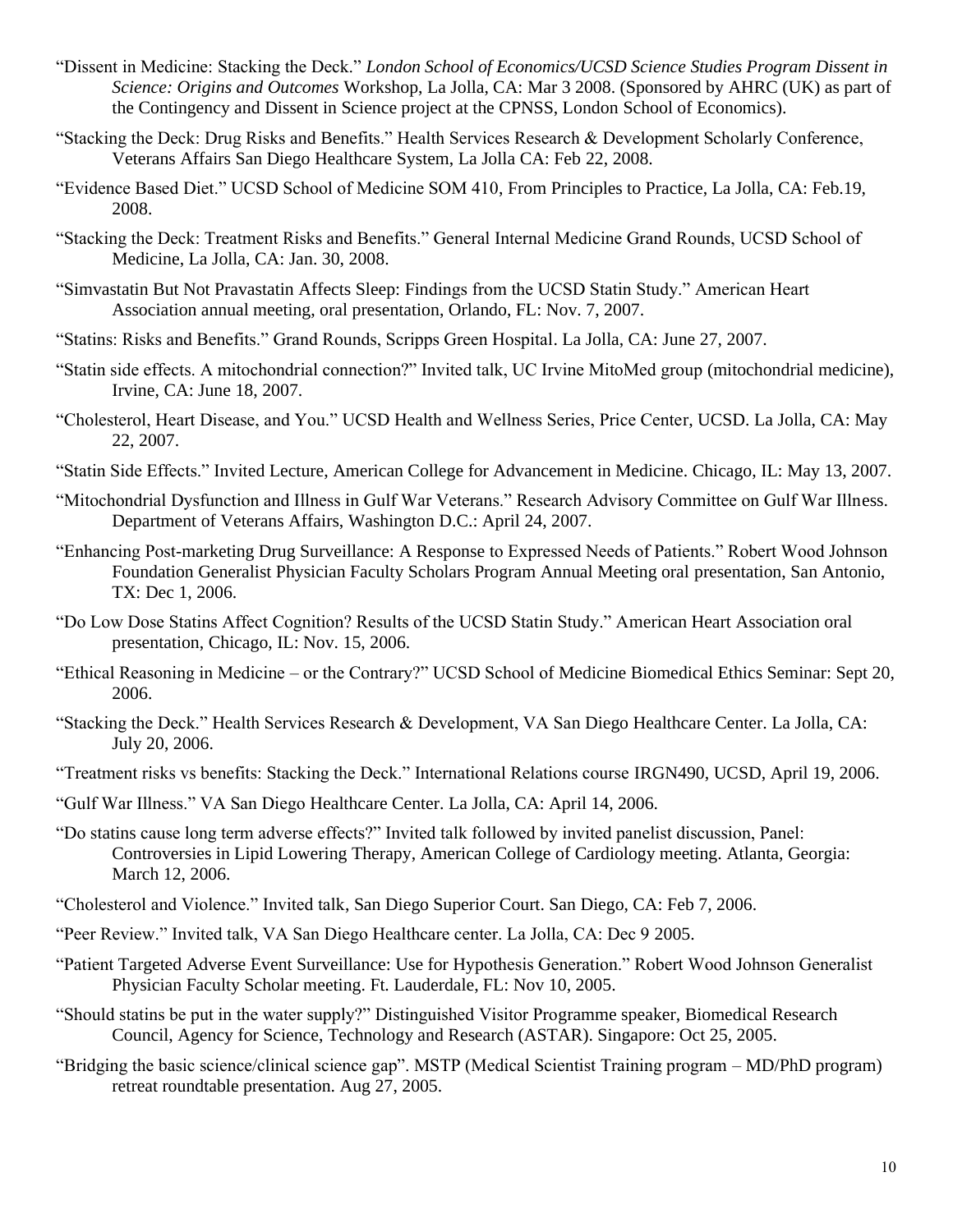- "Conflict of interest"; CREST (Clinical Research Enhancement Through Supplemental Training, http://crest.ucsd.edu), Patient Oriented Research II: Ethics and regulation of human research. San Diego, CA: Aug 17, 2005; La Jolla, CA: Aug 18, 2005.
- "A Scientific Career." McNair Summer Research Program, UCSD. La Jolla, CA: July 2005.
- "Clinical follow-up after stopping statin treatment." Fourth Conference of the International Coenzyme Q10 Association. Los Angeles, CA: April 2005.
- "Lack of Physician Response Toward Perceived Statin Adverse Events." 45th Annual Conference on Cardiovascular Disease Epidemiology and Prevention in association with the Council on Nutrition, Physical Activity and Metabolism. April 2005.
- "Drug benefits and harms: Stacking the deck." Science Policy Analysis Roundtable series (http://acs.ucsd.edu/~spar/), UCSD. La Jolla, CA: March 10, 2005.
- "Adverse Drug Effects: The Case of Statins." UCSD Biomedical Ethics Seminar Series, UCSD. La Jolla: CA. Feb 16, 2005.
- "Coenzyme Q10, Mitochondrial Function, Statins, and Aging." Stein Institute for Research on Aging Grand Rounds, UCSD. La Jolla, CA: Jan 10, 2005.
- "Should Statins be Put in the Water Supply?" Dept of Medicine, Yale. Newhaven, CT: July 21, 2004.
- "CNS effects of low cholesterol." UCSD Dept of Biology colloquium. La Jolla, CA: April 2004.
- "Cholesterol and the brain". UCSD Dept of Psychology colloquium. La Jolla, CA: March 16, 2004.
- "Should statins be put in the water supply?" CTF C 301, UCSD. La Jolla, CA: March 10, 2004.
- "Cholesterol and the brain: Mood, violence, and cognition." Dept of Psychology, University of Southern California. Los Angeles, CA: Feb 11, 2004.
- "Cardiovascular Prevention: Putting the Risk in Risk Benefit." Department of Preventive Medicine, SUNY. Stonybrook, NY: Jan 27, 2004.
- "The Great Debate. Do benefits of statins as currently used exceed the risks?" (with debaters John H. Lehman, John Robin Crouse and Michael J. Davidson) American College of Toxicology Annual Meeting. Washington DC: Nov 4, 2003.
- "Anthrax Vaccine: Is it safe? Is it effective?" VA Faculty Development Seminar Series. La Jolla, CA: June 15, 2003.
- "The Anthrax Vaccine: Is it safe and effective?" Epidemiology conference, Family and Preventive Medicine. La Jolla, CA: April 7, 2003.
- "Research Recommendations: Focus on Acetylcholinesterase Mechanisms." Presentation to the Dept of Veterans Affairs Research Advisory Committee on Gulf War Illnesses. Washington DC: Feb 2003.
- "Recent Gulf War Illnesses Research." Presentation to the Dept of Veterans Affairs Research Advisory Committee on Gulf War Illnesses/ Washington DC: Feb 2003.
- "Acetylcholinesterase Inhibitors and Gulf War Illnesses." Presentation to the Dept of Veterans Affairs Research Advisory Committee on Gulf War Illnesses. Washington DC: Nov 2002.
- "Gulf War Veterans Illnesses: Treatment issues." Presentation to the Dept of Veterans Affairs Research Advisory Committee on Gulf War Illnesses. Washington DC: Nov 2002.
- "Mitochondrial function and Gulf War Illnesses." Presentation to the Dept of Veterans Affairs Research Advisory Committee on Gulf War Illnesses. Washington DC: Nov 2002.
- "A new perspective on cholesterol, statins, and heart disease." Stein Institute for Aging public lecture (televised for UCSD TV), La Jolla, CA: Aug 21, 2002.
- "Putting the risk in risk benefit analysis." Dept of Medicine, Stonybrook School of Medicine. Stonybrook, NY: July 16, 2002.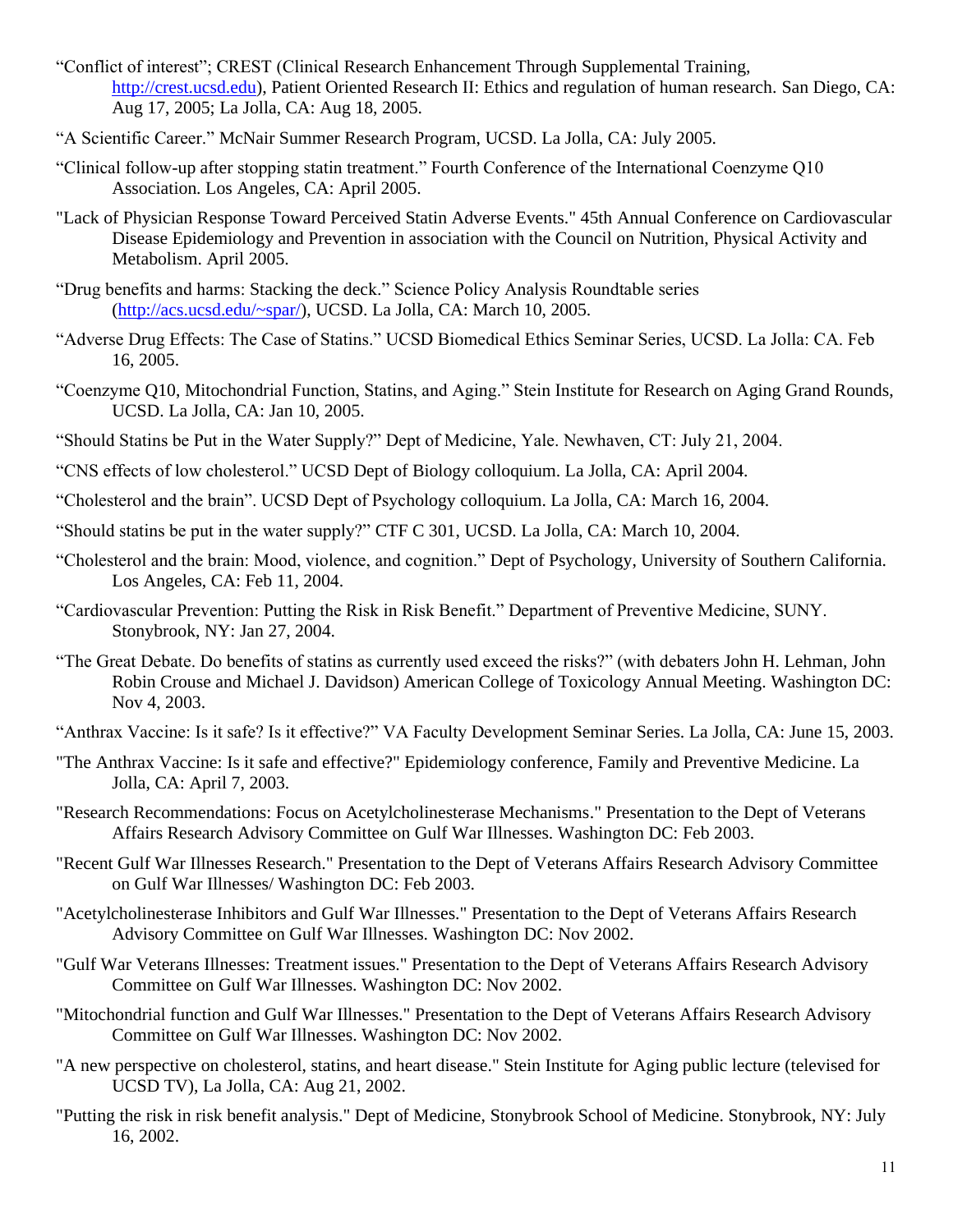- AHA Debate: "Controversies in Preventive Cardiology Debate: NCEP ATP III Guidelines have not gone far enough." Pro: Dr. John Robin Crouse. Con: Dr. Beatrice A. Golomb. American Heart Association Council on Epidemiology and Prevention, and American Society for Preventive Cardiology, 42nd Annual Conference on Cardiovascular Disease Epidemiology and Prevention. Honolulu, Hawaii: April 26, 2001.
- "Cholesterol and Mood." UCSD Family & Preventive Medicine monthly conference, La Jolla, CA: Jan 15, 2002.
- "The Angina Monologues." American Association of University Women: Oct 20, 2001.
- "Restoring the risk to risk benefit analysis." Faculty Development series, VA San Diego Healthcare Center, La Jolla, CA: Oct 12, 2001.
- "Syndromes without objective findings." 3<sup>rd</sup> Annual Federal Workers' Compensation Conference, Chicago, IL: April 23, 2001.
- "Cholesterol and Violence." UCSD Medical Scientist Training Program conference series, La Jolla, CA: Aug 6, 2001.
- "Cholesterol." *Rancho Carlsbad Health Fair*, Carlsbad, CA: July 16, 2001.
- "Cholesterol." VA San Diego Healthcare Center morning conference series, La Jolla, CA: June 15, 2001.
- "Cholesterol and you." *Plan for Wellness II*, UCSD sponsored community lecture series, Mission Valley, La Jolla, CA: May 20, 2001.
- "Stroke." *Aging in the New Millenium*, Academic Geriatric Resource Center, UCSD School of Medicine, La Jolla, CA: May 19, 2001.
- "Cardiovascular Disease." *Aging in the New Millenium*, Academic Geriatric Resource Center, UCSD School of Medicine, La Jolla, CA: May 19, 2001.
- "Hyperlipidemia." VASDHS morning conference series, La Jolla, CA: April 18, 2001.
- "Statins and cognitive function." VASDHS morning conference, La Jolla, CA: March 16, 2001.
- "Cholesterol and lipids." lecture to first year UCSD medical students, La Jolla, CA: Dec. 4, 2000.
- "Putting the risk in risk-benefit analysis for cardiovascular disease." invited talk, American Heart Association, Annual Investigators Meeting, Research in Tobacco Related Illness, San Diego: Nov. 30, 2000.
- "Restoring the risk to risk benefit analysis for cardiovascular disease." UC Irvine, Irvine, CA: Oct. 5, 2000.
- "Gulf War Syndrome." UCSD Department of Medicine Grand Rounds, La Jolla, CA: Aug. 9, 2000.
- "Cardiovascular Prevention: Putting the Risk in Risk-Benefit." UCSD course (to international group of physicians), *Topics and Advances in Internal Medicine*, La Jolla, CA: Feb. 11, 2000.
- "Medical Care: Restoring the Risk to Risk-Benefit Analysis." University of Chicago Health Sciences group; Chicago, IL: Feb. 8, 2000.
- "Gulf War Illness." VASDHS Medicine Faculty Development series, La Jolla, CA: June 11, 1999.
- "Aspirin for Primary Prevention of Coronary Artery Disease." Debate vs Dr. Leda Felicio. Dept of Medicine quarterly conference series, "Why Do We Do It?." VA San Diego Healthcare System, La Jolla, CA: March 26, 1999.
- "Cholesterol and Violence: Where do we go from here?" Health Services Research and Development Seminar Series, San Diego VAMC/UC San Diego, La Jolla, CA: Feb. 11, 1999.
- "Cholesterol and Violence." Colloquium, Social Science Research Institute, USC, Los Angeles, CA: Nov. 19, 1998.
- "Cholesterol and Violence." Grand Rounds, Dept of Psychiatry, UC San Diego, La Jolla, CA: Nov 12, 1998.
- Invited speaker and panelist: "How might interdisciplinary models of research guide us to a better understanding of violence?" USC Interdisciplinary Perspectives for Understanding and Preventing Violence, co-sponsored by the Violence Prevention Coalition of Greater Los Angeles, Long Beach, CA: April 17, 1998.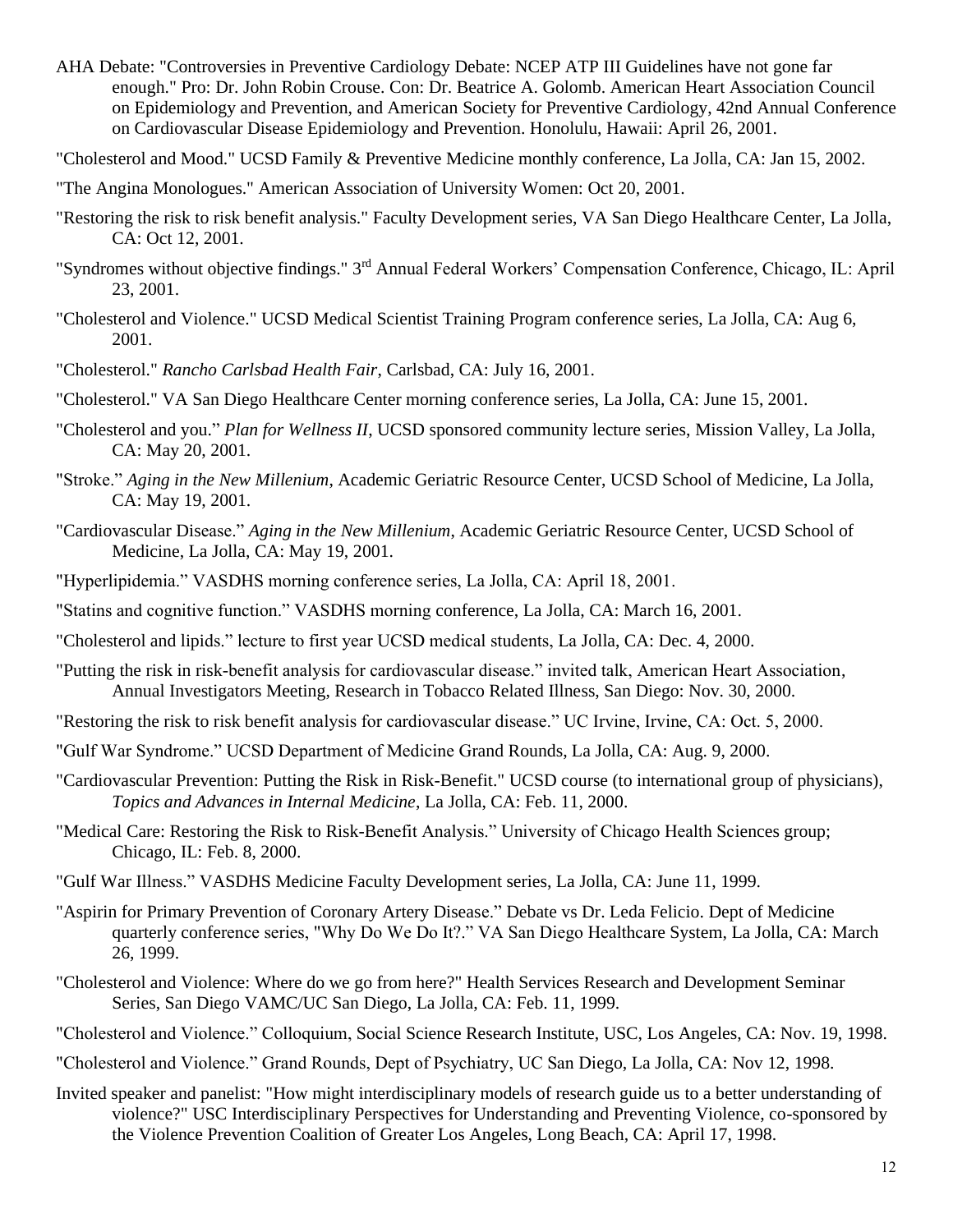"Cholesterol and Violence." Dept of Psychology Colloquium, UCSD, La Jolla, CA: April 16, 1998.

- "Measurement and Management of Hyperlipidemia for the Primary Prevention of Coronary Heart Disease." with Dr. Michael H. Criqui. Primary Care Grand Rounds, UCSD Dept of Family and Preventive Medicine, La Jolla, CA: April 15, 1998.
- "The Cholesterol Controversy." VA San Diego Healthcare System quarterly "Why Do We Do It?" seminar, La Jolla, CA: March 29, 1997.
- "Cholesterol and Violence: The Serotonin Connection." Mc Donnell Pew Research Center, Warner Springs Ranch, CA: March 15, 1997.
- "Cholesterol and Violence." USC Dept. of Preventive Medicine, Los Angeles, CA: Feb 21, 1997.
- "The Cholesterol Controversy." San Diego VAMC, La Jolla, CA: Jan 10, 1997.
- "Hyperlipidemia Panel Discussion" Discussants: Alistair Fyfe, MD, PhD; B. Golomb, MD, PhD; David Heber, MD. UCLA Department of Medicine Grand Rounds, Los Angeles, CA: Aug 14, 1996.
- "Cholesterol and Violence: Is There a Connection?" RAND/UCLA Child and Adolescent Health Policy Seminar, RAND, Santa Monica, CA: July 9, 1996.
- "Cholesterol and Violence: The Serotonin Connection." Telluride Summer Research Center Public Lecture, Telluride CO: July 5, 1996.
- "Cholesterol and Violence: New Evidence." UCLA Health Services Research Seminar Series, Los Angeles, CA: June 21, 1996.
- "Cholesterol Reduction: When is it Indicated?" Cardiology Grand Rounds, Cedars Sinai Medical Center: June 18, 1996.
- "Cholesterol, Serotonin, and Violence: Is there a Connection?." The Helmholtz Society, UC Irvine, Irvine, CA: June 11, 1996.
- "Cholesterol Reduction in Primary Prevention: When is it Indicated?" Cedars Sinai Medical Center, Health Services Research Group: March 6, 1996.
- "Cholesterol Reduction: When and Who?" St. Johns Medical Center, Santa Monica, CA: Nov 2, 1995.
- "The Cholesterol Controversy." The Alzheimer Disease Research Consortium of Southern California, USC, Los Angeles, CA: April 21, 1995.
- "Cholesterol Reduction in Primary Prevention." Debate vs Dr. David Leaf. WLA VA Medical Center, Dept. of Medicine Grand Rounds, Los Angeles, CA: March 8, 1995.
- "The Cholesterol Controversy." UCLA Dept. of Medicine Grand Rounds, Los Angeles, CA: Jan 11, 1995.
- "Neural Networks Distinguish Demented Subjects from Elderly Controls based on EEGs." Neural Information Processing Systems conference, Neural Networks in Medicine workshop, Vail, CO: Dec. 3, 1994.
- "Cholesterol Reduction in Primary Prevention: Rethinking the Evidence." UCLA Dept. of Endocrinology Grand Rounds, Los Angeles, CA: Sept. 21, 1994.
- "Advance Directives." West Los Angeles VA Medical Center, Dept. of Medicine Conference, Los Angeles, CA: Sept. 16, 1994.
- "The Cholesterol Myth." Grand Rounds, West Los Angeles V. A. Medical Center, Dept. of Medicine, Los Angeles, CA: June 8, 1994.
- "Death by Hiccup." Reno V.A. Medical Center, Dept. of Medicine Conference, Reno NV: Feb. 1994.
- "Hiccups." V. A. West Los Angeles Medical Center, Dept. of Medicine Conference, Los Angeles, CA: Jan. 1994.
- "Neural Networks that Recognize Sex and Expressions from Faces." in international conference, *Facial Expression: Brain, Perception, and Development*, The Salk Institute, La Jolla, CA: April 6, 1991.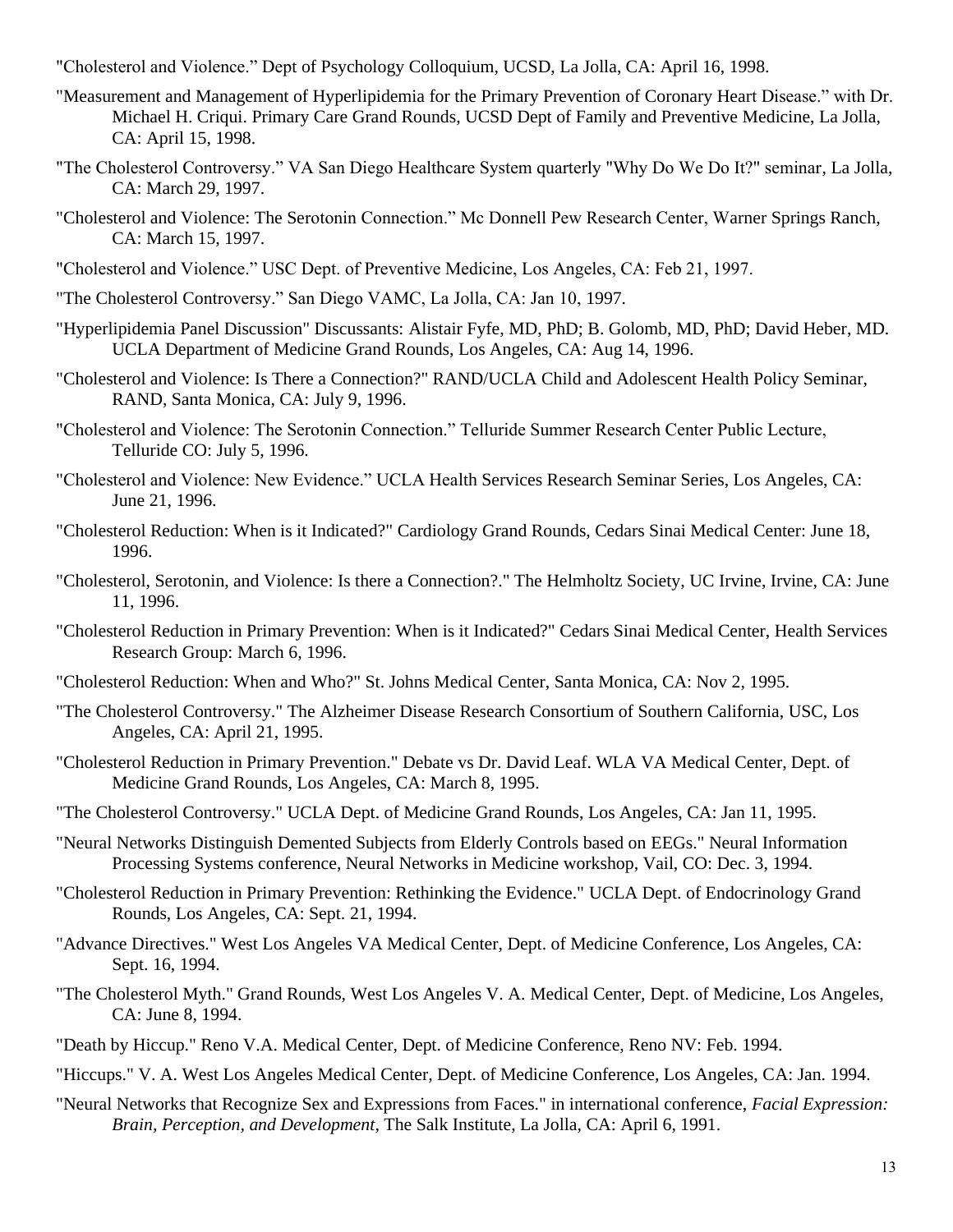"SexNet: A neural network that distinguishes sex from face." *Neural Information Processing Systems*, Spotlight presentation, Colorado: 1990.

## **PUBLICATIONS**

## **RESEARCH PAPERS**

Naviaux RK, Naviaux JC, Li K, Wang L, Monk JM, Bright AT, Koslik HJ, Ritchie JB, **Golomb BA** 2019. Metabolic features of Gulf War illness. PLoS ONE. 14(7): e0219531. <https://doi.org/10.1371/journal.pone.0219531>

- **Golomb BA,** Koslik H, Christians U, Ritchie J, Wilson P, Elkins N, Klawitter J, Klawitter J, Smith D, Repine J 2019. Depressed prostaglandins and leukotrienes in veterans with Gulf War illness. *J Environ Sci Health,* Part B*.* <https://www.tandfonline.com/doi/full/10.1080/03601234.2019.1596001>
- **Golomb BA 2018**. Diplomats' mystery illness and pulsed radiofrequency/ microwave radiation. Neural Computation 30(11): 1-104. https://www.mitpressjournals.org/doi/abs/10.1162/neco\_a\_01133
- **Golomb BA**, Verden A, Messner AK, Koslik HJ, Hoffman, KB **2018**. Amyotrophic lateral sclerosis associated with statin use: A disproportionality analysis of the FDA's Adverse Event Reporting System. *Drug Safety* 41(4): 403-13.<http://doi.org/10.1007/s40264-017-0620-4>
- Mangin D, Bahat G, **Golomb BA**, Mallery L, Moorhouse P, Onder G, Petrovic M, Garfinkel D **2018**. International Group for Reducing Inappropriate Medication Use & Polypharmacy (IGRIMUP). Position Statement and Ten Recommendations for Action. *Drugs and Aging* 35 (7): 575-87. https://www.ncbi.nlm.nih.gov/pubmed/30006810
- Koslik HJ, Meskimen AH, **Golomb BA 2017**. Physicians' Experiences as Patients with Statin Side Effects: A Case Series. *Drug Safety - Case Reports.* 4 (1):3. <https://link.springer.com/article/10.1007/s40800-017-0045-0>
- White RF, Steele L, O'Callaghan JP, Sullivan K, Binns JH, **Golomb BA** et al **2016**. Recent research on Gulf War illness and other health problems in veterans of the 1991 Gulf War: Effects of toxicant exposures during deployment. *Cortex.* 74: 449-75. <http://www.sciencedirect.com/science/article/pii/S0010945215003329>
- **Golomb BA**, Dimsdale JE, Koslik HJ, Evans MA, Lu X, Rossi S, Mills PJ, White HL, Criqui MH **2015**. Statin effects on aggression: Results from the UCSD Statin Study, a randomized controlled trial. *PLoS ONE.* 10 (7): e0124451 *<http://www.ncbi.nlm.nih.gov/pubmed/26132393> http://journals.plos.org/plosone/article?id=10.1371/journal.pone.0124451 http://www.plosone.org/article/fetchObject.action?uri=info:doi/10.1371/journal.pone.0124451&representati on=PDF*
- **Golomb BA**, Bui AK **2015** A fat to forget: Trans fat consumption and memory. *PLoS ONE.* 10 (6): e0128129. *<http://www.ncbi.nlm.nih.gov/pubmed/26083739> http://journals.plos.org/plosone/article?id=10.1371/journal.pone.0128129*

*[http://www.plosone.org/article/fetchObject.action?uri=info:doi/10.1371/journal.pone.0128129&representati](http://www.plosone.org/article/fetchObject.action?uri=info:doi/10.1371/journal.pone.0128129&representation=PDF) [on=PDF](http://www.plosone.org/article/fetchObject.action?uri=info:doi/10.1371/journal.pone.0128129&representation=PDF)*

- **Golomb BA**, Koslik HJ, Redd AJ **2015**. Fluoroquinolone-induced serious, persistent, multi-symptom adverse effects. BMJ Case Rep. 1 Sept 2015. doi:10.1136/bcr-2015- 209821 [http://www.saferpills.org/wp-content/uploads/2014/10/FQ-induced-serious-persistent-multisx-adverse](http://www.saferpills.org/wp-content/uploads/2014/10/FQ-induced-serious-persistent-multisx-adverse-effects-BMJ-Case-Reports.pdf)[effects-BMJ-Case-Reports.pdf](http://www.saferpills.org/wp-content/uploads/2014/10/FQ-induced-serious-persistent-multisx-adverse-effects-BMJ-Case-Reports.pdf)
- Cham S, Koslik HJ, **Golomb BA 2015**. "Mood, Personality and Behavior Changes During Treatment with Statins: A Case Series". Drug Safety – Case Reports. 3(1): 1-13. doi: 10.1007/s40800-015-0024-2 <https://www.ncbi.nlm.nih.gov/pmc/articles/PMC5005588/>
- **Golomb BA**, Allison M, Koperski S, Koslik HJ, Devaraj S, Ritchie JB **2014**. Coenzyme Q10 benefits symptoms in Gulf War veterans: Results of a randomized double-blind study. *Neural Computation* 26(11):2594-4651.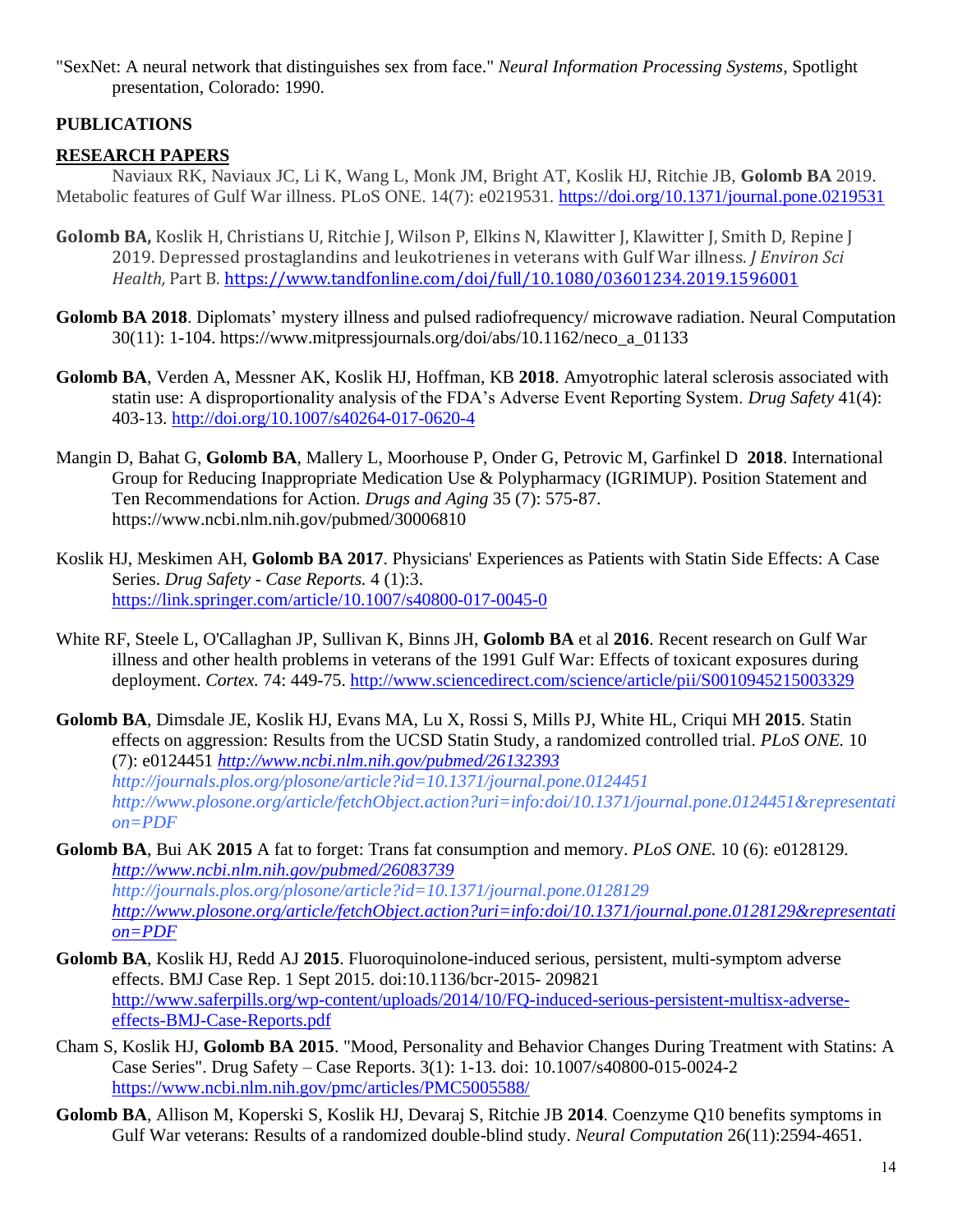*http://www.ncbi.nlm.nih.gov/pubmed/?term=Coenzyme+Q10+Benefits+Symptoms+in+Gulf+War+Veterans %3A+Results+of+a+Randomized+Double-Blind+Study*

- Koslik HJ, Hamilton G, **Golomb BA 2014**. Mitochondrial dysfunction in Gulf War illness revealed by 31Phosphorus magnetic resonance spectroscopy: A case-control study. *PLoS ONE* 9(3) e92887. doi:10.1371/journal.pone.0092887 *[http://www.plosone.org/article/fetchObject.action?uri=info%3Adoi%2F10.1371%2Fjournal.pone.0092887](http://www.plosone.org/article/fetchObject.action?uri=info%3Adoi%2F10.1371%2Fjournal.pone.0092887&representation=PDF) [&representation=PDF](http://www.plosone.org/article/fetchObject.action?uri=info%3Adoi%2F10.1371%2Fjournal.pone.0092887&representation=PDF)*
- **Golomb BA**, Chan VT, Denenberg JO, Koperski S, Criqui MH **2014**. Risk marker associations with venous thromboembolism. A cross-sectional analysis. *BMJ Open* 4(3): e003208. doi:10.1136/bmjopen-2013-003208 *http://www.ncbi.nlm.nih.gov/pubmed/24657882*
- **Golomb BA**, Erickson LC, Scott-Van Zeeland AA, Koperski SM, Haas RH, Wallace DC, Naviaux RK, Lincoln AL, Reiner GE, Hamilton G **2014**. Assessing Bioenergetic Compromise in Autism Spectrum Disorder with <sup>31</sup>P-MRS: Preliminary Report. *J Child Neurology* 20(2): 187-93*.* doi:10.1177/0883073813498466 *<http://jcn.sagepub.com/content/29/2/187>*
- Erickson LC, Ritchie JB, Javors JM, **Golomb BA 2013**. Recruiting a special sample with sparse resources: Lessons from a study of Gulf War veterans. *Clinical Trials* 10:481-90; doi: 10.1177/1740774512470040*. Email us for full text on an individual basis*
- **Golomb BA**, Evans MA, Dimsdale JE, White HL **2012**. "Effects of statins on energy and fatigue with exertion: Results from a randomized controlled trial." *Arch Intern Med* 172 (15): 1180-2. doi:10.1001/archinternmed.2012.2171 *http://archinte.jamanetwork.com/article.aspx?doi=10.1001/archinternmed.2012.2171*
- **Golomb BA,** Koperski S, White HL **2012**. "Association between more frequent chocolate consumption and lower body mass index." *Arch Intern Med* 172: 519-21. doi: 10.1001/archinternmed.2011.2100 *http://archinte.jamanetwork.com/article.aspx?articleid=1108800*
- **Golomb BA**, Evans MA, White HL, Dimsdale JE **2012**. "Trans fat consumption and aggression." *PLoS ONE* 7(3): e32175; doi: 10.1371/journal.pone.0032175 *<http://www.plosone.org/article/info%3Adoi%2F10.1371%2Fjournal.pone.0032175>*
- **Golomb BA**, Chan VT, Evans MA, Koperski S, White HL, Criqui MH **2012**. The older the better: Are elderly study participants more nonrepresentative? Analysis of observational and clinical trial samples. *BMJ Open* 2: e000833*.* doi:10.1136/bmjopen-2012-000833*; http://bmjopen.bmj.com/cgi/content/full/bmjopen-2012- 000833.*
- Hoffman KB, Kraus C, Dimbil M, **Golomb BA 2012**. A survey of the FDA's AERS database regarding muscle and tendon adverse events linked to the statin drug class. *PLoS ONE* 7(8): e42866. doi:10.1371/journal.pone.0042866 *http://www.plosone.org/article/fetchObject.action?uri=info%3Adoi%2F10.1371%2Fjournal.pone.0042866 &representation=PDF*
- Erickson LC, Scott-Van Zeeland AA, Hamilton G, Lincoln A, **Golomb BA 2012**. "Approaches to (31)P-MRS in Awake, Non-Sedated Children with and without Autism Spectrum Disorder." *J Autism Dev Disord* 42:1120- 6. doi: 10.1007/s10803-011-1359-x *<http://www.ncbi.nlm.nih.gov/pmc/articles/PMC3668346/>*
- Reilly D, Cham S, **Golomb BA 2011**. "First degree relatives with behavioural adverse effects on statins." *BMJ Case Reports.* doi:10.1136/bcr.09.2011.4758. *Email us for full text on an individual basis*
- **Golomb BA**, Erickson LC, Koperski S, Sack D, Enkin M, Howick J **2010**. "What's in placebos: Who knows?" Analysis of randomized controlled trials." *Ann Intern Med* 153: 532-35. doi: 10.1059/0003-4819-153-8- 201010190-00010 *Email us for full text on an individual basis*
- Rose N, Koperski S, **Golomb BA** 2010. "Mood food: chocolate and depressive symptoms in a cross-sectional analysis." *Arch Intern Med* 170(8):699-703. doi:10.1001/archinternmed.2010.78 *http://archinte.jamanetwork.com/article.aspx?articleid=415834*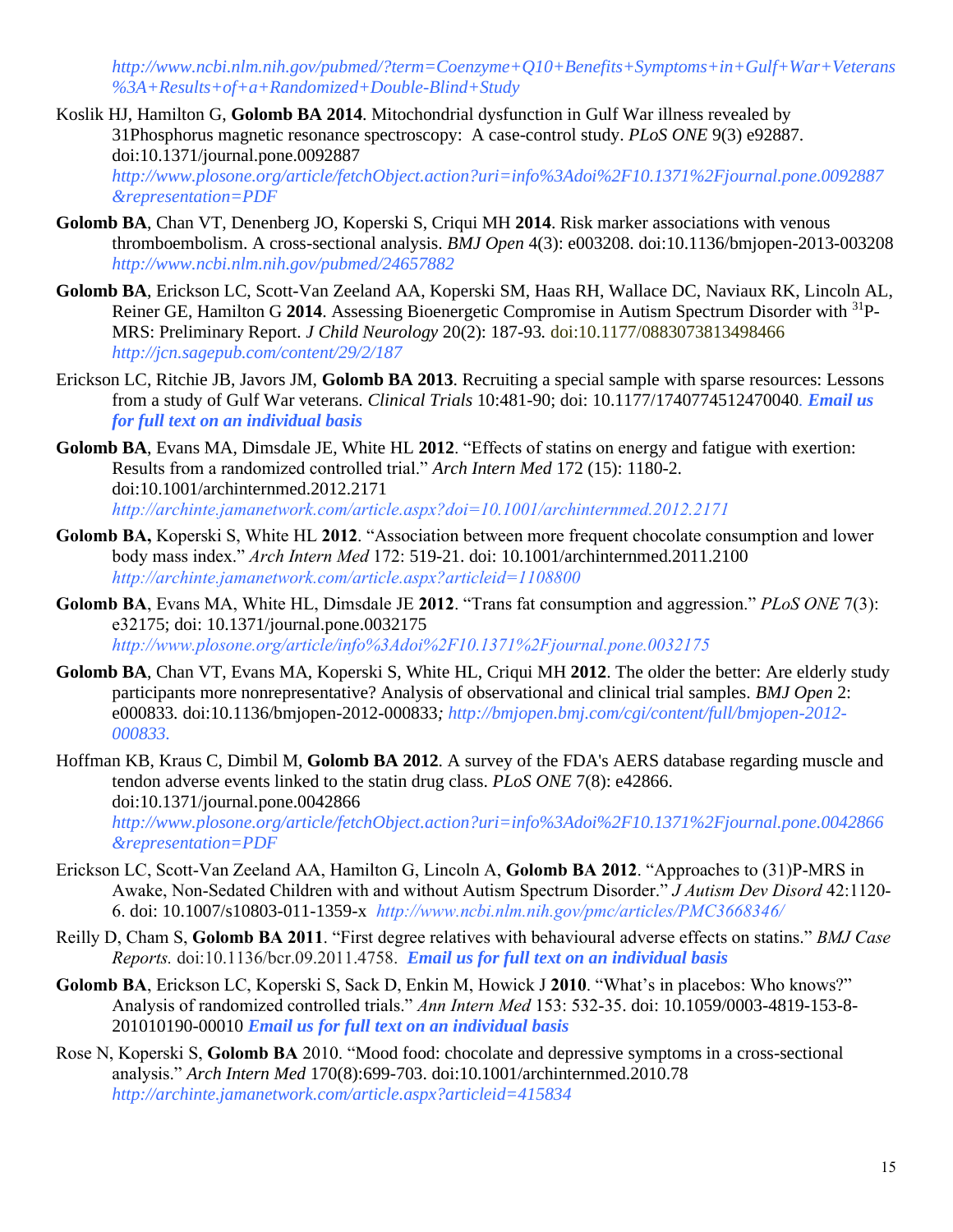- **Golomb BA**, Yaghmai R, Renvall MJ, Ramsdell JW 2010. "Electronic medical records and upper extremity symptoms: pain with the gain?" *Arch Intern Med* 170(7):655-657. doi: 10.1001/archinternmed.2010.55 *http://archinte.jamanetwork.com/article.aspx?articleid=486868*
- Cham S, Evans MA, Denenberg JO, **Golomb BA** 2010. "Statin-associated muscle-related adverse effects: a case series of 354 patients." *Pharmacotherapy* 30(6): 541-553. doi:10.1592/phco.30.6.541 *http://www.medscape.com/viewarticle/724842*
- MacGregor AJ, Shaffer RA, Dougherty AL, Galarneau MR, Raman R, Baker DG, Lindsay SP, **Golomb BA**, Corson KS 2010. "Prevalence and psychological correlates of traumatic brain injury in Operation Iraqi Freedom." *J Head Trauma Rehabil* 25(1):1-8. doi: 10.1097/HTR.0b013e3181c2993d *http://www.dtic.mil/dtic/tr/fulltext/u2/a541876.pdf*
- Cham S, Gill K, Koperski S, **Golomb BA** 2009. "Improvement in sleep apnoea with switch from simvastatin to pravastatin." *BMJ Case Reports;* doi:10.1136/bcr.05.2009.1875 *http://www.ncbi.nlm.nih.gov/pmc/articles/PMC3029510*/
- MacGregor AJ, Corson KS, Larson GE, Shaffer RA, Dougherty AL, Galarneau MR, Raman R, Baker DG, Lindsay SP, **Golomb BA** 2009. "Injury-specific predictors of posttraumatic stress disorder." *Injury* 40(9):1004-10; doi: 10.1016/j.injury.2009.04.006 *http://www.researchgate.net/publication/26290686\_Injuryspecific\_predictors\_of\_posttraumatic\_stress\_disorder/file/9fcfd511d493aded5f.pdf.*
- Linares L, **Golomb BA**, Jaojoco J, Sikand H, Phillips PS 2009. "The Modern Spectrum of Rhabdomyolysis: Drug Toxicity Revealed by Creatine Kinase Screening." *Current Drug Saf*ety Sept 1. PMID: 19534642 E-pub ahead of print; doi: 10.2174/157488609789007010. *Email us for full text on an individual basis*
- **Golomb BA**, Kwon E, Koperski SM, Evans MA 2009. "Amyotrophic lateral sclerosis-like conditions arising in possible association with cholesterol-lowering drugs:" *Drug Safety* 32(8):649-651. doi: 10.2165/00002018- 200932080-00004 *Email us for full text on an individual basis*
- Evans MA, **Golomb BA** 2009. "Statin associated cognitive problems reported by 171 subjects." *Pharmacotherapy*  29(7): 800-11. doi:10.1592/phco.29.7.800 *Email us for full text on an individual basis*
- MacGregor AJ, Shaffer R, Wade A, Galarneau M, Raman R. Baker D, Lindsay S, **Golomb BA**, Corson K 2009. "Psychological correlates of battle and nonbattle injury among Operation Iraqi Freedom veterans: Results from the Navy-Marine Corps Combat Trauma Registry." *Military Medicine* 174(3): 224-231. doi: 10.7205/MILMED-D-03-9107 *<http://publications.amsus.org/doi/pdf/10.7205/MILMED-D-03-9107>*
- Golomb BA, Evans MA 2008. "Statin adverse effects: a review of the literature and evidence for a mitochondrial mechanism." *Am J Cardiovasc Drugs* 8:373-418. doi: 10.2165/0129784-200808060-00004 *http://www.ncbi.nlm.nih.gov/pmc/articles/PMC2849981/*
- **Golomb BA** 2008. "Acetylcholinesterase Inhibitors and Gulf War Illnesses." *Proceedings of the National Academy of Science* 105(11): 4295-4300. doi: 10.1073/pnas.0711986105 *http://www.ncbi.nlm.nih.gov/pmc/articles/PMC2393741/*
- **Golomb BA**, Dimsdale JE, White HL, Ritchie JB, Criqui MH 2008. "Reductions in blood pressure with statins: Results from the UCSD Statin Study, a randomized trial." *Archives of Internal Medicine* 168(7): 721-727. doi: 10.1001/archinte.168.7.721 *http://archinte.jamanetwork.com/article.aspx?articleid=414137*
- **Golomb BA,** McGraw JJ, Evans, MA, Dimsdale, JE 2007. "Physician Response to Patient Reports of Drug Adverse Effects: Implications for Patient-Targeted Adverse Effect Surveillance." *Drug Safety* 30(8): 669-675. *Email us for full text on an individual basis*
- **Golomb BA,** Cortez-Perez M, Jaworski BA, Mednick SA, Dimsdale, JE 2007. "Point subtraction aggression paradigm: validity of a brief schedule of use." *Violence & Victims* 22(1): 95-103. doi:10.1891/088667007780482829 *Email us for full text on an individual basis*
- **Golomb BA**, Dang T, Criqui MH 2006. "Peripheral arterial disease: morbidity and mortality implications." *Circulation* 114: 688-699. doi: 10.1161/CIRCULATIONAHA.105.593442 *http://circ.ahajournals.org/content/114/7/688.long*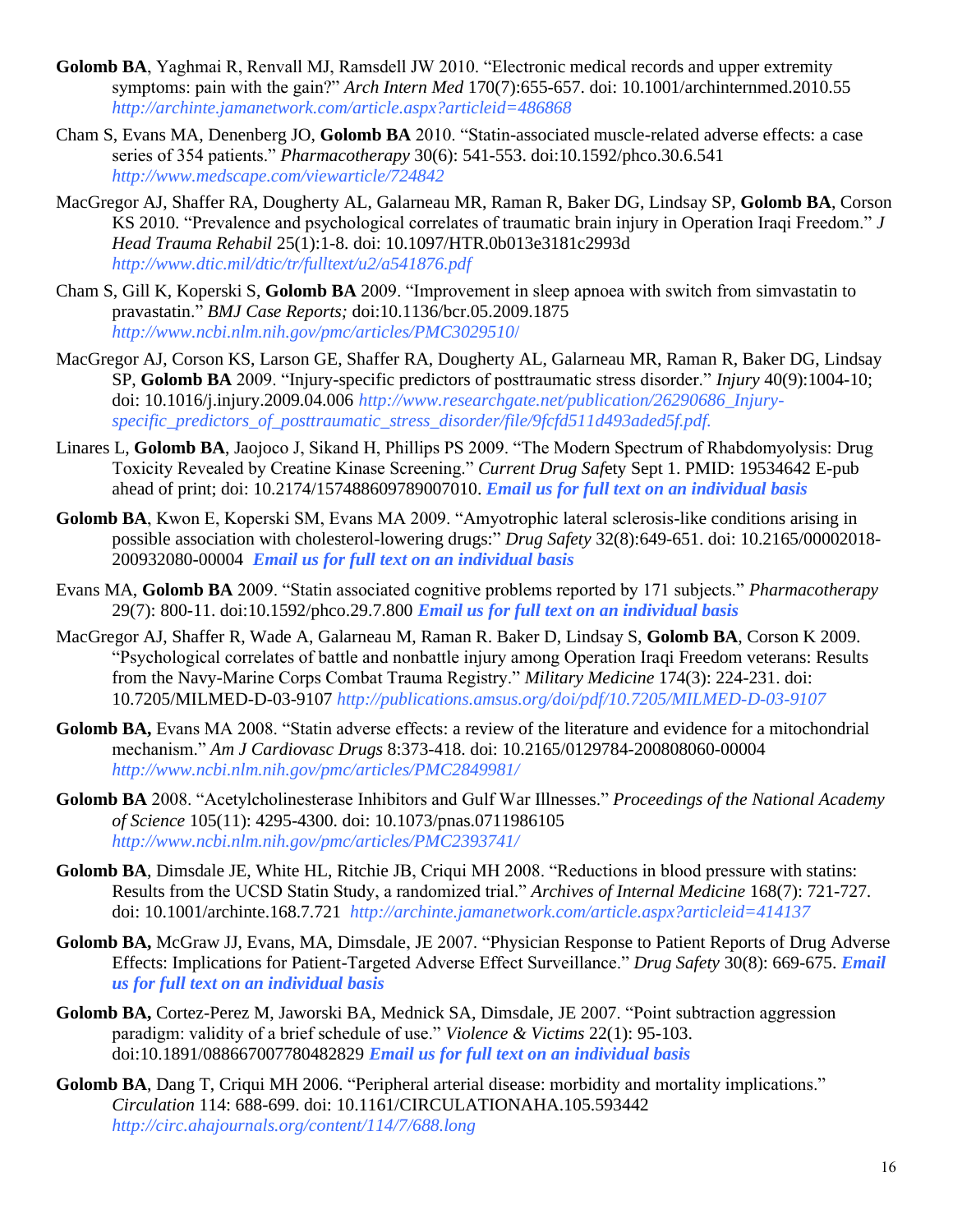- Wang JC, Criqui MH, Denenberg JO, McDermott MM, **Golomb BA**, Fronek A 2005 "Exertional leg pain in patients with and without peripheral arterial disease." *Circulation* 112: 3501-8. doi: 10.1161/CIRCULATIONAHA.105.548099 *http://circ.ahajournals.org/cgi/pmidlookup?view=long&pmid=16316971*
- **Golomb BA**, Kane T, Dimsdale JE, 2004. "Severe irritability associated with statin cholesterol-lowering drugs." *Quarterly J Med* 97:229-235. doi: 10.1093/qjmed/hch035 *http://qjmed.oxfordjournals.org/content/97/4/229.long*
- **Golomb BA**, Criqui MH, White HL, Dimsdale JE 2004. "Study Design. The UCSD Statin Study: A randomized controlled trial assessing the impact of statins on noncardiac endpoints." *Controlled Clinical Trials* 25:178- 202. doi: 10.1016/j.cct.2003.08.014

*<http://citeseerx.ist.psu.edu/viewdoc/download?doi=10.1.1.5.4537&rep=rep1&type=pdf>*

- Smythies J, **Golomb BA,** 2004. "Nerve gas antidotes." *Journal of the Royal Society of Medicine* 97:32. doi: 10.1258/jrsm.97.1.32 *http://www.ncbi.nlm.nih.gov/pmc/articles/PMC1079267/*
- **Golomb BA**, Criqui MH, White HL, Dimsdale JE 2004. "Conceptual Foundations of the UCSD Statin Study: A Randomized Controlled Trial Assessing the Impact of Statins on Cognition, Behavior, and Biochemistry." *Arch Intern Med* 164:153-162. doi: 10.1001/archinte.164.2.153 *<http://archinte.jamanetwork.com/article.aspx?articleid=216553>*
- Criqui MH, Jamosmos M, Froniek A, Denenberg JO, Langer RD, Bergan J, **Golomb BA** 2003 "Chronic venous disease in an ethnically diverse population: The San Diego Population Study." *Am J Epidemiol* 158:448-456. doi: 10.1093/aje/kwg166 *http://aje.oxfordjournals.org/cgi/pmidlookup?view=long&pmid=12936900*
- **Golomb BA**, Tenkanen, L, Alikoski T, Niskanen T, Manninen V, Huttunen M, Mednick SA 2002. "Insulin sensitivity markers: Predictors of accidents and suicides in Helskinki Heart Study screenees." *Journal of Clinical Epidemiology* 55:1-7. doi: 10.1016/S0895-4356(02)00407-9 *Email us for full text on an individual basis*
- Bagley SC, White HL, **Golomb BA** 2001. "Logistic regression in the medical literature: Standard for use and reporting, with particular attention to one medical domain." *Journal of Clinical Epidemiology* 54(10):979-85. doi: 10.1016/S0895-4356(01)00372-9 *[http://www.aliquote.org/cours/2012\\_biomed/biblio/Bagley2001.pdf](http://www.aliquote.org/cours/2012_biomed/biblio/Bagley2001.pdf)*
- **Golomb BA**, Vickrey G, & Hays RD 2001. "A review of health-related quality-of-life measures in stroke." *Pharmacoeconomics* 19: 155-185. doi: 10.2165/00019053-200119020-00004 *Email us for full text on an individual basis*
- **Golomb BA**, Stattin H, Mednick SA 2000. "Low cholesterol and violent crime." *J Psychiatric Res* 34: 301-309. doi: 10.1016/S0022-3956(00)00024-8 *Email us for full text on an individual basis*
- **Golomb BA**, Pyne JM, Jaworski BA, Wright B, Lohr JM, Bozzette SA 2000. "The Role of Psychiatrists in Primary Care of Patients With Severe Mental Illness" *Psychiatric Services* 51(6): 766-773. doi: 10.1176/appi.ps.51.6.766 *http://ps.psychiatryonline.org/article.aspx?articleid=84566*
- **Golomb BA**, Criqui MH, Detrano RC, Wong ND, Bundens WP, Mattrey RF, Denenberg JO 1999. "Noninvasive testing to detect subclinical cardiovascular disease. What is its role?" *Preventive Cardiology* 2(4):42-50 (Fall supplement). *Email us for full text on an individual basis*
- **Golomb BA** 1998. "Cholesterol and violence: Is there a connection?" *Annals of Internal Medicine* 128:478-487. doi: 10.7326/0003-4819-128-6-199803150-00009 *Email us for full text on an individual basis*
- Criqui MH, **Golomb BA** 1998. "Epidemiologic aspects of lipid abnormalities." *American Journal of Medicine* 105 (1A): 48S-57S. doi: 10.1016/S0002-9343(98)00212-5 *Email us for full text on an individual basis*
- Stewart-Bartlett M, Viola PA, Sejnowski TJ, **Golomb BA**, Larsen J, Hager JC and Ekman P 1996. "Classifying facial action." *Advances in Neural Information Processing Systems* 8: 823-829. *<http://www.paulekman.com/wp-content/uploads/2013/07/Classifying-Facial-Action.pdf>*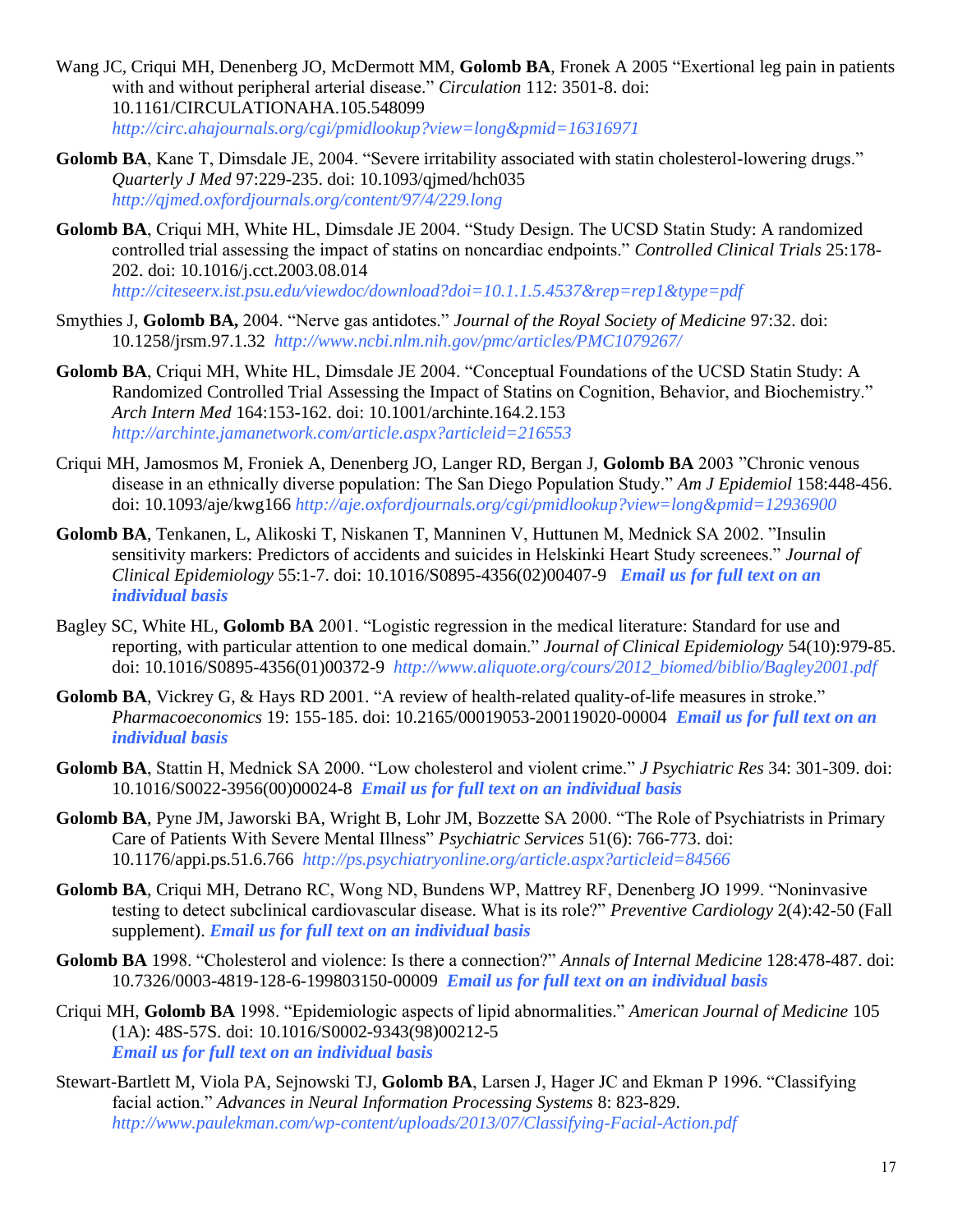- Gray MS, Lawrence DT, **Golomb BA** and Sejnowski TJ 1995. "A perceptron reveals the face of sex." *Neural Computation* 7(6)1160-64. doi: 10.1162/neco.1995.7.6.1160 *http://papers.cnl.salk.edu/PDFs/A%20Perceptron%20Reveals%20the%20Face%20of%20Sex%201995- 2966.pdf*
- **Golomb BA**, Lawrence DT, and Sejnowski TJ 1991. "SexNet: A neural network that recognizes sex from human faces." *Advances in Neural Information Processing Systems* 3: 572-577. *http://papers.cnl.salk.edu/PDFs/Sexnet\_%20A%20Neural%20Network%20Identifies%20Sex%20from%20H uman%20Faces%201991-3594.pdf*
- **Golomb BA**, Andersen RA, Nakayama K, MacLeod DIA, Wong A 1985. "Visual thresholds for shearing motion in monkey and man." *Vision Research* 25: 813-820. doi: 10.1016/0042-6989(85)90189-0 *http://psy2.ucsd.edu/~dmacleod/publications/34GolombAndersonEtal1985.pdf*

### **EDITORIALS, INVITED PAPERS, OTHER**

- Golomb SW, **Golomb BA** 2018. "A Career in Engineering." *IEEE Transactions on Information Theory* 64(4):2805- 2838, invited article for a Special Issue in honor of my father, Solomon W. Golomb
- **Golomb BA** 2017 "Effect Modification." Invited contribution to Edge.org, *What Scientific Term or Concept Ought to be More Widely Known?* https://www.edge.org/response-detail/27223
- **Golomb BA** 2016 Gulf War illness Op-Ed (on Veterans day). "Renowned Gulf War Illness Researcher Urges Americans: Don't Forget the Men and Women of the "Forgotten War" on Veterans Day. *The Reno Dispatch.* http://therenodispatch.blogspot.com/2016/11.
- **Golomb BA** 2015 "Will we recognize it when it happens?" Invited contribution to Edge.org, *What Do You Think About Machines that Think?"* https://edge.org/response-detail/26226
- **Golomb BA** 2014 "Statins linked to increased risk of diabetes: High potency agents look worse, though none are exempt. *BMJ*. (Invited Editorial) *Declared "excellent,", accepted, proofs received -- then BMJ decided not to publish citing the controversy about Abramson and Malhotra papers in BMJ – BMJ was laboring under pressure to retract these two papers unflattering to statins, though they in no way met COPES criteria for retraction - exerted by Rory Collins (industry "3rd party partner" who ran the £96million Oxford Merck PCSK9 inhibitor study– and who later, as I understand, tried to get the BMJ editor fired for not acquiescing to his demands to retract).*
- **Golomb BA** 2014 "Statins and activity: Proceed with caution" *Jama Internal Medicine*. 174:1270-2. *http://www.ncbi.nlm.nih.gov/pubmed/24912133 http://archinte.jamanetwork.com/article.aspx?articleid=1878466*
- **Golomb BA** 2014 "Psychogenic Illness" Invited contribution to Edge.org What Scientific Idea is Ready for Retirement *<http://edge.org/response-detail/25334>* (Invited Essay) - see also book chapters 2015
- **Golomb BA** 2013 "The importance of monitoring adverse events in statins, and other, clinical trials." *Clinical Investigation* 3(10): 913-6. *<http://www.future-science.com/doi/pdf/10.4155/cli.13.81>* (Invited Editorial)
- Perlmutter D, **Golomb B**, Sinatra S, Campbell A.W. 2013. Appropriate clinical use of statins: a discussion of the evidence, scope, benefits, and risk. *Altern Ther Health Med* 19 Suppl 1. 14-25 *<http://www.drperlmutter.com/wp-content/uploads/2014/02/Appropriate-Clinical-Use-of-Statins.pdf>* (Invited Roundtable)
- **Golomb BA** 2012 "The Epidemic of Obesity, Diabetes and "Metabolic Syndrome: Cell Energy Adaptations in a Toxic World?" *What is your favorite deep, elegant or beautiful explanation?* Invited esssay, Edge.org, *http://edge.org/response-detail/10515.* (Invited Essay)
- **Golomb BA** 2012. "Oxidative stress and mitochondrial injury in chronic multisymptom conditions: From Gulf War illness to autism spectrum disorder: Available from *Nature Precedings <http://hdl.handle.net/10101/npre.2012.6847.1>*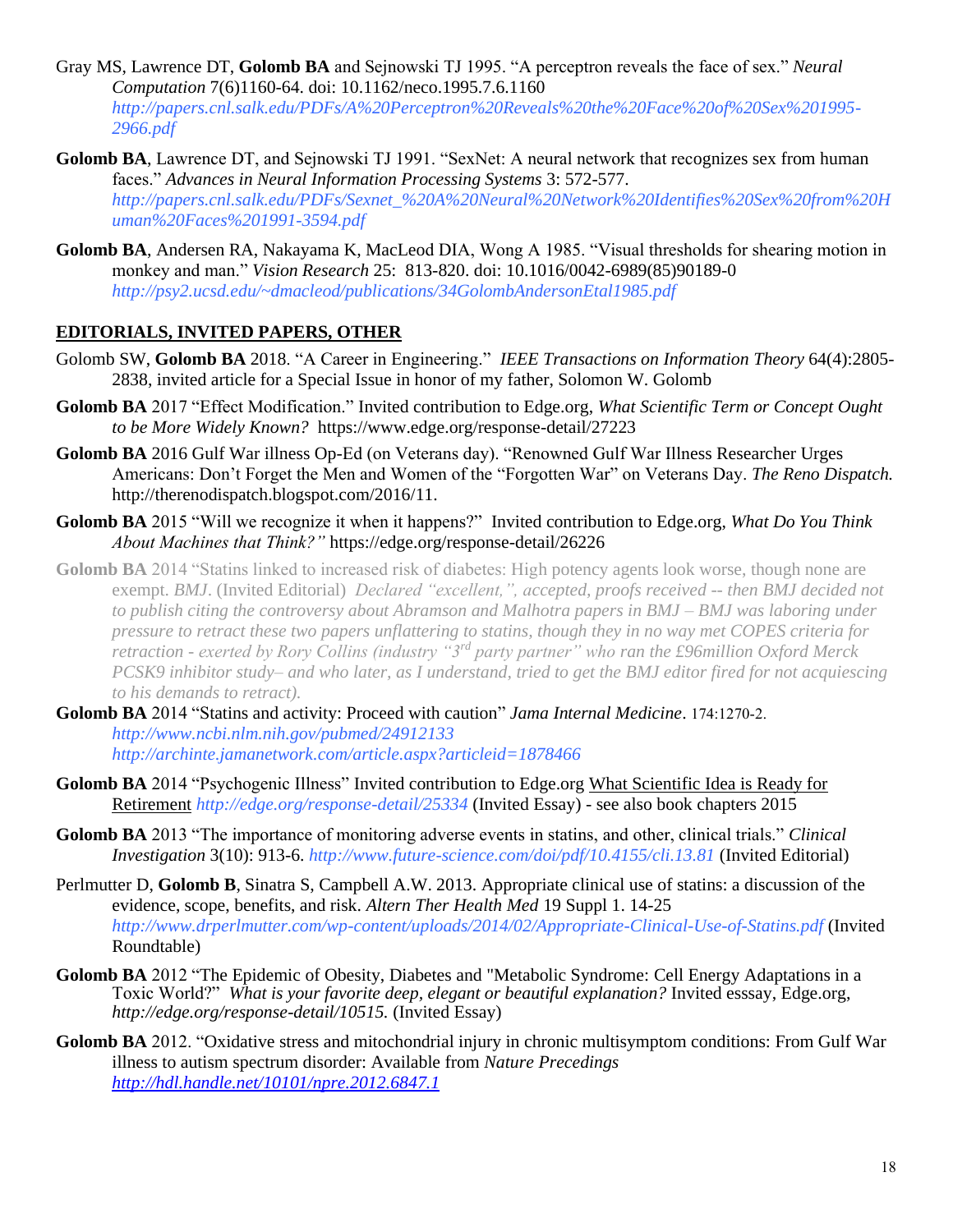- **Golomb BA** 2011. "Do statins reduce the risk of infection? Observational evidence is now refuted by randomised trials." *BMJ* 343:d7134 doi: 10.1136/bmj.d7134. (Invited Editorial) *http://www.bmj.com/content/343/bmj.d7134.full.pdf+html*
- **Golomb BA** 2011. "Are placebos inert or powerful? Vice versa." *Clinical Investigation* 1(11) 1471-3. doi: *10.4155/CLI.11.142<http://www.future-science.com/doi/pdf/10.4155/cli.11.142>* (Invited Editorial)
- Golomb BA 2011. "The Dece(i)bo Effect." Invited contribution to Edge.org "What scientific concept would improve everybody's cognitive toolkit?" *http://edge.org/response-detail/11708* (Invited Essay)
- **Golomb BA** 2011. "The starving cell: Metabolic syndrome as an adaptive process." *Nature Precedings [http://precedings.nature.com/documents/6535/version/1.](http://precedings.nature.com/documents/6535/version/1)*
- **Golomb BA,** Koperski S 2010. "Pondering the ponderous: Are the 'moral challenges' of bariatric surgery morally challenged?" *American Journal of Bioethics*10 (12): 24-6. doi: 10.1080/15265161.2010.528522 (Invited Editorial) *Email us for full text on an individual basis*
- **Golomb BA** 2009. "Doctoring the Evidence: The case against lying to patients about placebos." *American Journal of Bioethics,* 9:34-6. (Invited Editorial) *Email us for full text on an individual basis*
- **Golomb BA** 2009. "Control theory: Placebo-controlled drug trials have problems. Active-controlled drug trials are not always the solution." *American Journal of Bioethics*, 9 (9):67-69. doi: 10.1080/15265160903098424 (Invited Editorial) *Email us for full text on an individual basis*
- **Golomb BA** 2009. "Metabolic syndrome: Intima medial thickness and beyond." *J Am College Cardiol* 53: 2280-2. doi: 10.1016/j.jacc.2009.03.029 *<http://content.onlinejacc.org/article.aspx?articleid=1139790>* (Invited Editorial)
- **Golomb BA**, Parrish J, Broadwin JA 2009. "Statins and Mortality." *On the Risk* 25: 66-71. *http://www.healthheart.org/GolombStatinAndMortality2009.pdf* (Invited article for Insurance Industry journal)
- Criqui MH, **Golomb BA** 2008. "Lipid lowering: what and when to monitor." *Lancet* 2008;372(9638):516-7. doi: 10.1016/S0140-6736(08)61213-1 (Invited Editorial) *Email us for full text on an individual basis*
- **Golomb BA** 2007. "Reasoning from evidence. A call for education." Invited contribution to: Edge.org "What have you changed your mind about?" *http://edge.org/response-detail/10203*
- **Golomb BA** 2007. "Odile reminiscences." *Odile Crick Memorial Exhibition*, Edited by Becky Cohen, published by Salk Institute, p 23-24, 45. *[http://www.amazon.com/Odile-Crick-Becky-curator-Cohen/dp/B00CC5KJCU;](http://www.amazon.com/Odile-Crick-Becky-curator-Cohen/dp/B00CC5KJCU) http://roger.ucsd.edu/search/?searchscope=9&searchtype=o&searcharg=180703216*
- **Golomb BA** 2006. "Reforming scientific and medical publishing via the internet." Invited contribution to: Edge.org "What are you optimistic about?"

(Comment: Mine was the first among the six Edge contributions (out of 158 contributions) to be highlighted on *Nature's* website – Nature.com.)

Abbreviated version: *http://edge.org/q2007/q07\_15.html#golomb*

See also Book Chapters (abbreviated version later published)

- **Golomb BA** 2005. "Statins and Blood Pressure a Probable Link?" *[http://www.audiomedica.com/?p=52.](http://www.audiomedica.com/?p=52) Audio Journal of Cardiovascular Medicine*, 11:1.
- **Golomb BA** 2005. "Implications of statin adverse events in the elderly." *Expert Opinion on Drug Safety* 4(3):389- 397. doi: 10.1517/14740338.4.3.389 *Email us for full text on an individual basis*
- Criqui MH and **Golomb BA** 2004. "Low and lowered cholesterol and total mortality." *J Am Coll Cardiol* 44(5): 1009-10. doi: 10.1016/j.jacc.2004.06.022 *http://content.onlinejacc.org/article.aspx?articleid=1135936*
- **Golomb BA** 2004. "Statin Adverse Effects. Implications for the Elderly." *Geriatric Times* May/June, 18-20. *<http://www.antibioticfailure.com/kb/alerts/drugs/statins.htm>*
- Criqui MH and **Golomb BA** 1999. "Should patients with diabetes drink to their health?" *Journal of the American Medical Association* 282 (3):279-80. doi: 10.1001/jama.282.3.279 *Email us for full text on an individual basis*
- **Golomb B** and Criqui M 1999. "Anti-hypertensives: Much ado about lipids." *Archives of Internal Medicine*, 159: 535-537. doi: 10.1001/archinte.159.6.535 *Email us for full text on an individual basis*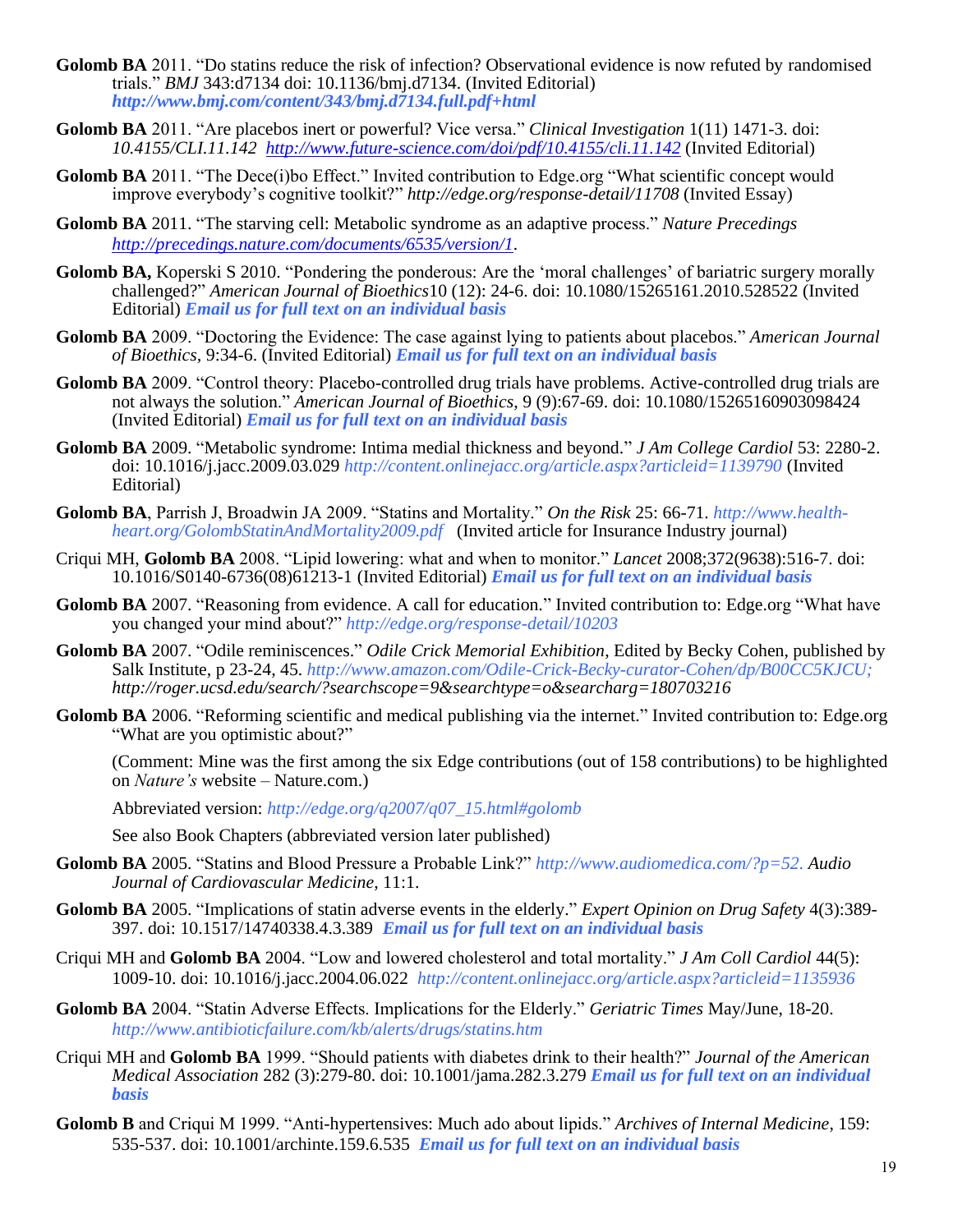- **Golomb BA** 1998. "Dietary fats and heart disease: dogma challenged." *Journal of Clinical Epidemiology* 51(6):461- 4. *Email us for full text on an individual basis*
- **Golomb BA** 1995. "Are placebos bearing false witness?" *Chemistry and Industry* 21: 900. *Email us for full text on an individual basis*

### **BOOKS**

- **Golomb BA**. *A Review of the Scientific Literature as it Pertains to Gulf War Illnesses, Vol 3: Immunizations* RAND. Unreleased.
- Cecchine G, Johnson D, Perry W, Anthony CR, **Golomb BA**, Hearn AC, Hilborne L, Sollinger J 2001. *Army Medical Support to the Army After Next.* RAND. 80 pages. *Ebook downloadable free from: http://www.rand.org/content/dam/rand/pubs/monograph\_reports/2007/MR1270.pdf*
- Hilborne LH, **Golomb BA** 2001. *A Review of the Scientific Literature as it Pertains to Gulf War Illnesses, Vol 1: Infectious Diseases*. RAND, Santa Monica, CA. 119 pages. Peer reviewed book. *Ebook version downloadable free in chapters from: [http://www.rand.org/pubs/monograph\\_reports/MR1018z1.html](http://www.rand.org/pubs/monograph_reports/MR1018z1.html)*
- Cecchine G, **Golomb BA**, Hilborne LH, Spektor DM, Anthony RA 2000. *A Review of the Scientific Literature as it Pertains to Gulf War Illnesses, Vol 8: Pesticide*s RAND, Santa Monica. 182 pages. Peer reviewed book. *Ebook version downloadable free in chapters from: http://www.rand.org/pubs/monograph\_reports/MR1018z8.html*
- **Golomb BA** 1999. *A Review of the Scientific Literature as it Pertains to Gulf War Illnesses, Vol 2: Pyridostigmine Bromide*. Washington, DC, RAND. 385 pages. Peer reviewed book. (Among top 10 best selling RAND books in 2000 list). *Ebook version downloadable free in chapters from: [http://www.rand.org/pubs/monograph\\_reports/MR1018z2.html](http://www.rand.org/pubs/monograph_reports/MR1018z2.html)* Executive summary*: http://www.rand.org/content/dam/rand/pubs/monograph\_reports/2005/MR1018.2-1.pdf*

### **BOOK CHAPTERS**

- **Golomb BA** 2017. "Effect Modification." In: John Brockman Ed *This Idea is Brilliant: Lost, Overlooked, and Underappreciated Concepts Everyone Should Know*. Harper Perennial, New York, Pp 440-445 **<https://www.harpercollins.com/9780062698216/this-idea-is-brilliant/>**
- **Golomb BA** 2015. "Psychogenic illness." In: John Brockman Ed, *This Idea Must Die: Scientific Theories that are Blocking Progress* Harper Perennial, New York. Pp 511-514. *http://www.harpercollins.com/9780062374349/this-idea-must-die*
- **Golomb BA** 2013. "Metabolic syndrome: Cell energy adaptations in a toxic world?". In: John Brockman Ed, *This Explains Evertything. Deep, Beautiful, and Elegant Theories of How the World Works.* Harper Perennial, New York. p 359-63. *<http://www.amazon.com/This-Explains-Everything-Beautiful-Theories/dp/0062230174>*
- Millen M, **Golomb BA** 2012. "Chocolate and mood." (Chapter 30) In: Dr. Ronald Watson et al. (Eds) *Chocolate in Health and Nutrition*, in series Nutrition and Health (Adrianne Bendich, Series Editor), Humana Press Springer, pp 409-419. *[http://www.springer.com/new+%26+forthcoming+titles+\(default\)/book/978-1-61779-](http://www.springer.com/new+%26+forthcoming+titles+(default)/book/978-1-61779-802-3) [802-3](http://www.springer.com/new+%26+forthcoming+titles+(default)/book/978-1-61779-802-3)*
- **Golomb BA** 2012. "The Dece(i)bo Effect." In: John Brockman (Ed.) *This Will Make You Smarter: New Scientific Concepts to Improve your Thinking*, Harper Perennial. pp 381-5. *http://www.amazon.com/This-Will-Change-Everything-Future/dp/0061899674*
- **Golomb BA**, Criqui MH 2008*.* "Epidemiology of PAD." Chapter 1 In: MA Creager (Ed.), *Peripheral Arterial Disease* (2nd Edition). ReMedica Publishing, London. pp 1-22.
- **Golomb BA** 2007. "Reforming Scientific and Medical Publishing Via the Internet." In: *What Are You Optimistic About? Today's Leading Thinkers on Why Things Are Good and Getting Better,"* John Brockman (Ed.), Harper Collins, New York. pp 346-350. *[http://www.amazon.com/What-Are-You-Optimistic-](http://www.amazon.com/What-Are-You-Optimistic-About/dp/0061436933)[About/dp/0061436933](http://www.amazon.com/What-Are-You-Optimistic-About/dp/0061436933)*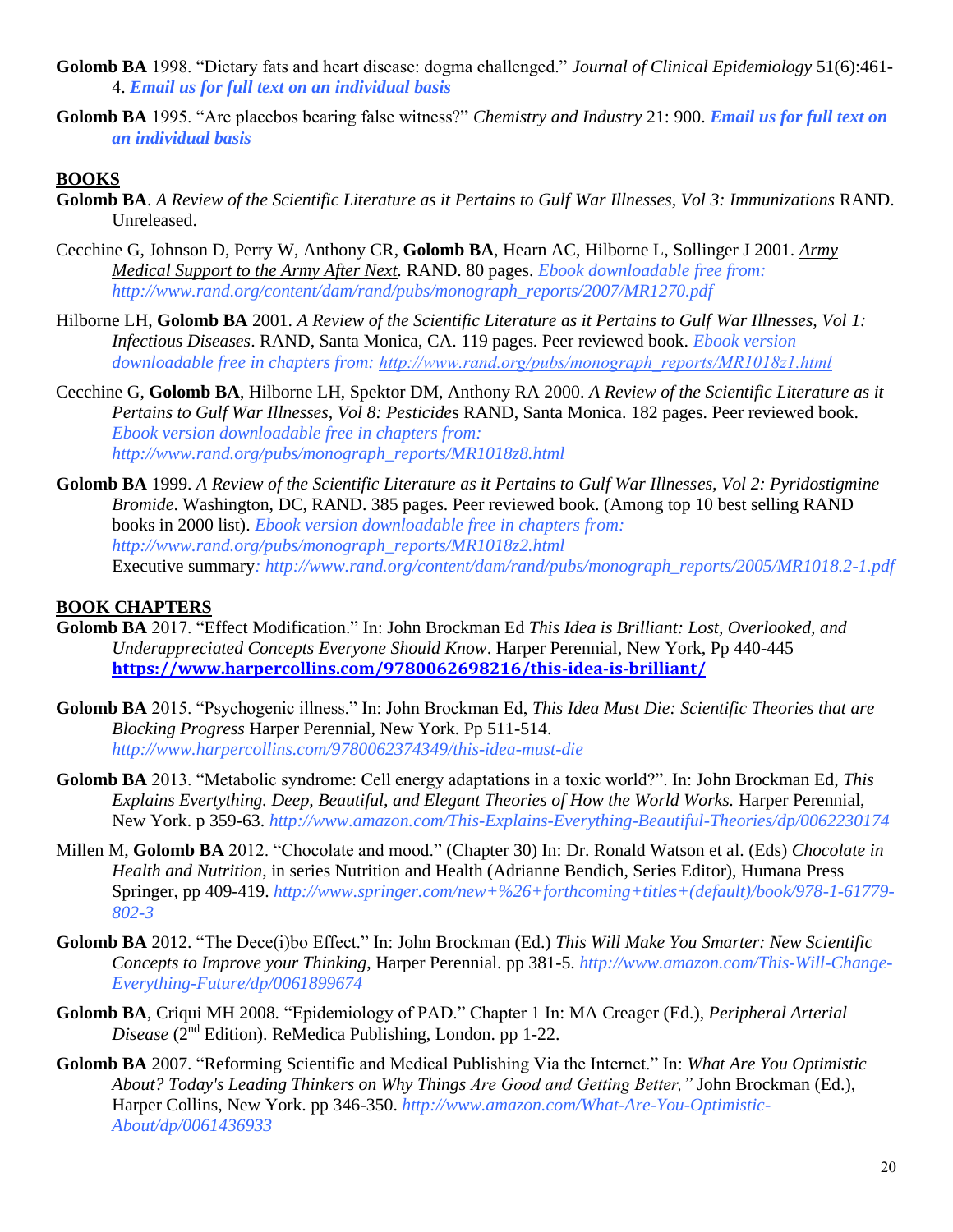- **Golomb BA**, Criqui MH, Bundens WP 2001. "Epidemiology of peripheral arterial disease." In: MA Creager (Ed.), *Management of Peripheral Arterial Disease: Medical, Surgical and Interventional Aspects*. ReMedica Publishing, London. pp 1-18. *[https://www.google.com/webhp?ssrp=1#q=peripheral+arterial+disease+-](https://www.google.com/webhp?ssrp=1#q=peripheral+arterial+disease+-+Creager&tbm=shop&spd=7022393619389752917) [+Creager&tbm=shop&spd=7022393619389752917](https://www.google.com/webhp?ssrp=1#q=peripheral+arterial+disease+-+Creager&tbm=shop&spd=7022393619389752917)*
- **Golomb BA**, Criqui MH, Bundens WP 2001. "Peripheral arterial disease." In Hiatt, W.R., Hirsch, A.T., Regensteiner, J. (Eds), *Peripheral Arterial Disease Handbook*. CRC Press, Boca Raton, pp. 57-80. *http://www.crcpress.com/product/isbn/9780849384134*
- **Golomb BA** 2000. "Health and Medical Factors: Cholesterol." In: *Violence in America - An Encyclopedia*, Ronald Gottesman, Ed; Charles Scribner's Sons. *[http://www.amazon.com/Violence-America-Encyclopedia-Three-](http://www.amazon.com/Violence-America-Encyclopedia-Three-Volume/product-reviews/0684804875/ref=dp_top_cm_cr_acr_txt?showViewpoints=1)[Volume/product-reviews/0684804875/ref=dp\\_top\\_cm\\_cr\\_acr\\_txt?showViewpoints=1](http://www.amazon.com/Violence-America-Encyclopedia-Three-Volume/product-reviews/0684804875/ref=dp_top_cm_cr_acr_txt?showViewpoints=1)*
- **Golomb BA** 2000. "Cerebrovascular disease." In Kerr EA, Asch SM, Hamilton EG, McGlynn EA (Eds.) *Quality of Care for Cardiopulmonary Conditions: A Review of the Literature and Quality Indicators*. RAND Health, Santa Monica: pp 69-90.

*[http://www.rand.org/content/dam/rand/pubs/monograph\\_reports/MR1282/mr1282.ch3.pdf](http://www.rand.org/content/dam/rand/pubs/monograph_reports/MR1282/mr1282.ch3.pdf)*

- **Golomb BA** 2000. "Chronic obstructive pulmonary disease." In Kerr EA, Asch SM, Hamilton EG, McGlynn EA (Eds.) *Quality of Care for Cardiopulmonary Conditions: A Review of the Literature and Quality Indicators*. RAND Health, Santa Monica: pp 91-116. *[http://www.rand.org/content/dam/rand/pubs/monograph\\_reports/MR1282/mr1282.ch4.pdf](http://www.rand.org/content/dam/rand/pubs/monograph_reports/MR1282/mr1282.ch4.pdf)*
- **Golomb BA** 2000. "Hyperlipidemia." In Kerr EA, Asch SM, Hamilton EG, McGlynn EA (Eds.) *Quality of Care for Cardiopulmonary Conditions: A Review of the Literature and Quality Indicators*. RAND Health, Santa Monica: pp 201-216.

*[http://www.rand.org/content/dam/rand/pubs/monograph\\_reports/MR1282/mr1282.ch10.pdf](http://www.rand.org/content/dam/rand/pubs/monograph_reports/MR1282/mr1282.ch10.pdf)*

Golomb BA 2000. "Dyspepsia and Peptic ulcer disease." In Kerr EA, Asch SM, Hamilton EG, McGlynn EA (Eds.) *Quality of Care for General Medical Conditions A Review of the Literature and Quality Indicators*. RAND Health: pp 263-290.

*[http://www.rand.org/content/dam/rand/pubs/monograph\\_reports/MR1280/mr1280.ch18.pdf](http://www.rand.org/content/dam/rand/pubs/monograph_reports/MR1280/mr1280.ch18.pdf)*

**Golomb BA** and Sejnowski TJ 1995. "Sex recognition from faces using neural networks." In: AF Murray (Ed.), *Applications of Neural Networks,* Kluwer Academic Publishers. *[https://papers.cnl.salk.edu/PDFs/Sex%20Recognition%20from%20Faces%20Using%20Neural%20Network](https://papers.cnl.salk.edu/PDFs/Sex%20Recognition%20from%20Faces%20Using%20Neural%20Networks%201995-3416.pdf) [s%201995-3416.pdf](https://papers.cnl.salk.edu/PDFs/Sex%20Recognition%20from%20Faces%20Using%20Neural%20Networks%201995-3416.pdf)*

### **TECHNICAL REPORTS, RAND REPORTS, GOVERNMENT REPORTS (see also Books)**

- Binns JH, Bloom FE, Bunker JA, Crawford F, **Golomb BA** et al **2014**. Gulf War Illness and the Health of Gulf War Veterans: Research Update and Recommendations, 2009-2013 Washington, D.C.: US Government Printing Office;
- Binns JH, Barlow C, Bloom FE, Clauw DJ, **Golomb BA**, et al. 2008. Gulf War Illness and the Health of Gulf War Veterans. Scientific Findings and Recommendations. Research Advisory Committee on Gulf War Veterans Illnesses. US Government Printing Office, Washington, D.C. 454 pages. November 2008. *[http://www.va.gov/rac-gwvi/docs/committee\\_documents/gwiandhealthofgwveterans\\_rac](http://www.va.gov/rac-gwvi/docs/committee_documents/gwiandhealthofgwveterans_rac-gwvireport_2008.pdf)[gwvireport\\_2008.pdf](http://www.va.gov/rac-gwvi/docs/committee_documents/gwiandhealthofgwveterans_rac-gwvireport_2008.pdf)*
- Binns JH, Cherry N, **Golomb BA**, et al 2004. Research Advisory Committee on Gulf War Veterans' Illnesses: Scientific Progress in Understanding Gulf War Veterans' Illnesses: Report and Recommendations. September 2004. *[http://www.va.gov/rac](http://www.va.gov/rac-gwvi/docs/committee_documents/reportandrecommendations_scientificprogressinunderstandinggwvi_2004.pdf)[gwvi/docs/committee\\_documents/reportandrecommendations\\_scientificprogressinunderstandinggwvi\\_2004.](http://www.va.gov/rac-gwvi/docs/committee_documents/reportandrecommendations_scientificprogressinunderstandinggwvi_2004.pdf) [pdf](http://www.va.gov/rac-gwvi/docs/committee_documents/reportandrecommendations_scientificprogressinunderstandinggwvi_2004.pdf)*
- **Golomb BA** 2003. *Research Recommendations.* Written brief for Dept of Veterans Affairs Research Advisory Committee on Gulf War Illnesses.
- **Golomb BA**, Pickett D 2003. *Surveillance for birth defects in ill Gulf War veterans.* Written brief for Dept of Veterans Affairs Research Advisory Committee on Gulf War Illnesses.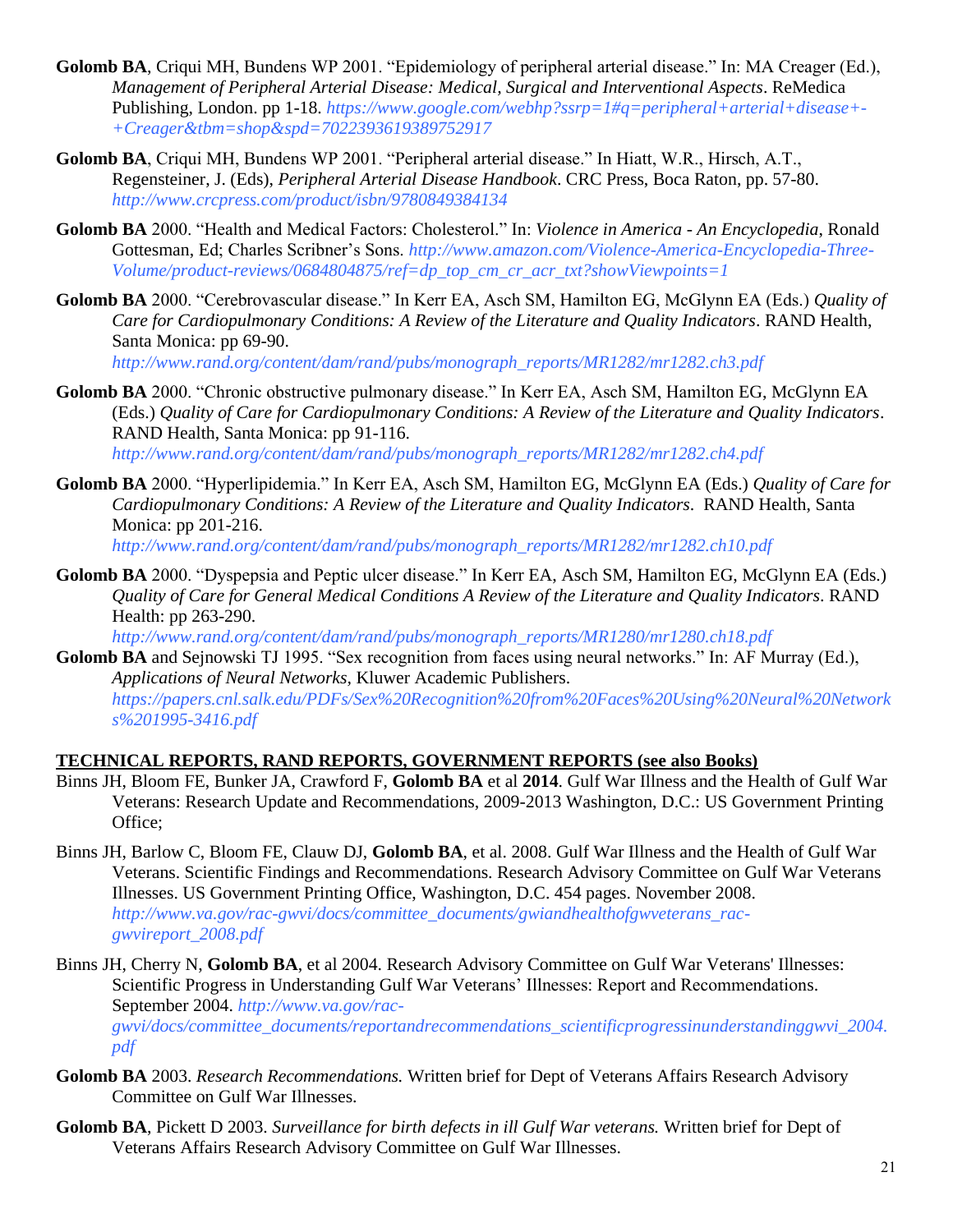- **Golomb BA**. 2002. *Acetylcholinesterase inhibitor effects: Neurological and nonneurological mechanisms.* Written brief for Dept of Veterans Affairs Research Advisory Committee on Gulf War Illnesses.
- **Golomb BA**. 2002. *Mitochondrial dysfunction. A mechanism of illness in Gulf War veterans?* Written brief for Dept of Veterans Affairs Research Advisory Committee on Gulf War Illnesses.
- **Golomb BA**, Chadwick A. 2002. *Treatment considerations for ill Gulf War veterans.* Written brief for Dept of Veterans Affairs Research Advisory Committee on Gulf War Illnesses.
- **Golomb BA**, Haley R 2002. *Objective Markers: Means to Identify Mechanisms and Treatments in Gulf War veterans.* Written brief for Dept of Veterans Affairs Research Advisory Committee on Gulf War Illnesses.
- **Golomb BA** 1999. *Assessing the Care of Vulnerable Elders. Potential Quality Indicators and Literature Review: Stroke*. RAND report. 113 pages.
- **Golomb BA** 1999 Quality Indicators for The Management Of Stroke And Atrial Fibrillation For Vulnerable Older Persons. (The final quality indicators were subjected to an Expert Panel process, so do not match the evidence)

*[http://www.rand.org/content/dam/rand/www/external/health/projects/acove/docs/acove\\_qistroke.pdf](http://www.rand.org/content/dam/rand/www/external/health/projects/acove/docs/acove_qistroke.pdf)*

- Perry W, Johnson D, Cecchine G, **Golomb BA**, Hilborn L, Hearn A, Anthony R 1999. *Issues and Insights from the Army Medical Technology Workshop, 1999.* Prepared for the US Army Training and Doctrine Command and the US Army Medical Department. RAND report PM-946-A, July 1999.
- Hays RD, Vickrey BG, **Golomb BA** 1997. "Health related quality of life measures in studies of stroke." RAND report, July 1997.
- Sherbourne CD, **Golomb BA**, Bystritsky A, Inkeles M, Marshall G. "Summary of Health-related Quality of Life Measures for Use in Anxiety Disorders." RAND report, July 1997.
- Gray MS, Lawrence DT, **Golomb BA** and Sejnowski TJ 1993. "A perceptron reveals the face of sex." *Institute for Neural Computation Technical Report Series*, INC-9303. *http://papers.cnl.salk.edu/PDFs/A%20Perceptron%20Reveals%20the%20Face%20of%20Sex%201993- 717.pdf*

### **LETTERS TO THE EDITOR**

- **Golomb BA** 2015. "Misinterpretation of trial evidence on statin adverse effects may harm patients." *Eur J Prev Cardiol* 22 (4): 492-3. *[http://www.ncbi.nlm.nih.gov/pubmed/24770566](http://cpr.sagepub.com/cgi/reprint/2047487314533085v1.pdf?ijkey=56X4JjjcbzVn7ii&keytype=ref)*
- **Golomb BA**, Brenner S, Chalfie M, Glashow SL, Glauber RJ, Greengard, P, Gross DJ, Hubel DH, Maskin ES, Roberts RJ, Tonegawa S, Wilczek FA, Brown EM, Sejnowski TJ 2013. "Chocolate habits of Nobel prizewinners." *Nature* 499(7459):409. doi: 10.1038/499409a **(11 Nobelist Coauthors). See:**  *http://papers.cnl.salk.edu/PDFs/Chocolate%20habits%20of%20Nobel%20prizewinners%202013-4343.pdf*
- **Golomb BA**, Koperski S 2013. "New statins also produce fatigue: spontaneous reporting as a complementary system to increase safety knowledge-reply" *JAMA-Int Med* 173(3): 247-8. doi: 10.1001/jamainternmed.2013.2113 *Email us for full text on an individual basis*
- **Golomb BA** 2012. "Too sweet to be real?" *Arch Intern Med* 172 (16): 1270. doi: 10.1001/archinternmed.2012.3388 *Email us for full text on an individual basis*
- **Golomb BA**, Koperski S, Rose, N 2010. "Chocolate consumption and effects on serotonin synthesis" (aka "Confection in coinfection"). *Arch Intern Med* 170(17): 1608-9 doi: 10.1001/archinternmed.2010.332 *Email us for full text on an individual basis*
- **Golomb BA**, Koperski S, Evans MA 2010. "Statin adverse effects. A complementary perspective." *Drug Safety* 33(9): 803-4. doi: 10.2165/11538820-000000000-00000 *Email us for full text on an individual basis*
- **Golomb BA**, Koperski S 2009. "Association Not Causation." *Arch Intern Med* 169:1079. doi: 10.1001/archinternmed.2009.156 *Email us for full text on an individual basis*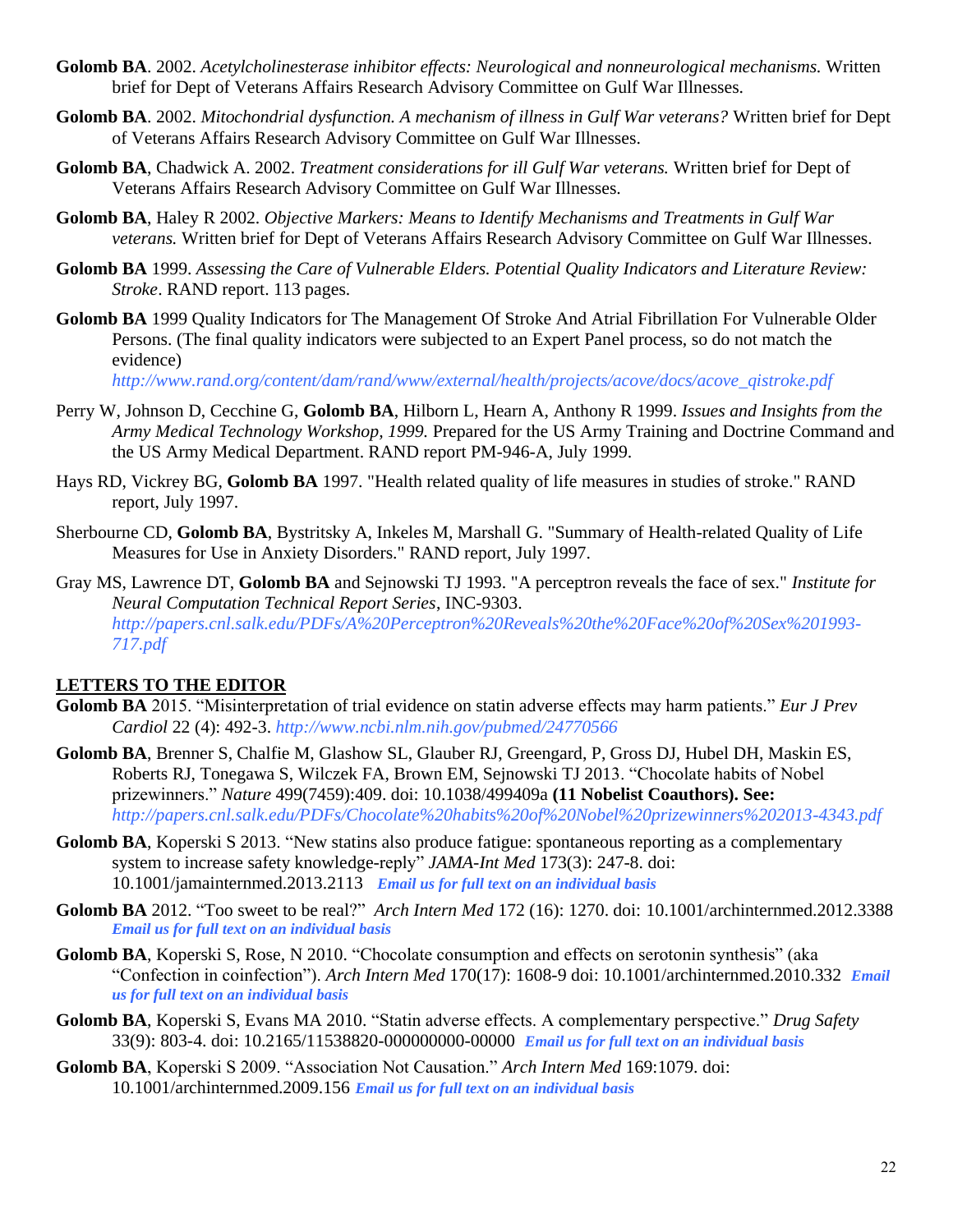- **Golomb BA**, Aranoff-Spencer E, Steadman MC, Wu W, Yan A 2009. "A ray of sunshine for the Vitamin D Heart hypothesis." *Arch Intern Med* 169(4): 416-7. doi: 10.1001/archinternmed.2008.607 *Email us for full text on an individual basis*
- **Golomb BA**, Evans MA 2008. "Re: Statin therapy is associated with reduced neuropathologic changes of Alzheimer disease." *Neurology* 70(24): 2349-50. doi: 10.1212/01.wnl.0000317006.87071.b1 *Email us for full text on an individual basis*
- **Golomb BA** 2008. Correction for Golomb, "Reply to Blazer et al.: Flawed challenges to 'Acetylcholinesterase inhibitors and Gulf War illnesses'." *Proc Natl Acad Sci U S A* 105(47): E94. doi: 10.1073/pnas.0809123105 (This was a correction of *their* error – the journal had made a change after the galleys were approved, that they later corrected.) *http://www.ncbi.nlm.nih.gov/pmc/articles/PMC2587534/*
- **Golomb BA** 2008. "Reply to Blazer et al.: flawed challenges to 'Acetylcholinesterase inhibitors and Gulf War illnesses.'" *Proc Natl Acad Sci U S A* 105(33): E53. doi: 10.1073/pnas.0805246105 *<http://www.ncbi.nlm.nih.gov/pmc/articles/PMC2575265/pdf/zpqe53.pdf>*
- **Golomb BA**, Mednick SA, Tenkanen L 2007. "Suicide: A weighty matter?" *Arch Internal Med* 167(17): 1908. doi: 10.1001/archinte.167.17.1908-a *http://archinte.jamanetwork.com/article.aspx?articleid=413070*
- **Golomb BA**, Evans MA 2007. "Potential link between HMG-CoA reductase inhibitor (statin) use and interstitial lung disease." *Med J Australia* 187(4): 253. *Email us for full text on an individual basis*
- **Golomb BA**, Evans MA 2006. "Risk factors for rhabdomyolysis with simvastatin and atorvastatin." *Drug Safety* 29(12): 1191. doi: 10.2165/00002018-200629120-00009 *Email us for full text on an individual basis*
- **Golomb BA** 2002. "When are medication side effects due to the nocebo phenomenon?" *JAMA* 287(19): 2502-3; discussion 2503-4*. Email us for full text on an individual basis*
- Kaplan RM, **Golomb BA** 2001. "Cost-effectiveness of statin medications." *Am Psychol* 56(4): 366-7. doi: 10.1037/0003-066X.56.4.366 *Email us for full text on an individual basis*
- **Golomb BA** and Jaworski BA 2001. "Statins and Dementia." *Archives of Neurology* 58(7): 1169-70. *Email us for full text on an individual basis*
- **Golomb BA** 1998. "Cholesterol and violence: Is there a connection?" *Annals of Internal Medicine* 129(8): 669-670. doi: 10.7326/0003-4819-128-6-199803150-00009 *Email us for full text on an individual basis*
- **Golomb BA** 1996. "Low serum cholesterol and serotonin metabolism other studies have been done in humans and monkeys." *BMJ* 312(7041):1299. *http://www.ncbi.nlm.nih.gov/pmc/articles/PMC2351051/pdf/bmj00542- 0065a.pdf*
- **Golomb BA** 1996. "Using placebos." *Nature* 379: 765. doi: 10.1038/379765b0 *Email us for full text on an individual basis*
- **Golomb BA** 1995. "Low cholesterol and violence." *Arch Intern Med* 155: 2485. doi: 10.1001/archinte.1995.00430220153019 *Email us for full text on an individual basis*
- **Golomb BA** 1995. "Paradox of placebo effect." *Nature* 375: 530. doi: 10.1038/375530a0 *Email us for full text on an individual basis*
- **Golomb BA** 1990. "Hiccup for hiccups." *Nature* 345: 774. doi: 10.1038/345774a0 *Email us for full text on an individual basis*
- **Golomb BA** 1989. "Taking a byte out of time." *JAMA* 262: 3132. doi: 10.1001/jama.1989.03430220053023 *Email us for full text on an individual basis*

### **BOOK REVIEWS**

**Golomb BA** 1997. "Catalyst – For Change in Book Reviews," *Chemistry and Biology* 4: 651-652.

**Golomb BA** 1996. "Genius talk or moron babble? The complementarity principle," *Chemistry and Biology* 3: 813- 814.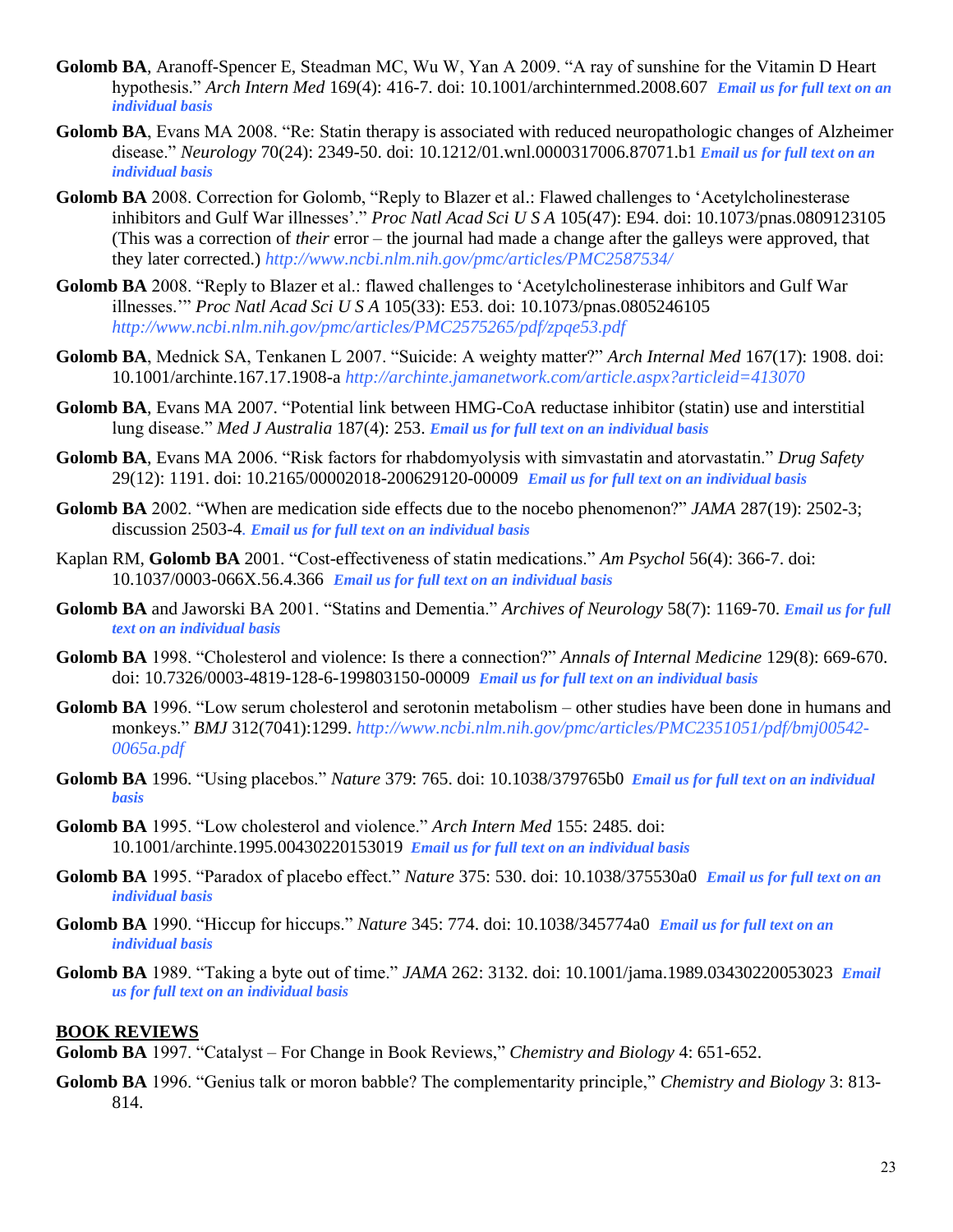**Golomb BA** 1995. "Author's Imagination" (Review of *Nature's Imagination: The Frontiers of Scientific Vision*), *Chemistry and Biology* 2(10): 651-2. *http://ac.els-cdn.com/1074552195900268/1-s2.0-1074552195900268 main.pdf?\_tid=032648f8-eb4c-11e3-84a0- 00000aab0f26&acdnat=1401819925\_61b248fd2950f1dc7a8d26bd0604afb5*

### **THESIS**

Golomb BA 1988. "Visual Motion Processing: Some Special Properties," PhD Thesis, Department of Biology, U.C. San Diego.

### **ABSTRACTS**

- **Golomb BA**, Bui AK 2015. Lesser LDL Drop on Statins Predicts Greater Glycemic Rise in Women. Circulation 131: AP219
- Kamson C, Bui AK, **Golomb BA** 2015. Wine Consumption and Cognitive Function Circulation 131: AP032
- Golomb BA, Bui AK 2014. "Fasting glucose positively predicts word memory performance in older men." American Heart Association 2014 Scientific Sessions, Nov 15-19, Chicago, IL. *Circulation* 130: A13365. *http://circ.ahajournals.org/content/130/Suppl\_2/A13365.abstract?sid=6ab36869-d14b-4a9e-8c85- 3e729104e972*
- **Golomb BA**, Bui AK 2014. "Trans fat consumption is adversely linked to memory in working-age adults." American Heart Association 2014 Scientific Sessions, Nov 15-19, Chicago, IL. *Circulation* 130: A15572. *http://circ.ahajournals.org/content/130/Suppl\_2/A15572.abstract?sid=70b0d945-3f6d-4e41-9222- 798c04226b4f.*
- **Golomb BA**, Bui AK 2014. "Testosterone drop predicts glucose rise in men on statins." American Heart Association 2014 Scientific Sessions, Nov 15-19, Chicago, IL. *Circulation* A13926. *http://circ.ahajournals.org/content/130/Suppl\_2/A13926.abstract?sid=6ab36869-d14b-4a9e-8c85- 3e729104e972*
- Golomb BA, Koslik HJ, Bui AK 2014. "Sleep problems on simvastatin differentially predict weight change in men." American Heart Association 2014 Scientific Sessions, Nov 15-19, Chicago, IL. *Circulation* A13946. *http://circ.ahajournals.org/content/130/Suppl\_2/A13946.short?rss=1*
- **Golomb BA**, Koslik H.J. 2014. "Trans Fats Consumption Linked to Higher BMI." Epidemiology and Prevention | Nutrition, Physical Activity and Metabolism 2014 Scientific Sessions. March 18-21, 2014, San Francisco, CA. *Circulation* 129: AP418. *[http://circ.ahajournals.org/content/129/Suppl\\_1/AP418](http://circ.ahajournals.org/content/129/Suppl_1/AP418)*
- **Golomb BA**, Koperski S 2013. "Testosterone Change Relates to Lipid Change on Statins." Epidemiology and Prevention | Nutrition, Physical Activity and Metabolism 2013 Scientific Sessions. March 19-22, 2013, New Orleans, LA. *Circulation* 127: AMP 17.

*[http://circ.ahajournals.org/cgi/content/meeting\\_abstract/127/12\\_MeetingAbstracts/AMP17](http://circ.ahajournals.org/cgi/content/meeting_abstract/127/12_MeetingAbstracts/AMP17)*

- **Golomb BA** 2013. "Higher LDL and Lesser LDL-Drop Linked to More Muscle Problems in Men on Statins." Epidemiology and Prevention | Nutrition, Physical Activity and Metabolism 2013 Scientific Sessions. March 19-22, 2013, New Orleans, LA. *Circulation* 127: AP073. *[http://circ.ahajournals.org/cgi/content/meeting\\_abstract/127/12\\_MeetingAbstracts/AP073](http://circ.ahajournals.org/cgi/content/meeting_abstract/127/12_MeetingAbstracts/AP073)*
- **Golomb BA**, Koperski S 2013. "Who Becomes Weak on Statins? Effect Modification Exposed in a RCT by Risk Factor Compounding." Epidemiology and Prevention | Nutrition, Physical Activity and Metabolism 2013 Scientific Sessions. March 19-22, 2013, New Orleans, LA. *Circulation* 127: AP072. *[http://circ.ahajournals.org/cgi/content/meeting\\_abstract/127/12\\_MeetingAbstracts/AP072](http://circ.ahajournals.org/cgi/content/meeting_abstract/127/12_MeetingAbstracts/AP072)*
- **Golomb BA** 2013. "Glucose Rise on Statins in Older Age: Adaptive Protection Against Fatigue?" Epidemiology and Prevention | Nutrition, Physical Activity and Metabolism 2013 Scientific Sessions. March 19-22, 2013, New Orleans, LA. *Circulation* 127: AP041.

*[http://circ.ahajournals.org/cgi/content/meeting\\_abstract/127/12\\_MeetingAbstracts/AP041](http://circ.ahajournals.org/cgi/content/meeting_abstract/127/12_MeetingAbstracts/AP041)*

**Golomb BA**, Evans MA 2013. "The Older the Better?" *Journal of Nutrition, Health & Aging* 17 (Supplement 1): S257. *Email us for abstract on an individual basis*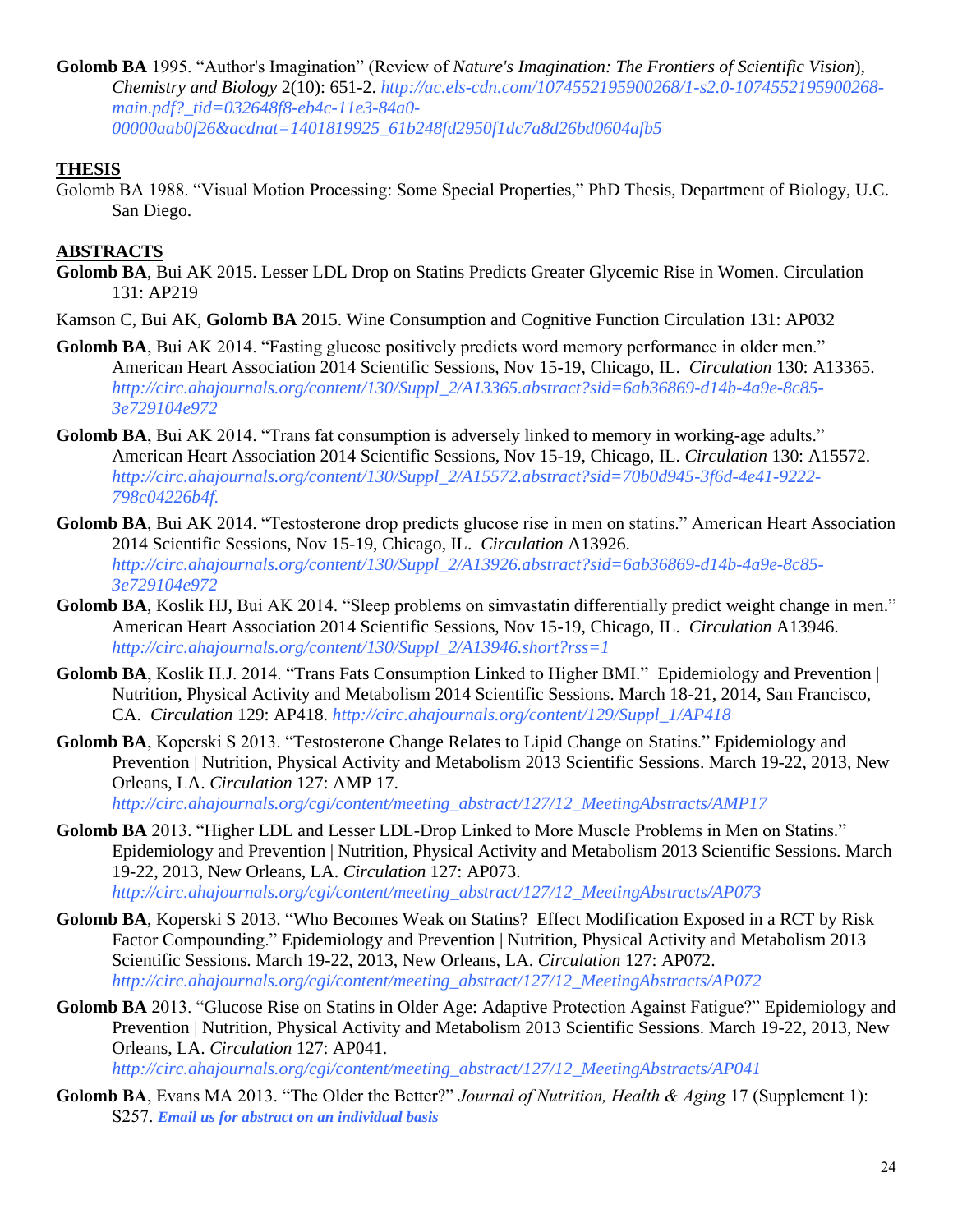- Golomb BA, Evans MA 2013. "Stop Medicating Beyond the Evidence: Guidelines for Guidelines on Preventive Treatments." *Journal of Nutrition, Health & Aging* 17 (Supplement 1): S96. *Email us for abstract on an individual basis*
- Lai, Thai Hoang, **Golomb BA.** "Dispensing information on medicines prescribed: patients' preferences and perceived rights" (abstract submitted with both authors names, listed with student's name only) International Summit on GMP and GCP: USA, Europe, Japan, Asia Pacific. Dec 4, 2012, Philadelphia. [http://www.omicsonline.org/gmp-gcp2012/scientific-programme.php?day=2&sid=200.](http://www.omicsonline.org/gmp-gcp2012/scientific-programme.php?day=2&sid=200) *Email us for abstract on an individual basis*
- **Golomb BA**, Vomberg Z, Huynh K, Meskimen AH 2012. More frequent chocolate consumption is linked to better word memory. AHA Scientific Sessions 2012, November 6, 2012, Los Angeles (oral presentation) *Circulation* 126: A16156.

*[http://circ.ahajournals.org/cgi/content/meeting\\_abstract/126/21\\_MeetingAbstracts/A16156](http://circ.ahajournals.org/cgi/content/meeting_abstract/126/21_MeetingAbstracts/A16156)*

**Golomb BA**, Meskimen AH 2012. Statins and tinnitus: an innovative analysis. AHA Scientific Sessions 2012, November 4, 2012, Los Angeles.

*[http://circ.ahajournals.org/cgi/content/meeting\\_abstract/126/21\\_MeetingAbstracts/A19685](http://circ.ahajournals.org/cgi/content/meeting_abstract/126/21_MeetingAbstracts/A19685)*

- **Golomb BA**, Koperski S, White HL 2012. Statins raise glucose preferentially among men who are older and at greater metabolic risk. AHA Joint Conference - Nutrition, Physical Activity and Metabolism and Cardiovascular Disease Epidemiology and Prevention 2012 Scientific Sessions Mar 16, 2012, San Diego (oral presentation). *[http://circ.ahajournals.org/cgi/content/meeting\\_abstract/125/10\\_MeetingAbstracts/A055](http://circ.ahajournals.org/cgi/content/meeting_abstract/125/10_MeetingAbstracts/A055)*
- **Golomb BA**, Koperski S, White HL 2011. More Frequent Chocolate Consumption is Associated with Lower Body Mass Index. AHA Joint Conference - Nutrition, Physical Activity and Metabolism and Cardiovascular Disease Epidemiology and Prevention 2011 Scientific Sessions Mar 22, 2011, Atlanta. Page 172, abstract #P50 *<http://my.americanheart.org/idc/groups/ahamahpublic/@wcm/@sop/@scon/documents/> downloadable/ucm\_323597.pdf*
- **Golomb BA**, Koperski S, White HL 2011. Chocolate Consumption is Linked to Aggression. AHA Joint Conference - Nutrition, Physical Activity and Metabolism and Cardiovascular Disease Epidemiology and Prevention 2011 Scientific Sessions. Mar 22, 2011, Atlanta. Page173, abstract #P53. *<http://my.americanheart.org/idc/> group s/ahamah-public/ @wcm/@sop/@scon/documents/downloadable/ucm\_323597.pdf*
- Koperski S, Dimsdale J, White H, **Golomb BA** 2011. Sleep problems may mediate glucose elevations on statins: Results from the UCSD Statin Study. AHA Joint Conference - Nutrition, Physical Activity and Metabolism and Cardiovascular Disease Epidemiology and Prevention 2011 Scientific Sessions March 22-23, Atlanta. P160. *Email us for abstract on an individual basis*
- **Golomb BA** 2010 "Patient reporting of drug adverse effects" *Drug Safety* 33(10): 952-3 From: ISOP meeting, Accra, Ghana. *Email us for abstract on an individual basis*
- **Golomb BA**, Criqui MH, Dimsdale JE, Evans MA, Broadwin JA, White HL 2009 "Statin effects on energy: Results from the UCSD Statin Study, a randomized trial." *Circulation* 119: e308. (Joint Conference – 49th Cardiovascular Disease Epidemiology and Prevention Annual Conference, and Nutrition, Physical Activity and Metabolism Conference. Abstract ID 837, March 11, Palm Harbor, Florida, presented 3-11-09). *Email us for abstract on an individual basis*
- **Golomb BA**, Broadwin JA, White HL, Criqui MH, Dimsdale JE 2009. "Statins reduce orgasm. Results from the UCSD Statin Study, a randomized trial." American Psychosomatic Society, March 6, Chicago (presented 3- 6-09). *Email us for abstract on an individual basis*
- **Golomb BA**, Evans MA, Dimsdale JE 2008. "Trans Fat Consumption Linked to Aggression." *Circulation*  supplement; 117(11):e237. Presented at the American Heart Association 48<sup>th</sup> Cardiovascular Disease Epidemiology and Prevention Annual Conference, and Nutrition, Physical Activity and Metabolism Conference, Colorado Springs. *Email us for abstract on an individual basis*
- **Golomb BA**, Dimsdale JE, Evans MA, Denenberg JO, White HL, Criqui MH 2008. "Effects of Statins on Aggression Differ by Gender: Results of a Double Blind Placebo Controlled Trial." *Circulation* supplement; 117(11):e268-269. Presented at the American Heart Association 48th Cardiovascular Disease Epidemiology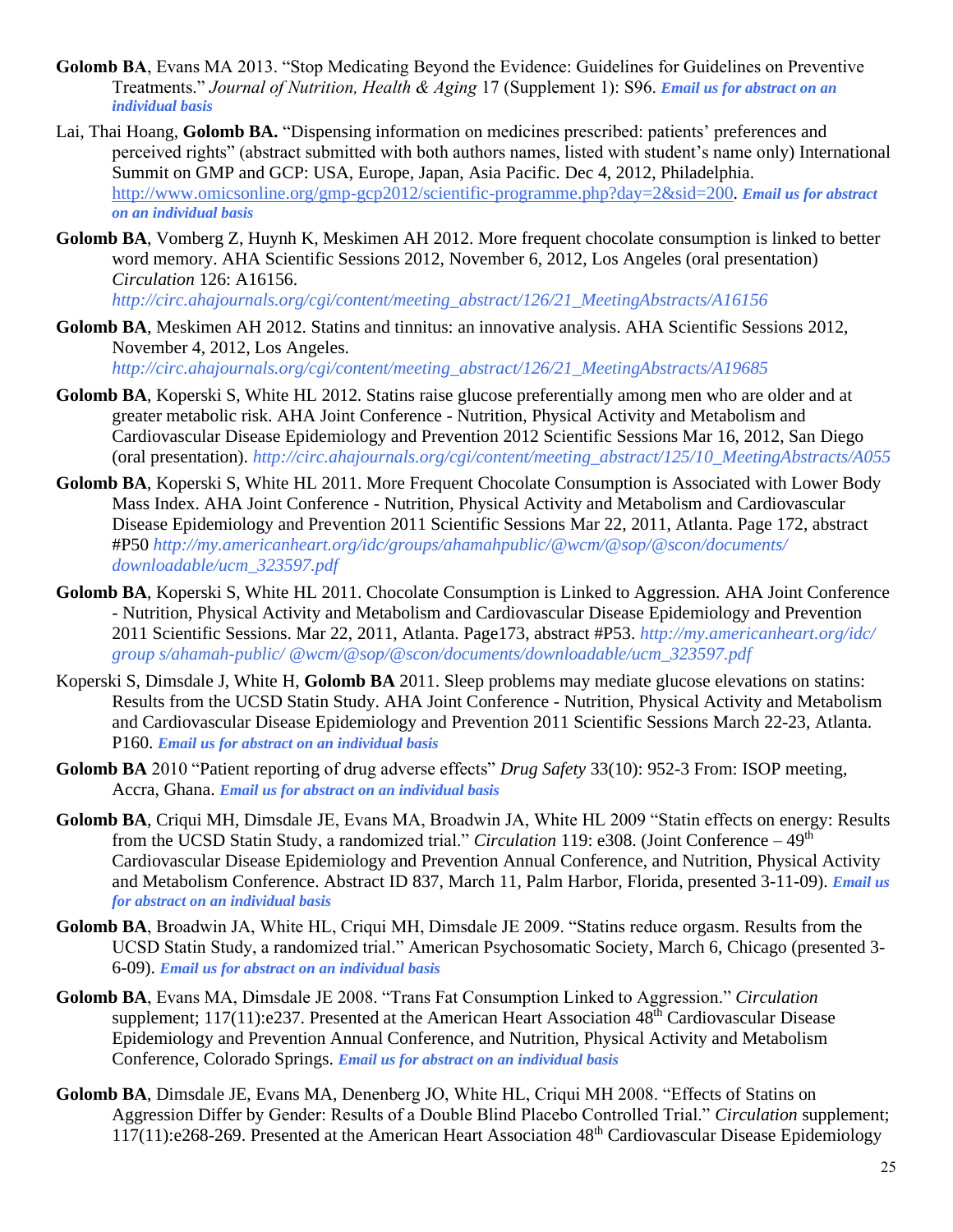and Prevention Annual Conference, and Nutrition, Physical Activity and Metabolism Conference, Colorado Springs. *Email us for abstract on an individual basis*

- **Golomb BA**, Kwon EK, Criqui MH, Dimsdale JE 2007. "Simvastatin But Not Pravastatin Affects Sleep: Findings from the UCSD Statin Study." *Circulation suppl*; 116:II-847. *[http://circ.ahajournals.org/cgi/content/meeting\\_abstract/116/16\\_MeetingAbstracts/II\\_847?maxtoshow=&HI](http://circ.ahajournals.org/cgi/content/meeting_abstract/116/16_MeetingAbstracts/II_847?maxtoshow=&HITS=10&hits=10&RESULTFORMAT=&fulltext=3725&searchid=1&FIRSTINDEX=0&resourcetype=HWCIT) [TS=10&hits=10&RESULTFORMAT=&fulltext=3725&searchid=1&FIRSTINDEX=0&resourcetype=HWC](http://circ.ahajournals.org/cgi/content/meeting_abstract/116/16_MeetingAbstracts/II_847?maxtoshow=&HITS=10&hits=10&RESULTFORMAT=&fulltext=3725&searchid=1&FIRSTINDEX=0&resourcetype=HWCIT) [IT](http://circ.ahajournals.org/cgi/content/meeting_abstract/116/16_MeetingAbstracts/II_847?maxtoshow=&HITS=10&hits=10&RESULTFORMAT=&fulltext=3725&searchid=1&FIRSTINDEX=0&resourcetype=HWCIT)*
- Yaghmai R; Renvall MJ; **Golomb BA**; Lenert LA; Ramsdell JW 2007. "An Epidemic Of Musculoskeletal Symptoms Among Physicians In Two Institutions Using EMR-Based Systems For Routine Care." Poster presentation/abstract, Society of General Internal Medicine meeting, Toronto, Canada: April 25-28, 2007. *Email us for abstract on an individual basis*
- **Golomb BA**, Dimsdale JE, White HL, Criqui MH 2006. "Do Low Dose Statins Affect Cognition? Results of the UCSD Statin Study." *Circulation suppl*; 114(18): II-289. *[http://circ.ahajournals.org/cgi/content/meeting\\_abstract/114/18\\_MeetingAbstracts/II\\_289-d](http://circ.ahajournals.org/cgi/content/meeting_abstract/114/18_MeetingAbstracts/II_289-d)*
- **Golomb BA**, McGraw J 2005. "Lack of Physician Response Toward Perceived Statin Adverse Events." *Circulation* supplement; 111(14):255. *Email us for abstract on an individual basis*
- **Golomb BA**, Ritchie JB, Criqui MH, Dimsdale JE. 2004. Statins Lower Blood Pressure: Results from the UCSD Statin Study. *Circulation* (suppl 3) 110(17): 402. *Email us for abstract on an individual basis*
- Kordas K, Phillips P, **Golomb BA** 2004. Clinical Characteristics of 1053 Patients with Statin-Associated Muscle Complaints. *Arterioscler Thromb Vasc Biol*; 24:e51-136. *Email us for abstract on an individual basis*
- **Golomb BA**, Yang E, Denenberg J, Criqui MH 2003. "Statin Associated Muscle Adverse Effects." Poster presentation/abstract, AHA Council on Epidemiology and Prevention meeting, Miami FL: March 7, 2002. *Circulation suppl*. *Email us for abstract on an individual basis*
- Yang E, Jaworski B, Denenberg J, Criqui MH, **Golomb BA** 2002. Muscle symptoms in patients on statins. American Heart Association Young Investigators Forum, San Diego, CA: Sept. 2002.
- **Golomb, BA** 1999. "Could dysregulation of acetylcholine (from pyridostigmine bromide or other acetylcholinesterase inhibitors) contribute to illness in Persian Gulf War veterans?" Conference on Federally Sponsored Gulf War Veterans' Illnesses Research, June 23-25, 1999 (Abstract accepted; withdrawn for security reasons at request of DoD).
- Golomb BA and Criqui MH 1998. "Put the risk back in risk-benefit," 1998 San Diego Biostatistics & Epidemiology Research Exchange Conference. La Jolla, CA (Platform presentation May 5, 1998).
- Bagley S and **Golomb BA** 1998. "Patient interest and response to genetic testing for cancer susceptibility: A systematic review of the literature," American Federation for Medical Research, Western Regional Meeting, Feb 4-7, 1998, Carmel, CA. *J Investigative Medicine* 46(1).
- Pyne J, **Golomb BA**, Schten E, Jaworski B, Bozzette S 1998. "Appropriate roles for psychiatrists delivering primary medical care," VA HSR&D meeting, Feb 1998
- **Golomb BA** 1996. "Low cholesterol and Violent Crime," Proceedings of the Robert Wood Johnson Clinical Scholars Program 24th National Meeting, Ft. Lauderdale, FL. (Platform presentation: Nov 1996).
- **Golomb BA** 1995. "Cholesterol, serotonin, and violence: Is there a connection?" Proceedings of the Robert Wood Johnson Clinical Scholars Program 23rd National Meeting, Ft. Lauderdale, FL. (Platform presentation: Nov 9, 1995).
- **Golomb BA** and Leuchter AF 1993. "Neural Networks Distinguish Demented Patients from Elderly Controls Based on EEG Recordings," Solomon Scholar Research Award, UCLA. (Platform presentation: June 1993).
- **Golomb BA**, Lawrence D, Sejnowski T, and Ekman P 1992. "Neural Networks Evaluate Facial Muscle Actions," Solomon Scholar Research Award, UCLA, 1992. (Platform presentation, June 1992).
- **Golomb BA** 1990. "Cross adaptation to flow field motion," *Investigative Ophthalmology and Visual Science* 31 (4):522. Poster presentation, Association for Research in Vision and Ophthalmology, Sarasota, FL, April 1989.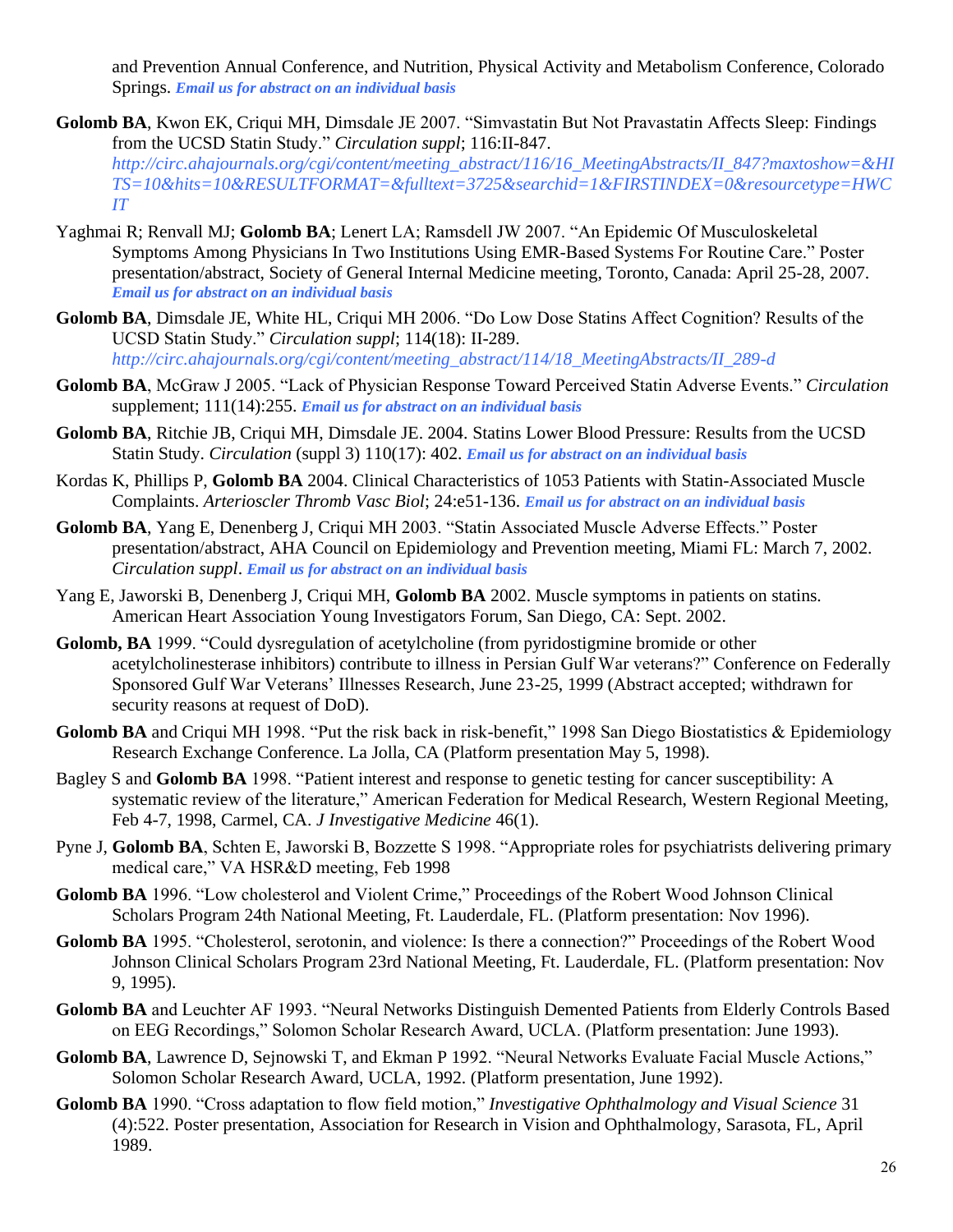- **Golomb BA** 1988. "Motion Escape," *Investigative Ophthalmology and Visual Science* 29. Poster presentation, Association for Research in Vision and Ophthalmology, Sarasota, FL, April 1988.
- **Golomb BA** 1986. "The Crankshaft Effect," *Investigative Ophthalmology and Visual Science* 27(3): 345. Poster presentation, Association for Research in Vision and Ophthalmology, Sarasota, FL, April 1986.
- **Golomb BA**, Andersen, RA, Nakayama, K, MacLeod, DIA, Wong, A. 1984. "Thresholds for shearing motion detection in monkey and man," *Investigative Ophthalmology and Visual Science* 25(3):69. Poster presentation, Association for Research in Vision and Ophthalmology, Sarasota, FL, April 1984.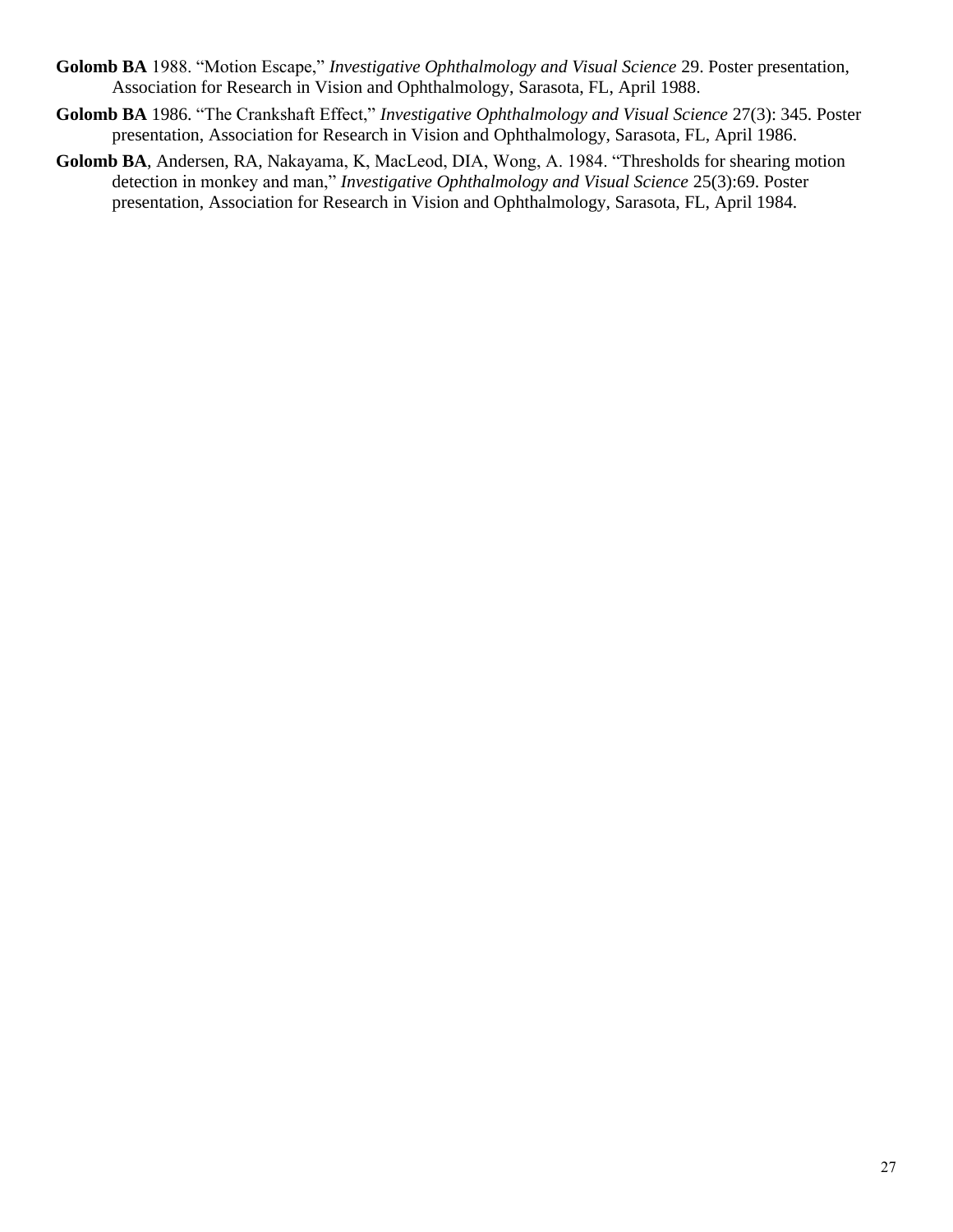**MEDIA INTEREST** (Partial list). "x2" (or x3) generally means stories were run on 2 (or 3) different of our studies. 2020: *BBC Future*

2019: NCIS LA

- 2018: *NY Times* (Diplomat mystery illness), *Newsweek, Nature, Men's Health, Daily Mail (UK), Vice.com*
- 2017: *Al Jazeera*
- 2016: *Scientific American Mind, Psychology Today, San Diego Union Tribune*, *MIT Press, Healthline, The Reno Dispatch, Star Tribune, Truthout.org, Daily Mail (UK)*
- 2015: *New York Times, Time magazine, Washington Post, BBC radio, CBS radio, CBS radio Detroit (diff topic), KPBS radio, WUFT public radio, Daily Mail (UK), Nature.com, Reuters Health, Medscape, The Daily Beast, Shape, The Heart.org, RadioMD, Consultant360, Motherboard Press, Chemistry and Biology, Pharmaceutical Journal, Pittsburg Triune Review, HowStuffWorks, Aging News, Revista Salude Brazilian Health mag, La Maison du 21 Siecle magazine, LiveScience.com, Neurology Today,*
- 2014: *Atlantic Monthly, CNN, CNN Money, Newsweek*, *Forbes, Fox News, San Diego Union Tribune, Time, USA Today, US News and World Report,*
- *(Note: 2014 includes more obscure loci because we were sent a tracked list for one of our pieces in the news. For most other years we had no formal attempt to see where items were covered.)*
- *A Breaking News, A Closer Look, (The) Age, ABP News, Aetna InteliHealth, Air Force Times, Alexandria Daily Town Talk, American Heart Association, AniNews.in, Argentinastar, Argus Leader, Army Times, Article.wn.com, Asbury Park Press*, Asian News International (ANI), AZCenteral.com, Bazaar, *Battle Creek Enquirer, Baxter Bulletin, Bazaar Magazine, Best Life, BioPortfolio, BioSpace, Boston Globe, Brisbane Times,Business Standard, Canberra Times, Capital Bay, CentralOhio.com, Channel4000, Chennaionline, Chillicothe Gazette,China Topix, Cincinnati Enquirer,* Clarion Ledger, *Clarksville, ClickOrlando, Clinical Advisor, ClinicaSpace, Counsel & Heal, Courier-Pos, tDaily Advertiser, Daily Journal, (The) Daily Meal, Daily Record, Daily News Journal, Daily Times, DailyRx, Des Moines Register, Deccan Chronicle, delhidailynews.com, Desert Sun, Detroit Free Press,Diabetes Care, DNA India, Doctors Lounge, EHE & me, eHealthy News You Can Use, EIN News,E! Science News, EurekAlert!, eWallstreeter, Examiner, Express.co.uk, FoodNavigaor-USA.com, FoodWorldNews.com, Fort Collins Coloradoan, Fremont News Messenger, Gary Null Show, Good Housekeeping, Good Medicine, Green Bay Press Gazette, Guam Pacific Daily News, (The) Gulf Today,Hattiesburg American, HCP Live, Headlines and Global News, Health.com, Health Finder,Health On the Net Foundation, Healthy Eats, HealingWell, Herald Times Reporter, Hindustan Times, Houston Style Magazine, Indianapolis Star, IOL, IOL (ZA), Iowa City Press-Citizen, Irish Health, Jackson Sun, Journal & Courier, Katie Couric Show, KAGS-TV, KARE-TV, KCCI-TV, KCRA-TV, KDVR-TV, KENS-TV, KEYT-TV, KESQ-TV, KETV-TV, KGNS-TV, KGW-TV, Khaleej Times, KHBS-TV, KHOG-TV, KHOU-TV, KIFI-TV, KING-TV, KION-TV, KITV-TV, KMIZ-TV, KMOV-TV, KOAT-TV, KOCO-TV, KOTA-TV, KPRC-TV, KRCR-TV, KRDO-FM, KREM-TV, KSBW-TV, KSDK-TV, KSPR-TV, KTHV-TV, KTUU-TV, KTVB-TV, KTVM-TV, KTXS-TV, KUSA-TV, KVIA-TV, KVUE-TV, KWCH-TV, KWGN-TV, KXLY-TV, KXTV-TV, KYTV-TV, KYTX-TV,La Voz, Lancaster Eagle Gazette, Lansing State Journal, Legion Media Group, Le Quotidien de Medicin (France), Leaf Chronicle, Livingston County Daily Press and Argus, Louisville Courier Journal, KSL-TV online, LiveScience.com, Mail Online, Marine Corps Times, Mangalorean, Marion Star, Marshfield News Herald, medbroadcast.com, Medical Daily, Medical Express, Medical News Today, MedicineNet.com, MEDINDIA, MedlinePlus, Mens Health, Montgomery Advertiser, Monthly Prescribing Reference, MotherNature Network, MSN.com, my.news.yahoo.com, Navy Times, NDTV-India, NetIndia123.com, Newark Advocate, News 7 (Australia TV),Newkerala.com, News-Herald, News Journal, News Leader, News Press, News Star, Newsday, NewsMax, NorthWest Cable News (NWCN), Nutrition Horizon,Observer & Eccentric Newspapers, Oncology Nurse Advisor, Palladium-Item, Panorama.am, Pensacola News, Pharmacy Times, philly.com, Physicians Briefing, Port Huron Times Herald, Post-Crescent, Poughkeepsie ournal, Press & Sun Bulletin, Press-news.org,Redbook, RedOrbit, (The) Reporter, (The) Salinas Californian, Science Daily, Sciencecodex.com, Sheboygan Press, Sify.com, (The) Spectrum, Springfield News - Leader, State House News Service, Statesman Journal, stuff.co.nz, Summit Medical Group, Sydney Morning Herald, Tallahassee Democrat, Targeted News Service, Tennesseean, (The) Times, Times of India, Times of Oman, (The) Verge,Virtual Strategy Magazine, Visalia Times-Delta,VOCM-AM, Walta Info, WAtoday.com.au, Wausau Daily Herald, WAPT-TV, WBAL-TV, WBIR-TV, WCNC-TV, WCSH-TV, WCTI-TV, WCVB-TV,WCYB-TV, WDIV-TV, WDJT-TV, WDSU-TV, webindia12.com3, (The) Week, WESH-TV, WFAA-TV, WFMZ-TV, WGAL-TV, WHAS-TV, What's On Ningbo, WICU/WSEE-TV, Winnipeg Free Press, Wisconsin Rapids Daily Tribune, WISN-TV, WJXT-TV, WJXX-TV,*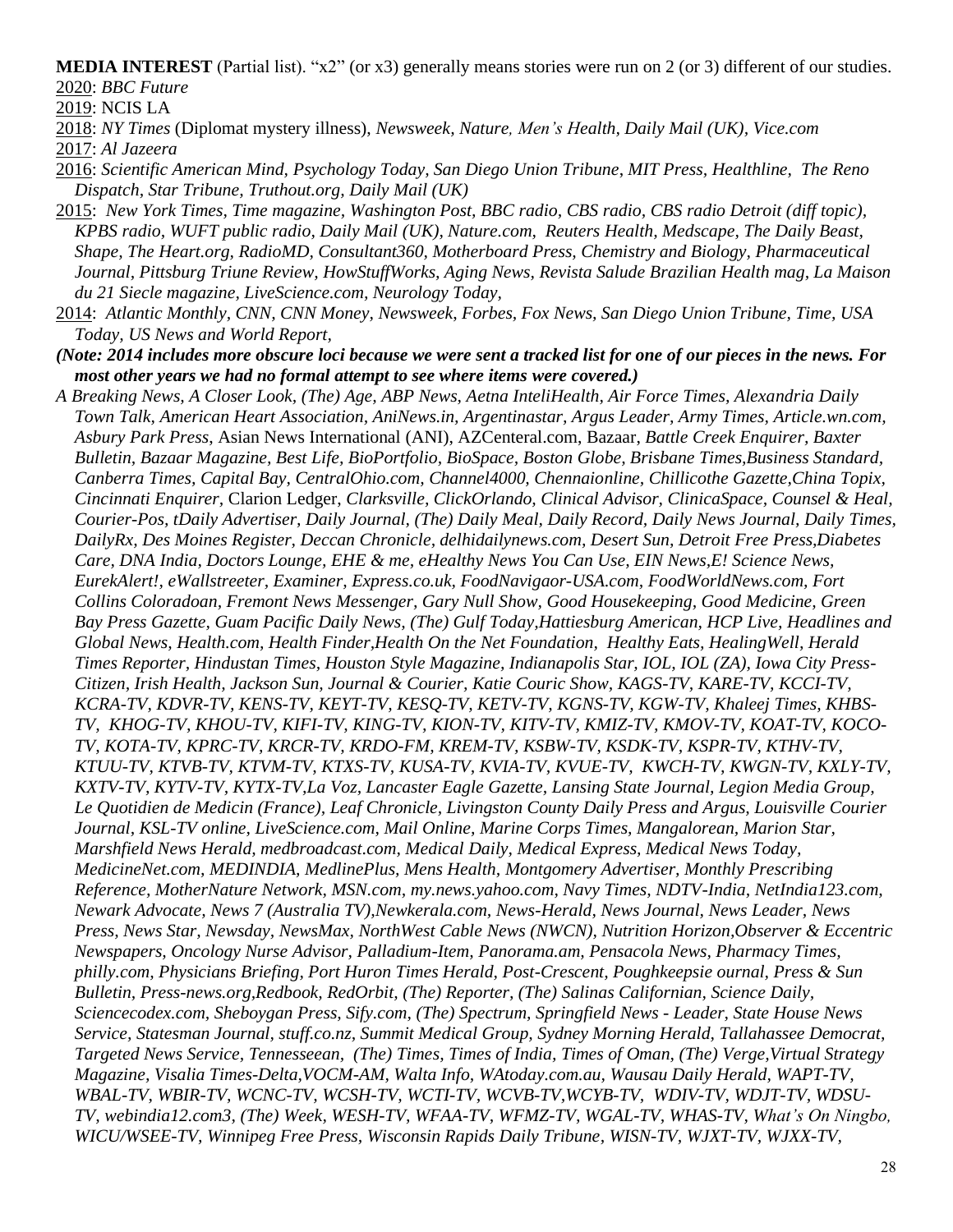*WKBT-TV, WKYC-TV,WLBZ-TV, WLTX-TV, WLKY-TV, WLWT-TV, WMAZ-TV, WMBC-TV, WMTV-TV, WMUR-TV, WPBF-TV, WPTZ-TV, WREG-TV, WSBT-TV, WTAE-TV, WTSP-TV,WWLP-TV, WXIA-TV, WXII-TV, WZZM-TV, Yahoo! India, Yahoo! News UK and Ireland, Yuma News Now, Zanesville Times Recorder, ZeeNews.com*

2013: *Philadelphia Inquirer, Washington Post, Australian Broadcasting Company (ABC) TV, Chatelaine (Canada), Columbia Chronicle, Estadao (Brazil), Le Nouvel Observateur (France), Menta Magazine (Israel), Rodale.*

- 2012: *New York Times (x4, including most emailed story), Wall St Journal, CNN, NPR (x2, including most emailed story), Boston Globe (x2), Bloomberg News, ABC, CBC, BBC x 3, KPBS (radio, television), NBC, NBC Latino, CBS Radio, Radio New Zealand, Radio Scotland, Brazil Band News, CBC (Canadian Broadcasting System), News TV live, Daily Telegraph (UK), ABC Sydney, Al Jazeera (TV), Discovery News, CCTV (China), Globe and Mail (Canada),Huffington Post (x2), San Diego Union Tribune (x3), LA Times, Science News, NPR radio (x 2), NY Times Magazine, Time, Thomson Reuters (x2), UK Press association, Time, USA Today.*
- *AARP Bulletin, About.com (NY Times), American Baby, American Medical News, Arthritis Today, Better Homes and Gardens, Bottom Line (x2), California Watch, Consumer Reports (x2), Dagbladet (Norway), Destination Sante (France), Doctor Oz You Beauty, EatDrinkBetter, El Mundo, Experience Life, First for Women, First Watch, Fitness (x2), Fitbe (Rodale), Fitness (x2), Food Network Magazine, Health, Healthday (x2), Healthy Woman, Hospitalist, The Internist (ACP), Istoe Magazine (Brazil), Journal Watch, Korea Radio "1013 Main Street", Korea news, La Vanguardia (Spain), Marie Claire (x 2), MedPage Today, Medscape (most emailed story), Mens Health, Mens Journal, Mercola (Skype interview), MyHealthNewsDaily, NewsMax, Now magazine, Pacific Standard OnLine, Parade, People's Pharmacy (radio interview), Postmedia News Canada, Prevention (x2), Revista Ciencia Hoje ("Science Today," from Brazilian Assn for Advancement of Science), Science News, Science & Vie (France), Scientific American Mind, Self (x2), Shape, Simply Nutrition, Sound Medicine, South China Morning, Spry, Tufts Health Letter, Post, La Vanguardia (Spain), Voice of Russia radio, WebMD (x2), Women's Health, WTIP Community Radio Roundtable, Yale Daily News, Yoga Journal.*
- Our article on chocolate and body mass index was the topic of the most emailed *NY Times* story that day, as well as the most emailed Medscape story. It was the leading news story from the University for that month (March), though it came out near the end of the month (Mar 26), besting the next biggest news story for the University that month by a factor of two; that story was also from our lab (on trans fats and aggression).
- 2011: ABC, NBC, *Washington Post, Philadelphia enquirer, Slate*, Boing Boing, Ivanhoe Broadcast
- 2010: *Time* magazine, *Scientific American*, *CNN*, BBC News, *Wall Street Journal*, *LA Times*, *Business Week (both News and Lifestyle sections), AOL, ABC News, CBS News,* CANWorld, KNBC TV, *Mens Health*, *Women's Health*, *FDA Reporter*, *The Globe and Mail* (Canada), Radio New Zealand, UK Press Association, *NPR,* Reuters, *Bloomberg News*, CNN Health.com, *CAN West news* (Canada), *LA Times (x 2), the Australian, Fox, Fox Business.com, Boston Global, Chicago Tribune, Denver Post, Discovery Health*, *Montreal Gazette*, *MSN*, *MSNBC*, *The Australia*n, *The Daily Mail* (UK), *Tim*e magazine (again),*Times (India), Medscape, United Press International, WebMD, Xinhua News, Yahoo News, many others.*
- Our April 2010 article on chocolate and depression in *Archives of Internal Medicine* (Google: chocolate depression Archives April 2010) led to hundreds of news stories extending to at least 50 foreign nations per Google News – the runaway big story for our University that month, and had only descended to the number 2 health story on CNN a month later (with stories still being run in major media).
- 2009: NBC TV (San Diego News Now!), *USA Today* (section A story), *CNN radio, 60 minutes, Forbes, The Globe and Mail (Canada), WebMD, San Diego Union Tribune* (front page story).
- 2008: *BBC, Bloomberg News, Business Week, CNN, Daily Mail (UK), Daily Telegraph (UK), Discovery, Economist, Good Morning America (ABC TV), LA Times, New Scientist, New York Times, Reuters, The Australian (Australia), The Doctors (TV show), US News and World Report, Wall St Journal, Washington Post.*

Previous (selected).

### Statin Adverse Effect website:

*Wall Street Journal*. "Researchers Ask Patients to Help Fill Gap in Data on Side Effects of Statins." Tara Parker-Pope 10/3/2006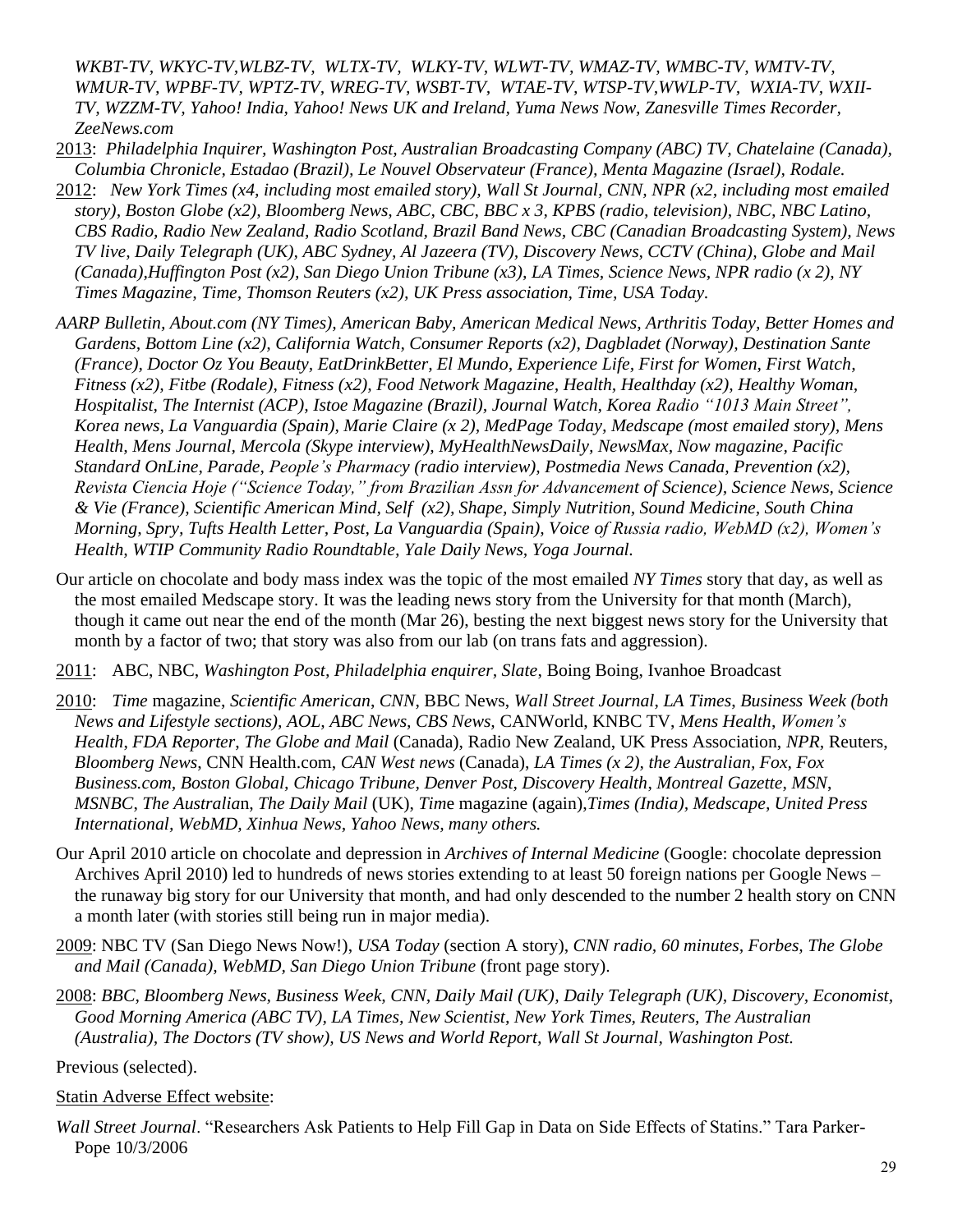*United Press International*. "Statin Users Report Side Effects Online." Leah Carliner. 9/22/2006; Channel 10 television news, San Diego, Carol LeBeau *ABC7 News.com*. *"*Risks & Benefits of Statin Drugs."

*Washington Post Online, Reuters Online, MSNBC Online, KPBS,* 

*American Heart Association, WebMD, Fox News, LA Times*. "Cholesterol-lowering drug linked to sleep disruptions."

*The New York Times.* Dec 21, 2007.

*The New York Times.* Tara Parker-Pope. 2/13/2008.

#### Cholesterol; and Statin risk-benefit:

11-97 *KNBC TV;* 3-98 *New York Times* 5 column article, *CNN, NBC, ABC, CBS, LA Times, Reuters/AP*, *Science magazine*. Also, British newspapers.

*NBC Nightly News*, 8-24-01. *NBC Nightly News*, 11-13-01. *Wall Street Journal*, 4-25-02. *MSNBC* (print) 8-24- 01.*Wall Street Journal*, 12-02. *San Diego Union Tribune* 5-03. *Los Angeles Times* 7-03. *Wall Street Journal* 1-04. *New York Times* 7-04. *CBS News with Dan Rather* 5-04. *Newsday* 7-04. *The San Diego Union Tribune* 7-04. *The Times (London)* 8-04.

 Other: Multiple newspapers throughout US 7-00, 9-00; *LA Times*, 2000 & 2001. *San Diego Union Tribune*, 5-16- 01 & 5-28-01 (front page article); *Philadelphia Enquirer* 8-27-01. *Sciences et Avenir* (France), 10-01. *WebMD*  (peripheral neuropathy) 5-02. *Discover magazine*. *KPBS radio* 5-29-02 10-11 "These Days"; with Tom Fudge and Dr. Michael Criqui; *UCSD TV*, lecture 8-02. *Men's Health*, *San Francisco Chronicle* 1-05. *The Sunday Times-Britain* 3-05. *San Diego Union Tribute* 7-05. *Lifetime Fitness* 12-05. *Daily News* (UK) 6-06. *Daily Mail* (UK) 6- 06. *BusinessWeek* 8-06. *Daily Mail* (UK) 1-07. *ABC7News.com* 2-07. *Smart Money*

*The New York Times.* "Great Drug, but Does It Prolong Life?" Tara Parker-Pope. 1/29/2008

*Ladies' Home Journal*. "Does Cholesterol Really Count?" Linda Marsa. Feb-08

*Business Week*

*The Wall Street Journal.* Melinda Beck. 2/12/2008.

*Good Morning America* 2-08

*Israeli* press (Hebrew symbols)

Gulf War illness:

Following Pentagon press briefing 10-99 (and interviews)

*NY Times* and *LA Times* (front page of each); *Washington Post*, *San Diego Union Tribune*, multiple other newspapers; *NPR*, other radio stations, national TV news on *ABC* and *CBS* (lead story), *NBC*; *CNN*, *CSPAN*; *policy.com, Yahoo* (lead news story), *The Daily Show with Jon Stewart* (lead "Headline News" story); science journals including *New Scientist*. *BBC radio* interview, *BBC television*, television news throughout Western Europe (e.g. Britain, Germany, other), Eastern Europe, Australia; newspapers and news magazines throughout same distribution (10-99) – e.g*. Le Monde* (France), Hungarian newspapers and news magazines, Danish periodicals, German, BBC news

Following Congressional testimony in 11-99: *CNN*.

Subsequent: *Science magazine* 4-01. *Science magazine* 4-02. *NPR Science Friday* (radio guest) 3-03.

On release of Committee report 2004: Front page article *NY Times* 10-15-04; Front *page San Diego Union Tribune* 10-15-04; *BBC radio* 10-15-04 (or 10-16); *London Times*; Others internationally.;*Science Magazine; BMJ* (news section); *BBC News* (and *BBC radio*) 10-04. *BMJ News Extra* 10-04.

"Study: Sarin at Root of Gulf War Syndrome." Kelly Kennedy. *Army Times*. 5/25/2007

Following PNAS article on acetylcholinesterase inhibitors and illness in Gulf War veterans: *BBC radio* 3-08; *CNN radio* 3-08, *Economist* 3-08; other UK media/ press, *The Australian* (leading Australian daily), German radio interview, *LA Times, Reuters, Washington Post, San Diego Union Tribune, Bloomberg News, many other venues* 

Following Gulf War RAC Committee Report: Nov 2008: most major news venues